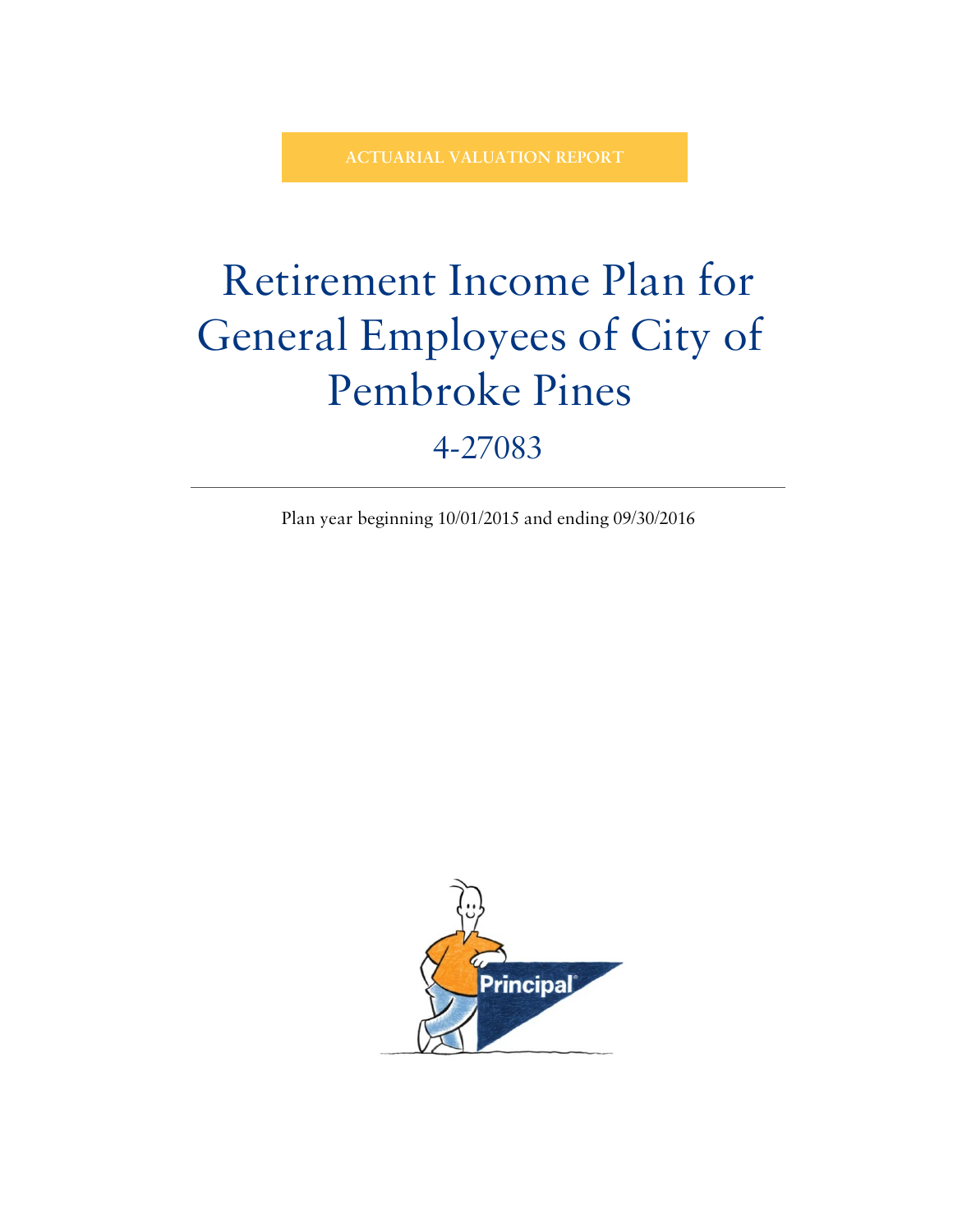<span id="page-1-0"></span>

# **Table of Contents**

(Click on topic below to link to that information)

| 33 |
|----|

The subject matter in this communication is provided with the understanding that The Principal® is not rendering legal, accounting, or tax advice. You should consult with appropriate counsel or other advisors on all matters pertaining to legal, tax, or accounting obligations and requirements.

This report is for the defined benefit retirement plan named on the report cover and may only be provided to other parties in its entirety. Employee data and other information you provide, along with benefits described in your plan document are used for the basis of this report. This report includes your Actuarial Determined Contribution. Amounts in this report are not meant for your financial statements or to terminate your plan. Upon request, we will prepare other reports for these purposes.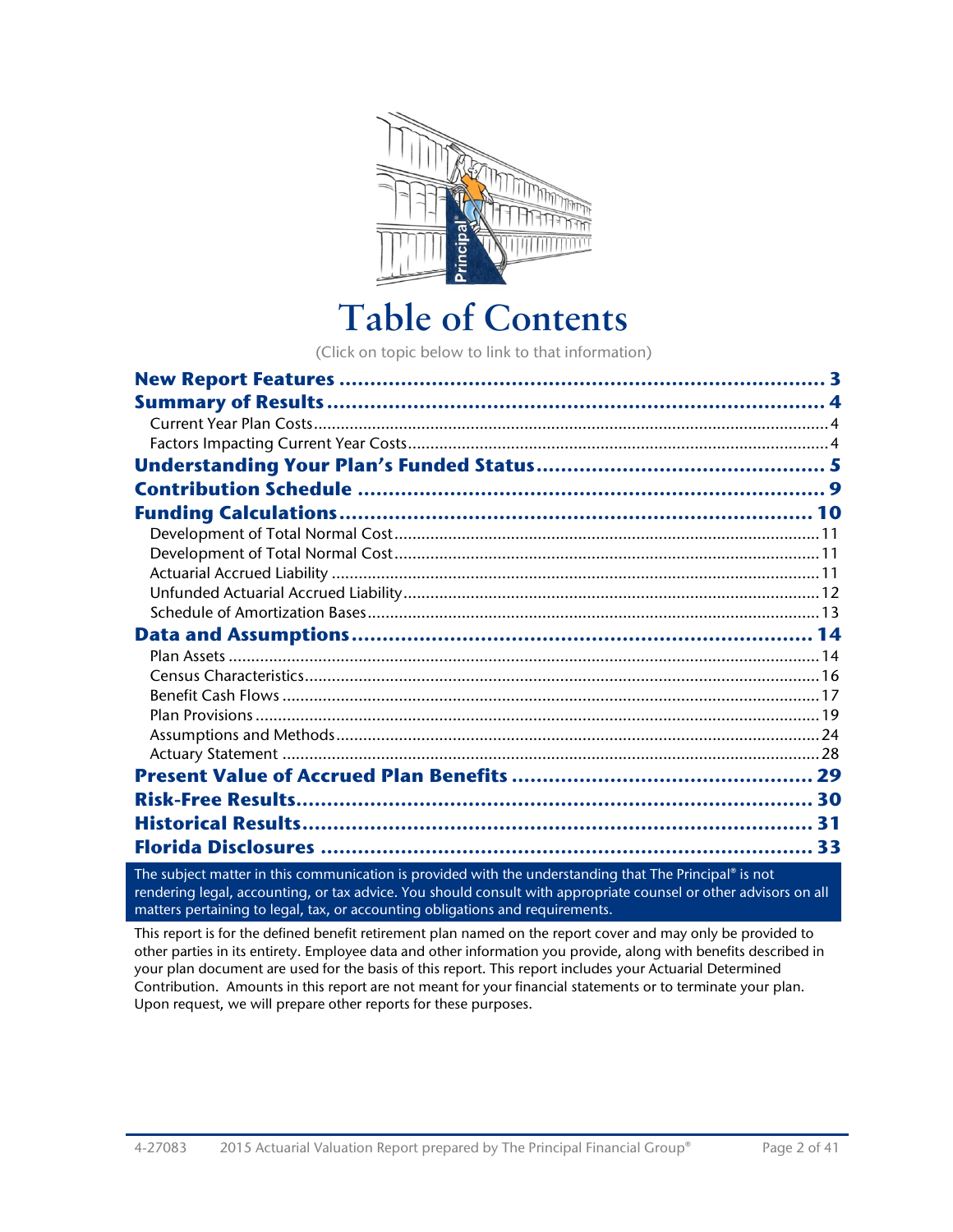

# <span id="page-2-0"></span>New Report Features

This year we've enhanced your actuarial valuation report. These changes are designed to make it easier to find important information quickly and to provide new information for planning and reference.

## **Finding Information Faster**

- Using the pdf of this report, you can quickly find key topics from the [Table of Contents.](#page-1-0) Just click on the topic to jump to that page in the report.
- There are also additional links throughout the report to jump you to additional information.

## **New Information Included**

- [Understanding Your Plan's Funded Status](#page-4-1)
- [Benefit Cash Flows](#page-16-1)
- Liabilities and assets measured at a [Risk-Free](#page-29-1) interest rate
- [Historical Results](#page-30-1)

## **Other changes**

Government Accounting Standards Board Statement 68 (GASB Statement 68) replaced GASB Statement 27. Since GASB has separated accounting measures used for financial reporting from funding measures used to determine pension contributions, we are no longer:

- Including GASB Statement 27 information in your valuation report
- Using the term ARC in this report. The cost assigned to a given year is now referred to as the Actuarially Determined Contribution (ADC).

## **Finding Your Report Later**

You can also find this report on your plan's Principal website on [www.principal.com.](http://www.principal.com/) Three years of reports will be saved for you there. To grant additional people (including your auditors) access to your site, work with your client service associate.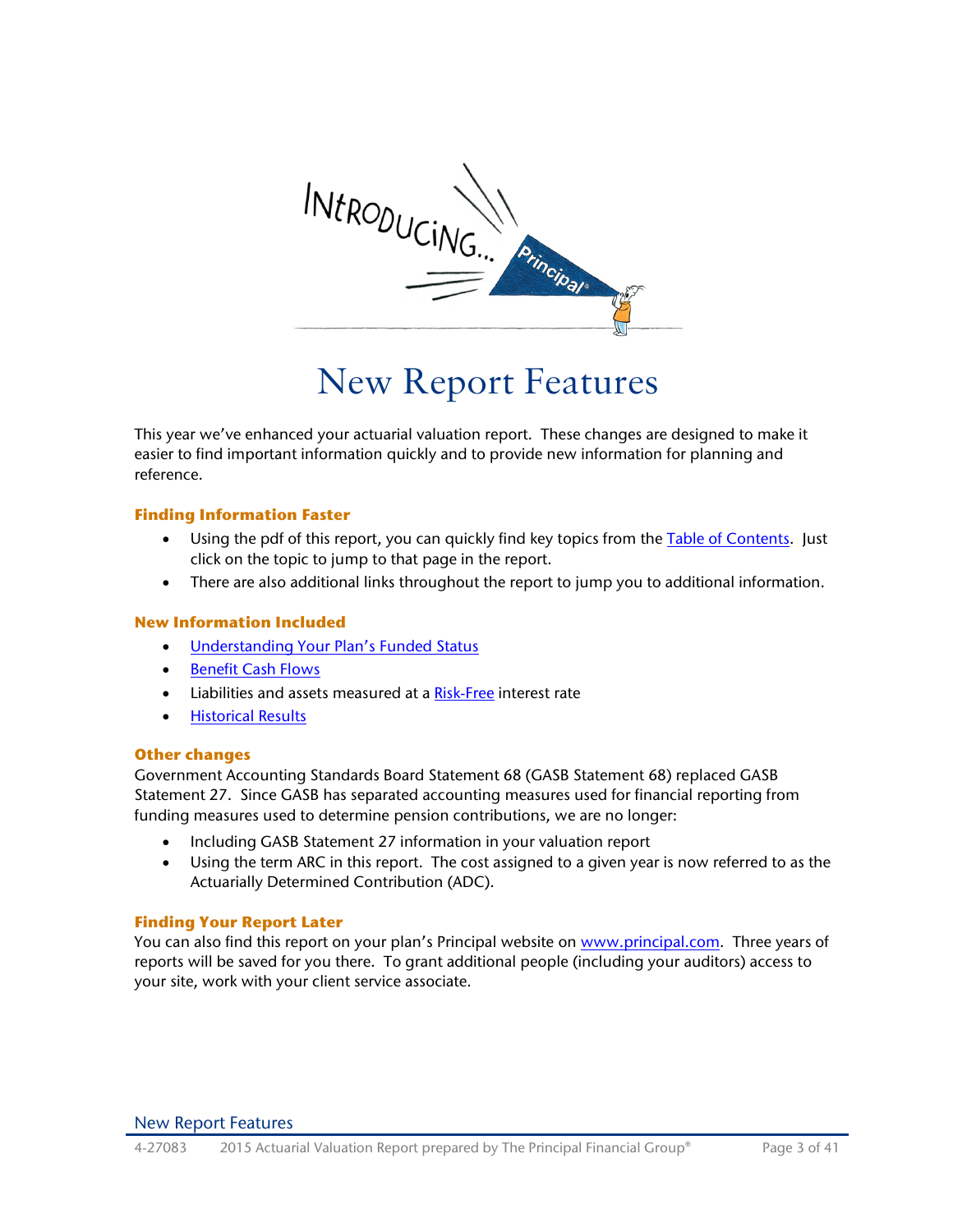

# Summary of Results

# <span id="page-3-1"></span><span id="page-3-0"></span>**Current Year Plan Costs**

<span id="page-3-3"></span>The following is a synopsis of your plan costs for the current year, including the Actuarially Determined Contribution (ADC). For a complete schedule of the cash due and received by the plan, see the [Contribution Schedule.](#page-8-1)

**The Actuarially Determined Contribution for this plan year is \$566,798**

- We have not received any employer contributions yet for the current plan year.
- See [Funding Calculations](#page-9-1) for details.
- <span id="page-3-2"></span>• Contributing less than this amount will increase your next year Actuarially Determined Contribution.

# **Factors Impacting Current Year Costs**

While completing this valuation, we reviewed the actuarial assumptions. The assumption changes we made are disclosed in the **Assumptions and Methods** section of this report.

Your Actuarially Determined Contribution decreased from \$758,577 in 2014 to \$566,798 for 2015.

You can compare your contributions to the Actuarially Determined Contributions for the prior year in the Historical Results section at the back of this report.

> Your Pension Actuarial Analyst is Gary R Peffer Phone – 1-800-557-6627 extension 49379, or 412-394-9379 Email – Peffer.Gary@principal.com

Summary of Results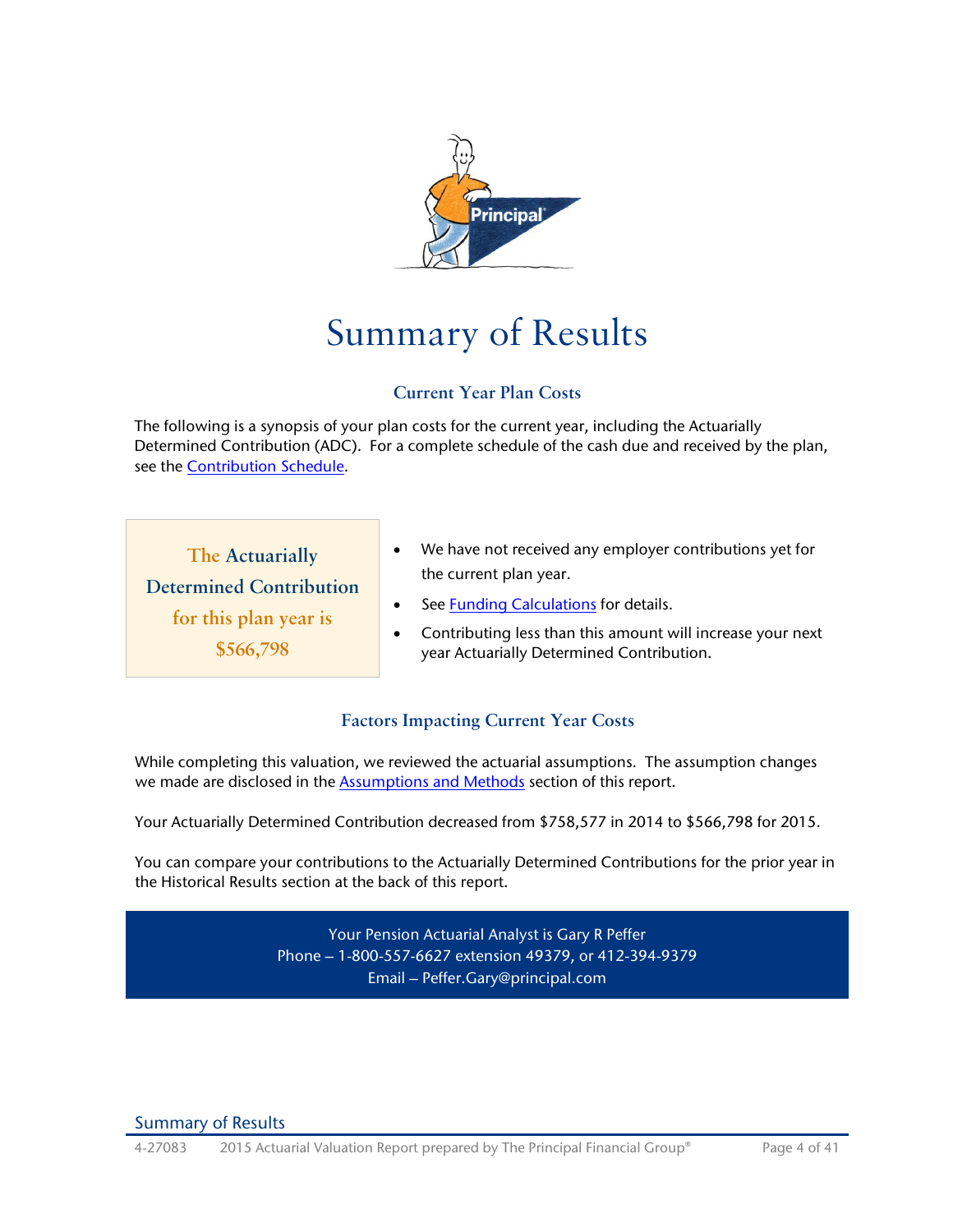# <span id="page-4-1"></span>Understanding Your Plan's Funded Status

While it is important to know the actuarially determined contribution level, it is also important to understand your plan's funded status. The funded status determines contribution levels and can help you make informed decisions about plan funding, investment policies and benefit changes.

# <span id="page-4-0"></span>**Measures of Plan Funded Status**

The table below compares the plan's 10/01/2015 market value of assets (the solid line) to 10/01/2015 plan liabilities measured using the assumptions we have made about future events. The liabilities assume:

- No one will enter the plan after the valuation date.
- Your asset allocation will remain the same with a return of 7.50% each year into the future.
- Plan participants will retire, die, terminate, and become disabled based on our assumptions.
- Annual pay per person will increase based on the [salary increase assumption.](#page-24-0)

## **Three liability measures are shown:**

- 1. **Present Value of Accrued Benefits**  benefits already earned through the valuation date.
- 2. **Actuarial Accrued Liability (AAL)**  represents the targeted asset level under your plan's cost method.
- 3. **Present Value of Projected Benefits**  all benefits expected to be earned through assumed retirement date.

Compare your plan's assets to each of the three liability measures to determine the funded status.



## **Considerations**

These funded status measurements should be evaluated when making decisions about your plan. The goal of the plan's cost method is to accumulate assets equal to the AAL. As long as your AAL is fully funded, you will only need to contribute the plan's Normal Cost each year. Otherwise, you'll also need to contribute amortization payments toward funding this liability.

Understanding how your assets compare to your Present Value of Accrued Benefits is important. At a minimum you want to have enough assets in the plan to cover the present value of the benefits accrued to date.

Funding in excess of the Present Value of Projected Benefits may not be the best use of your organization's funds. However, having excess assets may provide funding and plan design flexibility.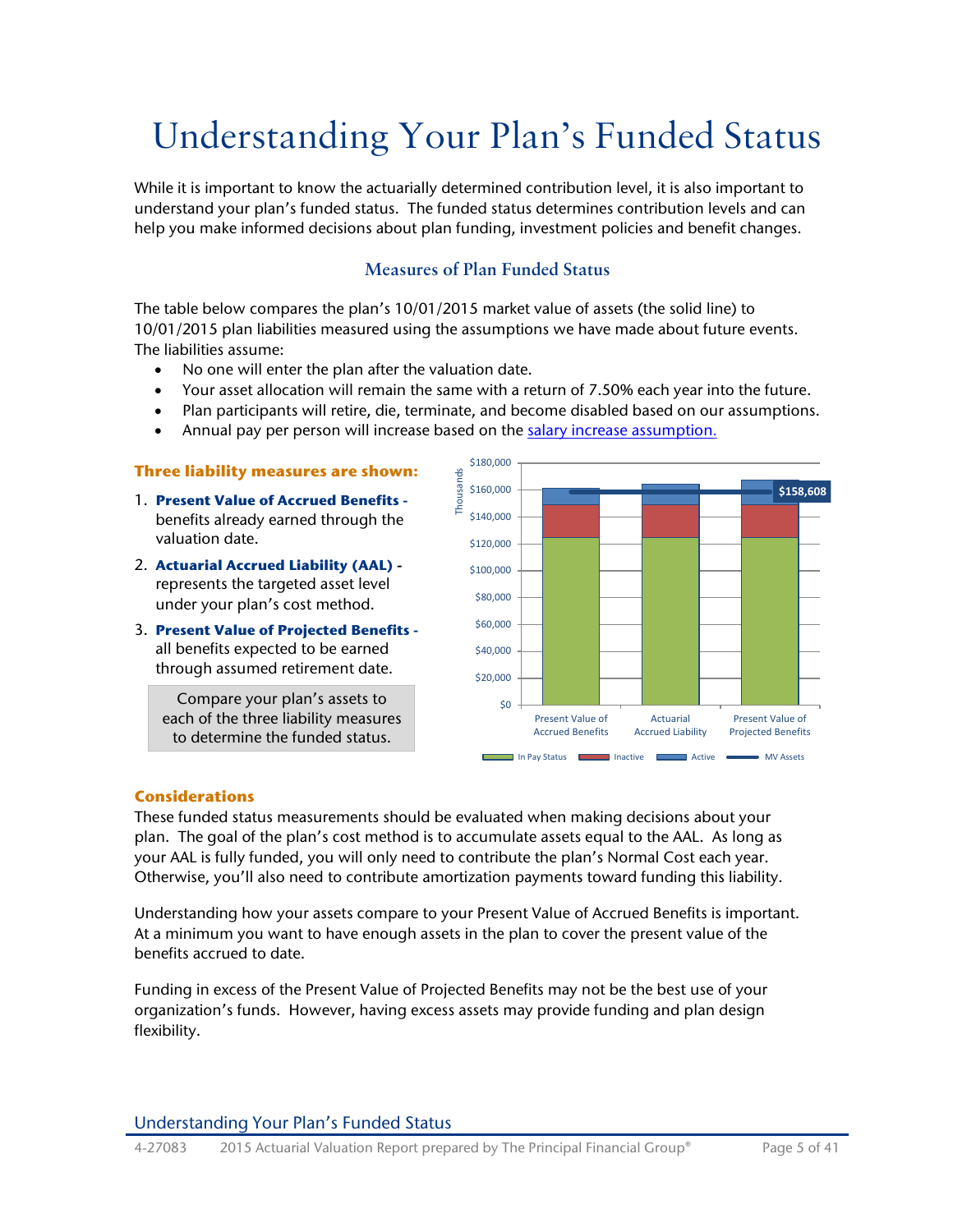## <span id="page-5-0"></span>**Asset Allocation, Interest Rates and Actuarially Determined Contributions (ADC)**



Three key factors are linked in the determination of the pattern and level of the ADC for your plan: your asset allocation, the assumed funding interest rate and the pattern of your ADC. This section discusses how these three factors are related, illustrates the impact of interest rates on measures of benefit liability, and provides information to consider as you review your funding and asset allocation decisions.

The liability measures shown on the previous page and used to calculate your Actuarially Determined Contribution (ADC) reflect assumptions about future investment returns based on your asset allocation. However, future investment returns are not guaranteed, and will fluctuate. To make informed decisions about funding policy, benefit design, and asset allocations, you need to understand the effect of the [liability interest rate assumption.](#page-23-2)

The only sources of funding for your benefits are your cash contributions and asset earnings. The present value of benefits (liability measure) is less than the benefits payable because it is reduced for assumed future asset earnings. When asset earnings fall below expectations, additional cash will be needed to allow payment of all your benefits. Your cost method is used to budget the expected total cost of your plan, and determines the ADC for each plan year.

## **Asset Allocations and Interest Rates**

To help understand how the level of ADC can change over time, a best practice is to evaluate the benefit liability ignoring the plan's asset allocation. A recommended approach is to use a conservative "risk-free" interest rate such as U.S. Treasury instruments.

|                                   | <b>Diversified Asset Allocation</b>                                                              | "Risk free" Return                                                                                                   |
|-----------------------------------|--------------------------------------------------------------------------------------------------|----------------------------------------------------------------------------------------------------------------------|
| <b>Expected</b><br>future returns | interest rate<br>based on your plan's<br>asset allocation                                        | conservative interest rates such as<br>U.S. Treasury instruments<br>(not based on your plan's investment allocation) |
| <b>Means</b>                      | <b>Lower ADC today and</b><br>potentially higher ADC later if<br>returns fall below that assumed | <b>Higher ADC today and</b><br>potentially lower ADC later if<br>greater returns are earned                          |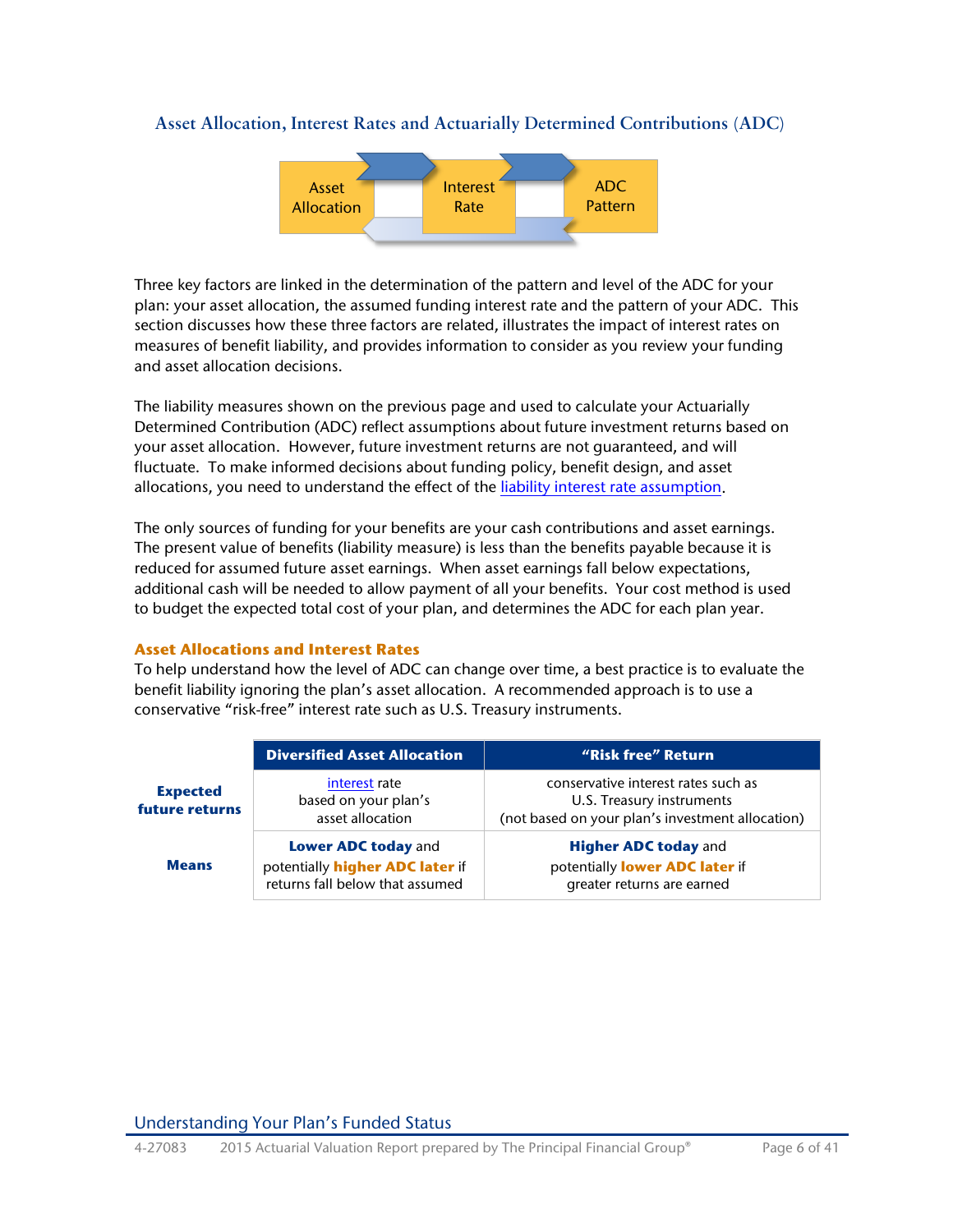The chart below shows your plan's Actuarial Accrued Liability used in the ADC calculation compared to the liability determined using a "risk-free" interest rate. This chart indicates how much impact asset earnings can have on the cash required to fund benefits over the life of the plan.



### **Actuarial Accrued Liability**

As you can see above, higher expected returns generate a lower benefit liability. The additional assumed returns between Funding Basis (7.50%) and Risk-Free Basis (2.95%) are referred to as "risk premium". The \$131,031,358 difference in the two liability amounts is the assumed risk premium to be earned over the life of the plan.

The [Risk-Free Results](#page-29-1) section later in this report shows additional liability comparisons.

## **Asset Allocation and ADC**

The interest return assumption we use to measure benefit liabilities for funding is **based on your asset allocation**. As a result, your asset allocation choices impact your ADC:

- More volatile asset classes may reduce the current ADC for your plan, but will cause both future ADC and funded status to fluctuate more. There is the potential for severe declines in funded status and increases in ADC when markets perform poorly.
- More conservative asset classes may result in a higher ADC, but provide a more stable basis for planning and budgeting.

The more volatile the value of your asset classes, the greater the range of the potential ADC. You can evaluate the potential impact of alternative asset allocations - and how you could balance your long-term cost and the volatility of your annual ADC - through forecasting studies.

# **Benefit Changes and Risk-Free Interest Rates**

A decision to change plan benefits can have long-term funding implications. Plan sponsors should be cautious about spending what appears to be excess assets in a given plan year on benefit increases. Working with your actuary to request a plan design study can help with your decision.

Recognizing the volatility of the ADC (discussed in the paragraph above), you will want to include the value of the proposed benefit change on a more conservative rate (ex. a risk-free rate) and/or a forecast of long-term funding levels. Discussing the study with your plan actuary can help you decide what, if any, benefit changes you can afford over the long term.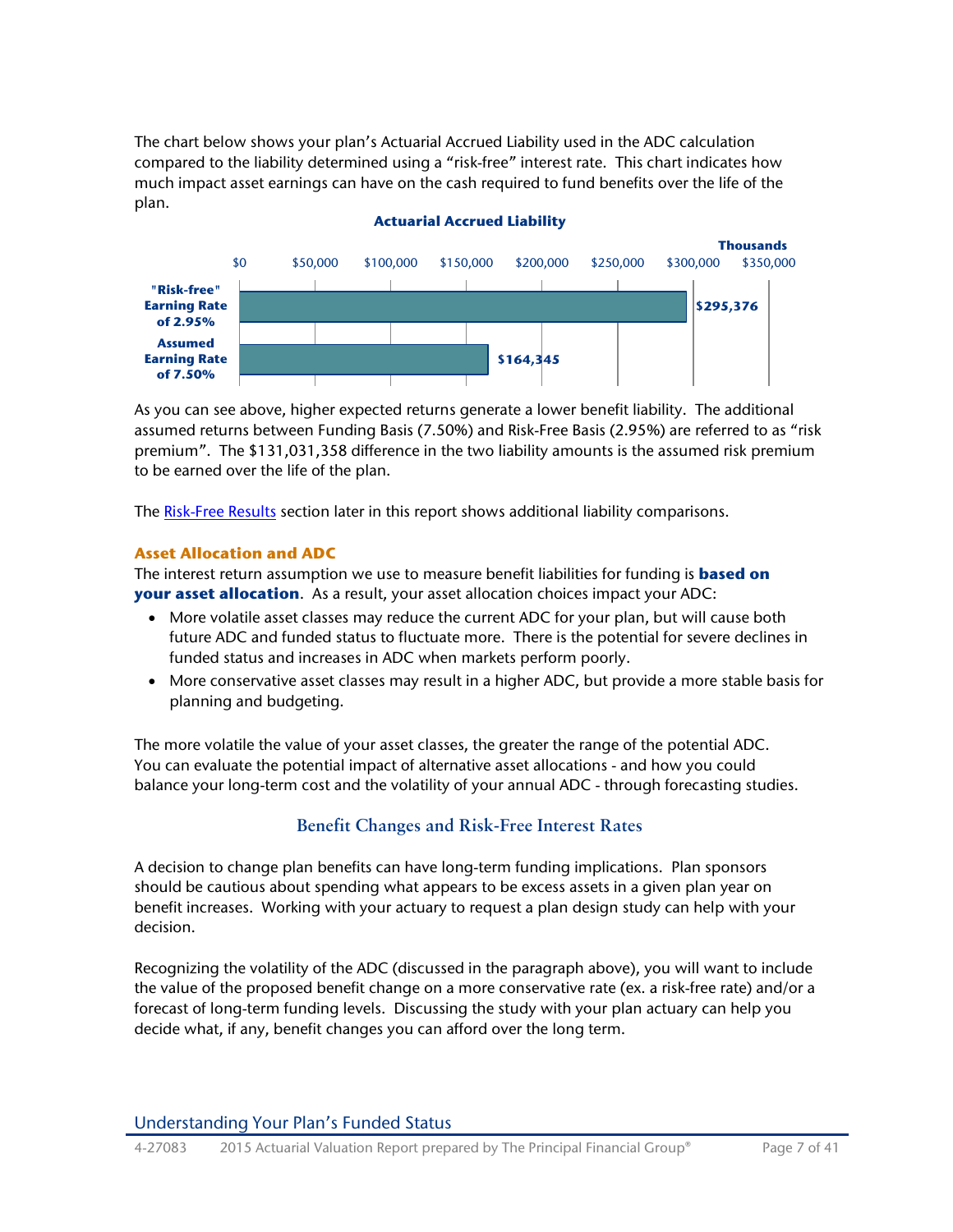# **Forecasting: A Best Practice**

Industry experts agree that it is a prudent best practice to review the long-term trends of your plan. We provide historical information at the back of this report. But that is like driving using just your rear view mirror: you only see part of the picture.

## **Short-Term**

Neither this year's ADC nor funded status is a good estimate of future amounts because they are volatile from year to year. These measures depend on your plan's assets and benefit liability:

- Plan Asset Values increase or decrease with market returns on investments, contributions made, benefit payments and expenses. Using an asset smoothing method also affects the upcoming year asset values.
- Benefit Liability is impacted by benefit payments, salary experience, census or demographic changes, and assumption changes.

If you need to budget for next year or explore the potential volatility of results over the next few years, consider requesting a short-term forecast.

### **Long-Term**

A 10- or 20-year forecast of your plan's ADC and funded status under both expected and adverse economic scenarios is an excellent planning tool and can be a good investment.

- Comparing the results from your current asset allocation to alternative investment options can provide valuable insights to guide asset allocations. Comparing different funding policies can help evaluate whether your policy will meet your goals and fit in your budget.
- Stress-testing based on economic conditions can help you assess plan risk, and to set funding and investment policies.
- Projecting salary experience, census or demographic changes, and the benefits offered can help identify long-term trends.

If you want to explore the potential volatility of results over an extended time period, consider requesting a long-term forecast.

# **Keep Us Informed**

Please make us aware of any upcoming plan design or significant participant group changes (such as layoffs, increases in staff, or large retirements). Knowing about possible changes gives us the chance to advise you whether further analysis of the cost impact should be considered.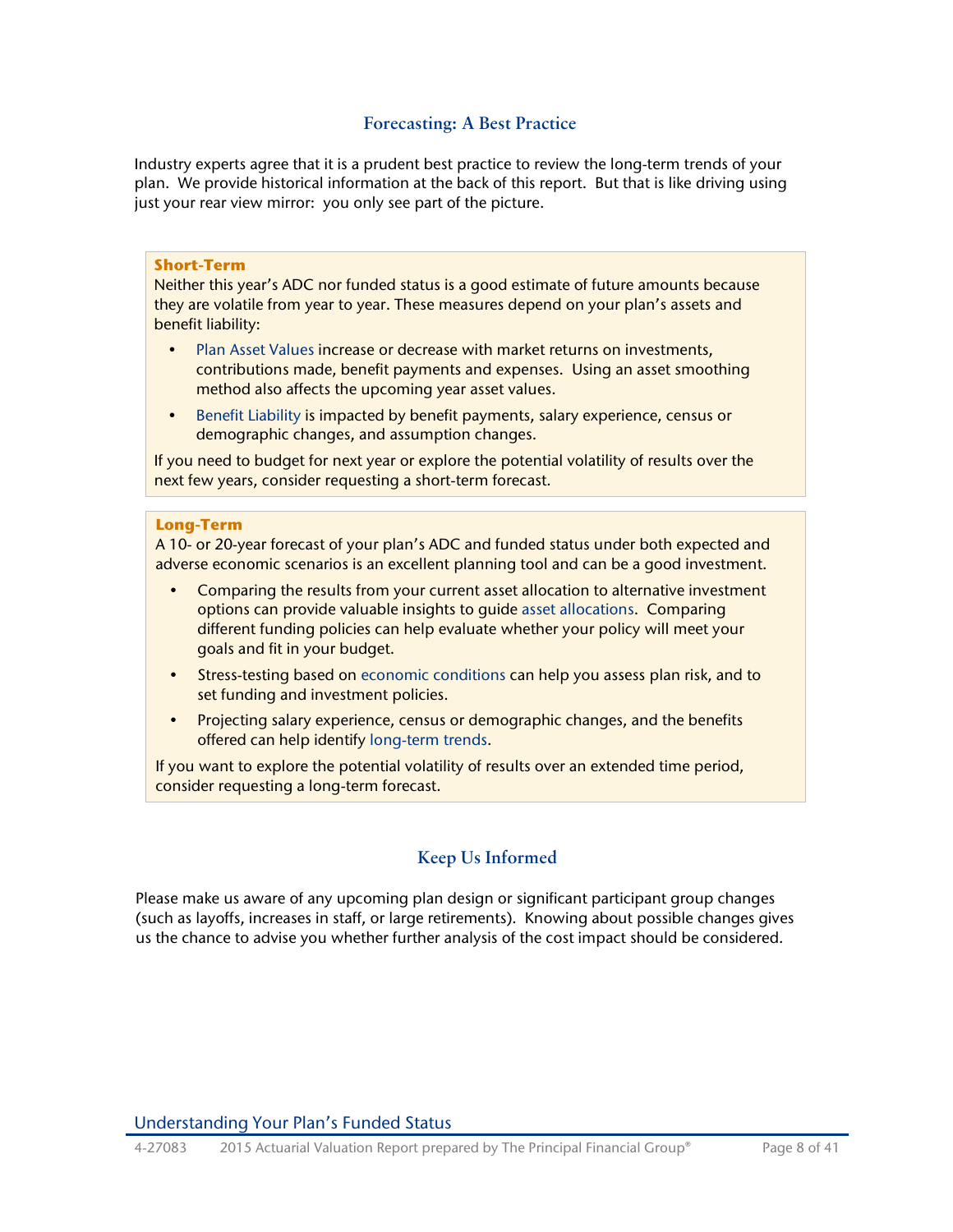# <span id="page-8-0"></span>**Contribution Schedule**

<span id="page-8-1"></span>The table below shows the contributions received and payments that are due to meet the Actuarially Determined Contribution (ADC) for this year. You can fund more than this schedule.

- The total cash contributions made for the 2014 plan year is \$9,174,902.
- So far, cash contributions of \$ 625,000 have been received for the current plan year.
- Employee contributions of \$251,306 have been received for the 2014 plan year.

| <b>Paid or</b>        | <b>For Plan Year Beginning in</b> |                                |                      |
|-----------------------|-----------------------------------|--------------------------------|----------------------|
| <b>Date Due</b>       | 2014                              | 2015                           | 2016                 |
| 12/11/2014            | \$1,668,725.50                    |                                |                      |
| 03/04/2015            | \$1,668,725.50                    |                                |                      |
| 06/08/2015            | \$1,668,725.50                    |                                |                      |
| 09/02/2015            | \$1,668,725.50                    |                                |                      |
| 11/19/2015            | \$2,500,000.00                    |                                |                      |
| 09/30/2016            |                                   | \$566,798                      |                      |
| 09/30/2017            |                                   |                                | To be determined     |
|                       |                                   |                                |                      |
| <b>Contributions:</b> | Received                          | Due for<br><b>Current Year</b> | Due for<br>Next Year |

The remaining balance of your ADC for the current year has been adjusted to reflect contributions already received and interest on those contributions.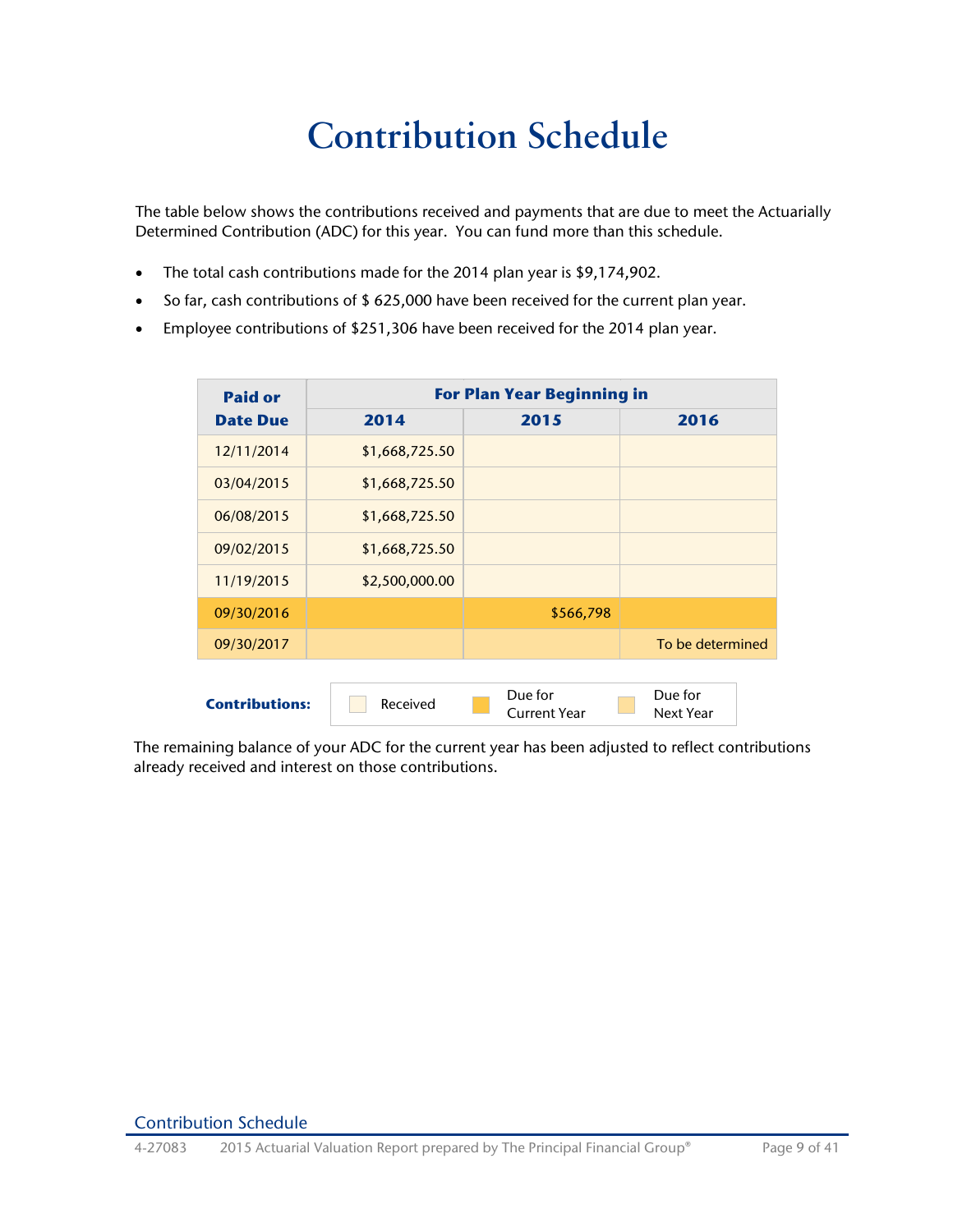<span id="page-9-0"></span>

# Funding Calculations

# **Actuarially Determined Contribution as of 10/1/2016**

<span id="page-9-1"></span>The actuarially determined contribution (ADC) includes two primary components. First, the Normal Cost is the cost attributed to the current year, due to the continued accrual of plan benefits for active employees, and plan expenses.

The second main component is an amortization of any unfunded accumulated past costs (Unfunded Actuarial Accrued Liability).

The sum of these two components is then increased for interest to the end of the plan year.

| <b>Employer Normal Cost</b>                                       | \$2,792,276 |
|-------------------------------------------------------------------|-------------|
| Plus valuation interest                                           | 209,421     |
| Minus 15 year amortization of credit balance                      | 2,265,022   |
| Minus valuation interest to the end of the year on credit balance | 169,877     |
| <b>Actuarially Determined Contribution (ADC)</b>                  | \$566,798   |

The Actuarially Determined Contribution is in addition to employee contributions.

Normal Cost -\$2,707,856 Normal Cost with interest - \$2,917,715 Prior Credit Balance - \$13,929,769 Contributions - \$9,174,902 Prior Credit Balance and Contributions with interest - \$24,410,853 Credit Balance - \$21,493,138 (\$24,410,853 - \$2,917,715)

Funding Calculations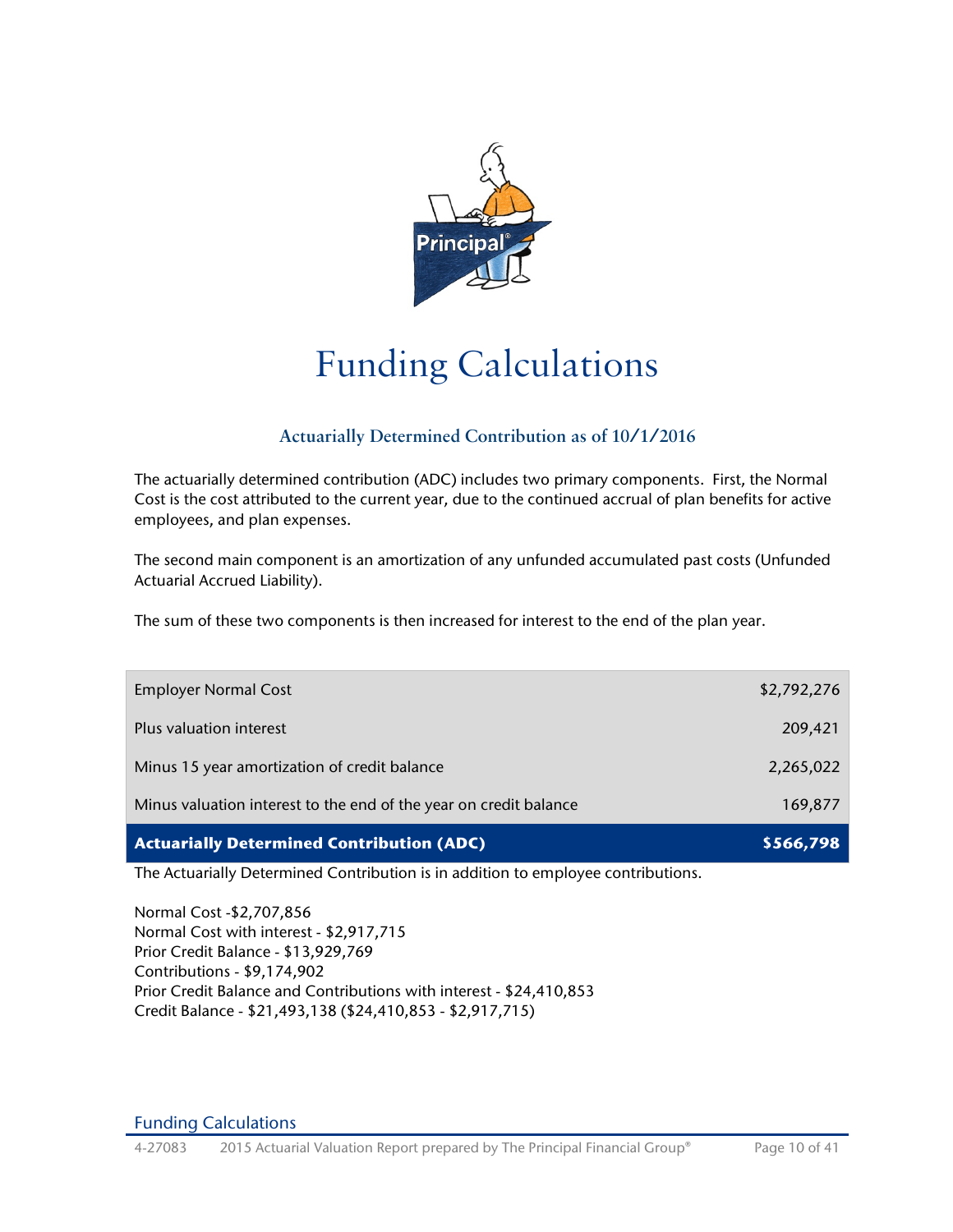# <span id="page-10-3"></span><span id="page-10-0"></span>**Development of Total Normal Cost for fiscal year ending 09/30/2016**

Normal cost is the portion of cost assigned to each year based on the [cost method](#page-26-0) an[d assumptions](#page-23-3) shown in this report. The normal cost may be shared by the employer and the employees based on plan provisions.

| Normal cost                 | \$382,331   |
|-----------------------------|-------------|
| Plus estimated expenses     | 49,000      |
| <b>Total Normal Cost</b>    | \$431,331   |
| Plus amortization charges   | 3,855,394   |
| Minus amortization credits  | 1,569,301   |
| <b>Employer Normal Cost</b> | \$2,717,424 |

# **Development of Total Normal Cost for fiscal year ending 09/30/2017**

Normal cost is the portion of cost assigned to each year based on the [cost method](#page-26-0) an[d assumptions](#page-23-3) shown in this report. The normal cost may be shared by the employer and the employees based on plan provisions.

| <b>Employer Normal Cost</b>                                      | \$2,792,276 |
|------------------------------------------------------------------|-------------|
| Minus employee normal cost (7.25% of compensation - \$3,422,635) | 248,141     |
| Total Normal Cost for 09/30/2016 FYE                             | \$3,040,417 |
| Plus adjustment for interest (7.50%)                             | 212,122     |
| Plus adjustment for salary increase (4.08%)                      | 110,871     |
| Total normal cost for fiscal year ending 09/30/2015              | \$2,717,424 |

# <span id="page-10-2"></span><span id="page-10-1"></span>**Actuarial Accrued Liability**

The Actuarial Accrued Liability (AAL) is the targeted asset level for the plan and is used in the calculation of the Unfunded Actuarial Accrued Liability on the following page. The AAL below is the amount after any assumption or plan changes.

| <b>Actuarial Accrued Liability</b>           | \$164,345,046 |
|----------------------------------------------|---------------|
| Participants and beneficiaries in pay status | 124,464,855   |
| Inactive participants                        | 24,458,885    |
| Active participants                          | \$15,421,306  |

## Funding Calculations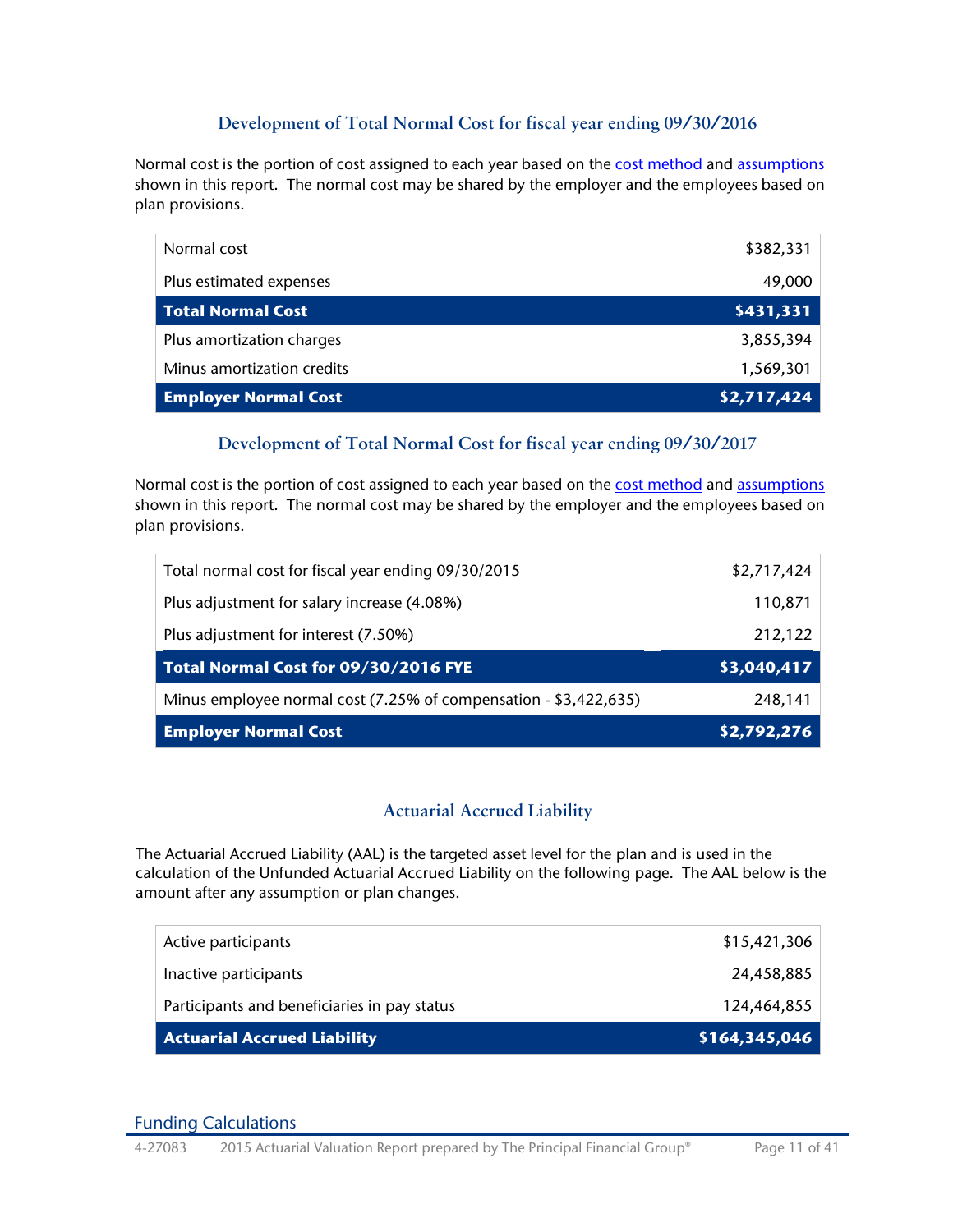# <span id="page-11-0"></span>**Unfunded Actuarial Accrued Liability**

Each year the Unfunded Actuarial Accrued Liability (UAAL) is calculated and equals the Actuarial Accrued Liability less the Actuarial Value of Assets. An experience gain or loss occurs when actual plan experience differs from what was assumed. The gain or loss is calculated separately and amortized as a charge (for a loss) or a credit (for a gain). The UAAL is then adjusted for amendments, assumption changes, or method changes and a liability base is created.

| <b>Expected Unfunded Actuarial Accrued Liability</b>                                                                      |                  |                  |
|---------------------------------------------------------------------------------------------------------------------------|------------------|------------------|
| 10/01/2014 Unfunded Actuarial Accrued Liability (UAAL)                                                                    | \$871,760        |                  |
| 10/01/2014 Employer Normal Cost                                                                                           | 2,707,856        |                  |
| Interest on the above items                                                                                               | 277,420          |                  |
| <b>Total Expected UAAL without Contributions</b>                                                                          |                  | \$3,857,036      |
| <b>Employer contributions</b>                                                                                             | \$9,174,902      |                  |
| Interest on employer contributions                                                                                        | 226,625          |                  |
| <b>Total Contributions with interest</b>                                                                                  |                  | \$9,401,527      |
| <b>Expected 10/01/2015 Unfunded Actuarial Accrued Liability</b><br>(Total Expected UAAL less Contributions with interest) |                  | \$(5,544,491)    |
|                                                                                                                           |                  |                  |
| <b>Actual Unfunded Actuarial Accrued Liability (before any changes)</b>                                                   |                  |                  |
| <b>Actuarial Accrued Liability</b>                                                                                        | \$156,651,224    |                  |
| Less Actuarial Value of Assets                                                                                            | 166,921,684      |                  |
| <b>Preliminary 10/01/2015 Unfunded Actuarial Accrued Liability</b>                                                        |                  | \$(10, 270, 460) |
| <b>Experience (Gain) or Loss</b>                                                                                          |                  |                  |
| Actual Unfunded Actuarial Accrued Liability                                                                               | \$(10, 270, 460) |                  |
| Less Expected Unfunded Actuarial Accrued Liability                                                                        | (5, 544, 491)    |                  |
| (Gain)Loss                                                                                                                |                  | \$(4,725,969)    |
| 2014 amortization balance                                                                                                 | \$1,788,071      |                  |
| Interest on amortization balances                                                                                         | 138,576          |                  |
| Additional (Gain)/Loss from (excess) shortage of contributions                                                            |                  | \$1,926,647      |
| <b>Total experience (gain) or loss</b>                                                                                    |                  | \$(2,799,322)    |
| Final Unfunded Actuarial Accrued Liability (after any changes)                                                            |                  |                  |
| Actuarial Accrued Liability after assumption                                                                              | \$164,345,046    |                  |
| Less Actuarial Value of Assets                                                                                            | 166,921,684      |                  |
| 10/01/2015 Unfunded Actuarial Accrued Liability after changes                                                             |                  | \$(2,576,638)    |
| <b>Change in Unfunded Actuarial Accrued Liability Due to:</b>                                                             | (Gain)/Loss      |                  |
| Change in assumptions                                                                                                     | \$7,693,822      |                  |

Funding Calculations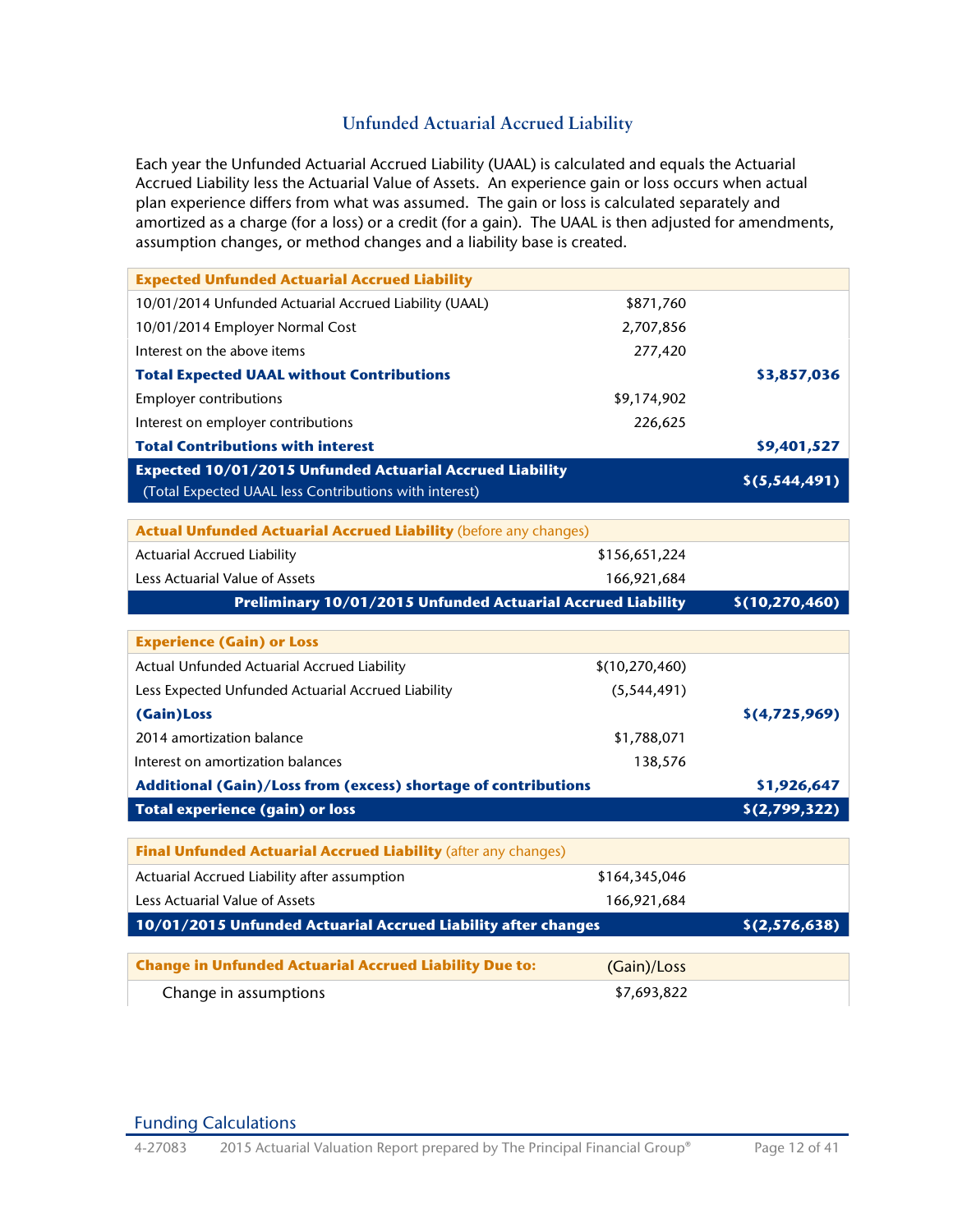# <span id="page-12-1"></span><span id="page-12-0"></span>**Schedule of Amortization Bases**

Your cost method allocates a portion of plan funding to be amortized in equal annual installments, rather than to be paid through future normal costs. The following amortization periods will be applied consistently to any amortization bases created 10/01/2012 and later.

- Initial Unfunded Actuarial Accrued Liability: 15 years
- Experience gains/losses: 15 years.
- Amendments: 15 years
- Assumption changes: 15years

| <b>Date</b><br><b>Created</b> | <b>Reason</b>             | <b>Initial</b><br><b>Balance</b> | <b>Remaining</b><br><b>Period (Years)</b> | <b>Outstanding</b><br><b>Balance</b> | <b>Annual</b><br><b>Amortization</b> |
|-------------------------------|---------------------------|----------------------------------|-------------------------------------------|--------------------------------------|--------------------------------------|
| 10/01/2015                    | Assumption                | 7,693,822                        | 15                                        | 7,693,822                            | 810,802                              |
| 10/01/2015                    | Experience<br>(gain)/loss | (2,799,322)                      | 15                                        | (2,799,322)                          | (295,002)                            |
| 10/01/2014                    | Experience<br>(Gain)/Loss | (3,974,549)                      | 14                                        | (3,825,296)                          | (419, 172)                           |
| 10/01/2013                    | Experience<br>(Gain)/Loss | (8, 101, 837)                    | 13                                        | (7, 469, 775)                        | (855, 127)                           |
| 10/01/2012                    | <b>CMET</b>               | 28,822,233                       | 12                                        | 25,317,071                           | 3,044,592                            |
|                               |                           |                                  | <b>Total</b>                              | 18,916,500                           | 2,286,093                            |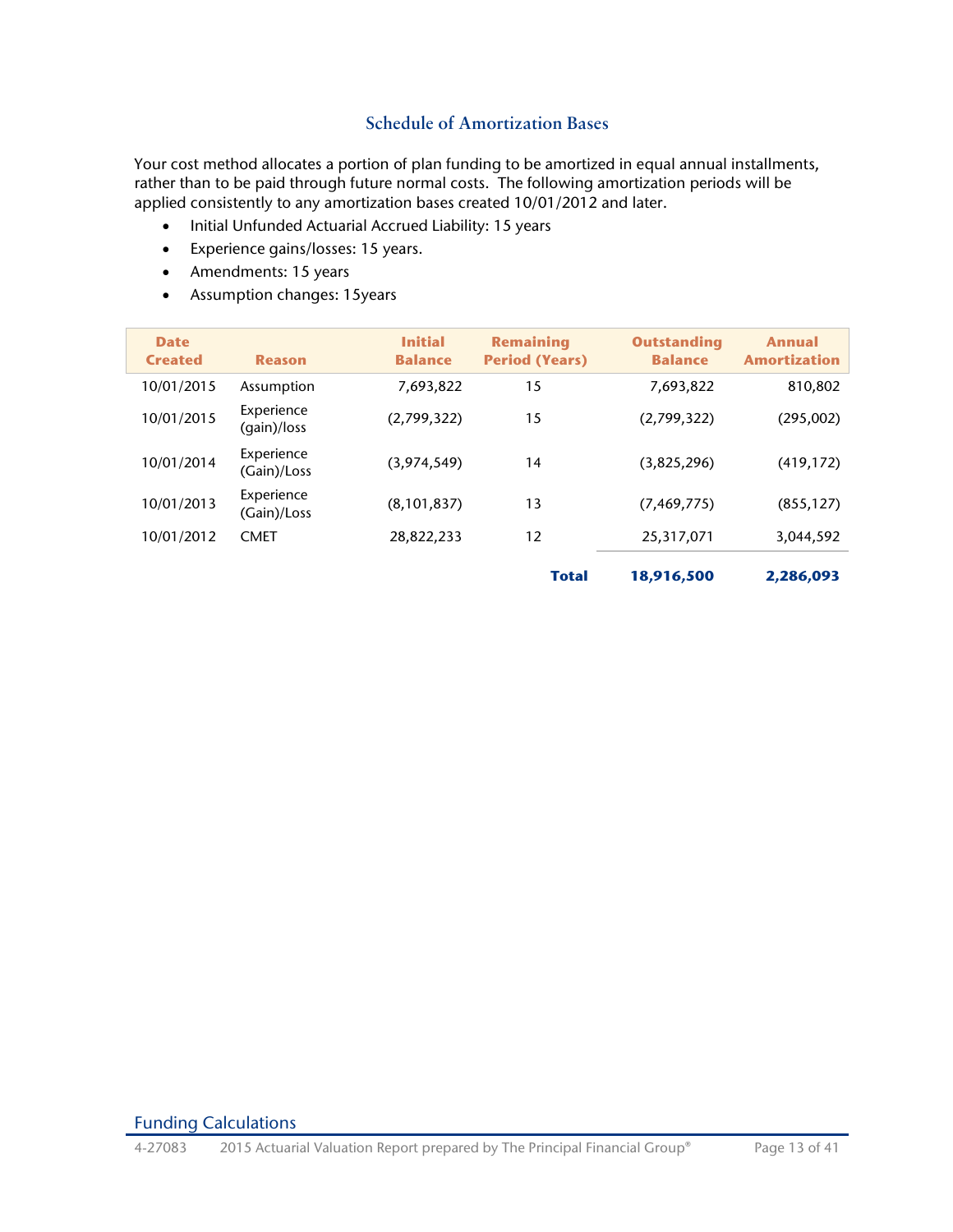

# **Data and Assumptions**

# <span id="page-13-1"></span><span id="page-13-0"></span>**Plan Assets**

We measure your plan's assets at the beginning of each plan year. Plan assets reflect all contributions made for prior plan years. Contributions you may have already made for the 2015 plan year are not included.

Both market value and actuarial value for the 2015 plan year are shown below.

## **Market Value of Assets**

| <b>Total Market Value of Assets</b>                | \$158,607,927 |
|----------------------------------------------------|---------------|
| 2014 contributions received on or after 10/01/2015 | 2.500.000     |
| Investments held by the Principal Financial Group  | \$156,107,927 |

## **Actuarial Value of Assets**

Your plan's actuarial value of assets is a smoothed value instead of the market value. Using a smoothing method allows you to soften the volatility of assets from year to year. The Actuarial Value of Assets is used to calculate your ADC.

The actuarial value of assets held by Principal Financial Group is determined on a combined basis. See the following page for the development of this value.

| Investments held by the Principal Financial Group  | \$164,421,684 |
|----------------------------------------------------|---------------|
| 2014 contributions received on or after 10/01/2015 | 2.500.000     |
| <b>Total Actuarial Value of Assets</b>             | \$166,921,684 |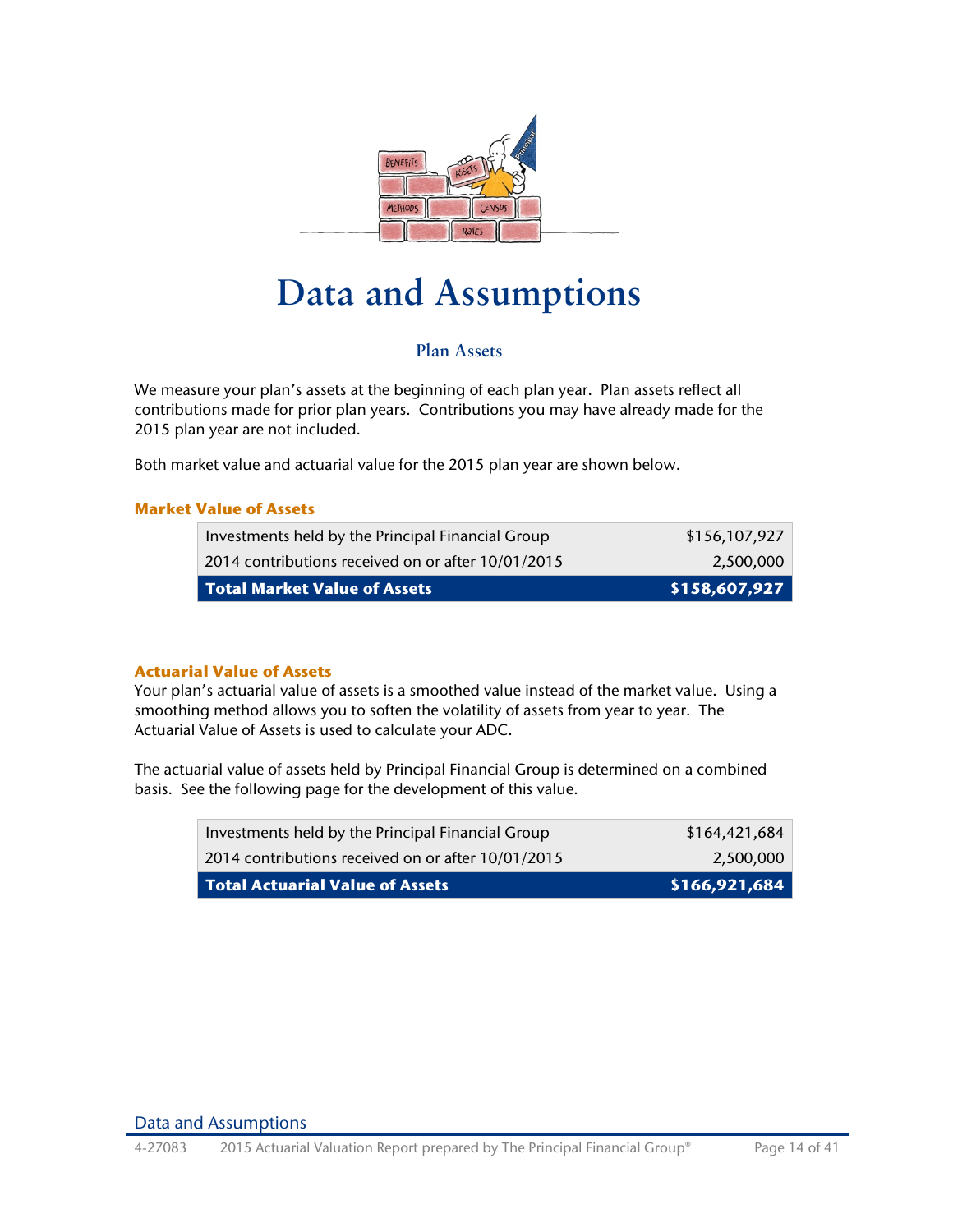## **Calculation of Actuarial Value**

To determine the actuarial value of investments held by the Principal Financial Group we have adjusted the market value by:

- Subtracting any remaining deferred appreciation in excess of expected investment earnings.
- Adding any remaining deferred appreciation short of expected investment earnings (shortfall).

Of the total excess appreciation or shortfall for any one plan year, 25% is allocated to the current plan year and each of the next three plan years.

| a)           | Market value of assets as of 2014                                   | \$160,770,276  |
|--------------|---------------------------------------------------------------------|----------------|
| b)           | Contributions/transfers                                             | 9,426,208      |
| c)           | Benefit payments                                                    | (9,814,146)    |
| d)           | Expenses                                                            | (48, 274)      |
| e)           | Expected 7.75% interest on (a, b, c, and d)                         | 12,289,491     |
| f)           | Expected value of assets as of 10/01/2015<br>$(a+b+c+d+e)$          | \$172,623,555  |
| q)           | Market value as of 10/01/2015                                       | \$158,607,927  |
| h)           | Current year excess appreciation/(shortfall)<br>$(g-f)$             | (14, 015, 628) |
| i)           | Adjustment to market value<br>(sum of deferred amounts – see below) | (8,313,757)    |
| $\mathsf{I}$ | Actuarial value of assets<br>$(g-i)$                                | \$166,921,684  |

# **Allocation of Deferred Appreciation**

|                           |                                                      | <b>Plan Year</b> |             |                 |
|---------------------------|------------------------------------------------------|------------------|-------------|-----------------|
| <b>Allocation</b><br>Year | 2012                                                 | 2013             | 2014        | 2015            |
| 2012                      | \$3,168,623                                          |                  |             |                 |
| 2013                      | 3,168,622                                            | \$1,115,905      |             |                 |
| 2014                      | 3,168,622                                            | 1,115,904        | \$541,031   |                 |
| 2015                      | 3,168,622                                            | 1,115,904        | 541,030     | \$(3,503,907)   |
| 2016                      |                                                      | 1,115,904        | 541,030     | (3,503,907)     |
| 2017                      |                                                      |                  | 541,030     | (3,503,907)     |
| 2018                      |                                                      |                  |             | (3,503,907)     |
| Total                     | 12,674,489                                           | \$4,463,617      | \$2,164,121 | \$(14,015,628)  |
| Deferred                  | \$0                                                  | \$1,115,904      | \$1,082,060 | \$(10,511,721)  |
|                           | Adjustment to market value (sum of deferred amounts) |                  |             | $$$ (8,313,757) |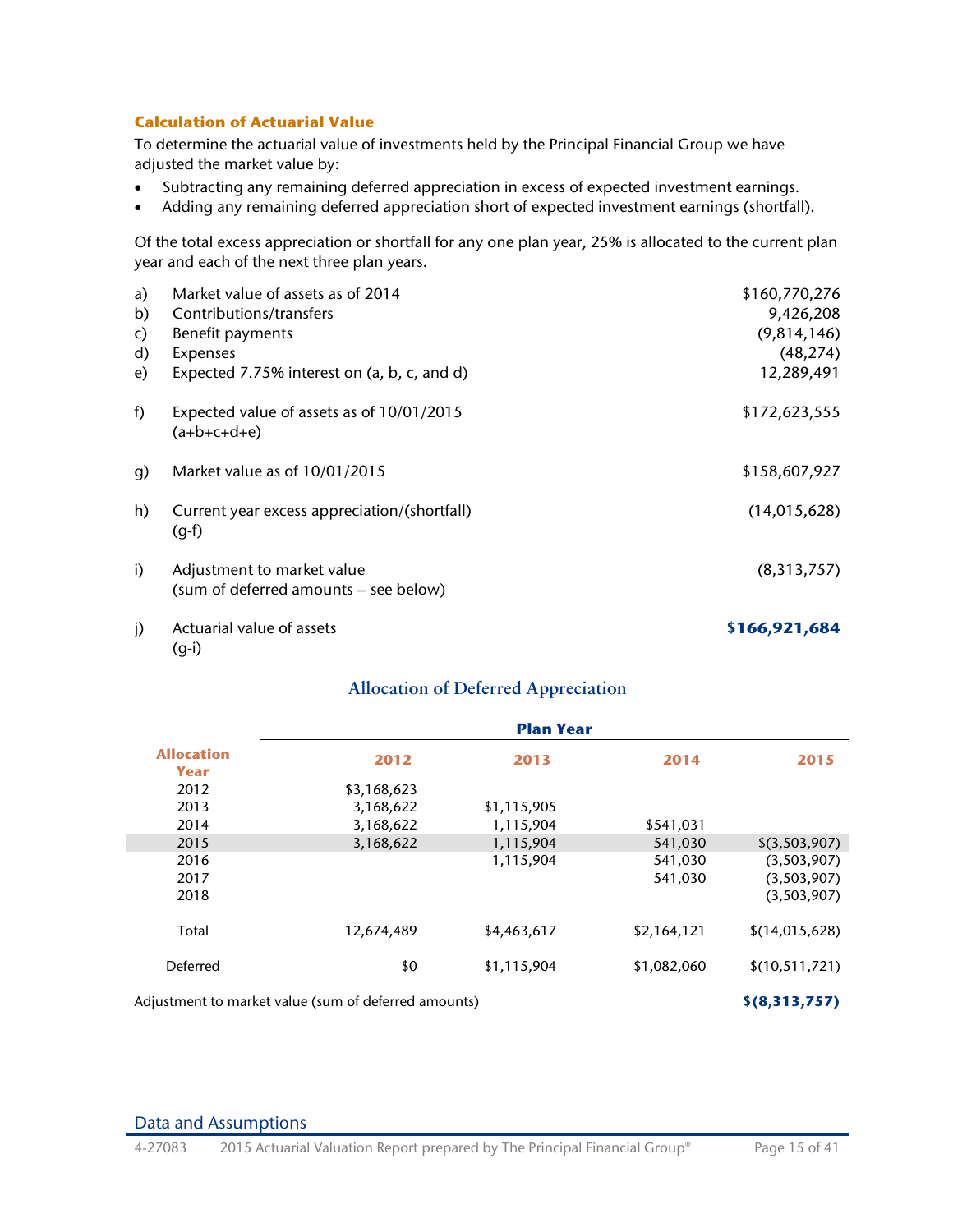# <span id="page-15-0"></span>**Census Characteristics**

<span id="page-15-1"></span>

|                          | 10/01/2014                                   | 10/01/2015  | Change   |
|--------------------------|----------------------------------------------|-------------|----------|
|                          | <b>Number of Covered Participants</b>        |             |          |
| Actives                  | 43                                           | 39          | $-4$     |
| <b>Terminated Vested</b> | 285                                          | 272         | $-13$    |
| Disabled                 | 3                                            | 3           | $+0$     |
| Retirees                 | 375                                          | 381         | $+6$     |
| Total                    | 706                                          | 695         | $-11$    |
|                          | <b>Average Age</b>                           |             |          |
| Actives                  | 49.1                                         | 49.5        | $+0.4$   |
| <b>Terminated Vested</b> | 47.5                                         | 48.1        | $+0.6$   |
|                          |                                              |             |          |
| <b>Disabled</b>          | 52.7                                         | 53.7        | $+1.0$   |
| Retirees                 | 66.7                                         | 66.9        | $+0.2$   |
| All                      | 57.8                                         | 58.5        | $+0.7$   |
|                          | <b>Reported Annual Payroll</b>               |             |          |
| Actives                  | \$3,163,848                                  | \$3,280,160 | $+3.7%$  |
| Average Pay Per Active   | 73,578                                       | 84,107      | $+14.3%$ |
|                          | <b>Average Years of Service</b>              |             |          |
| Actives                  | 11.3                                         | 12.4        | $+9.7%$  |
|                          |                                              |             |          |
|                          | <b>Monthly Projected Retirement Benefits</b> |             |          |
| Actives                  | \$223,028                                    | \$232,656   | $+4.3%$  |
| <b>Terminated Vested</b> | 284,976                                      | 266,170     | $-6.6%$  |
| <b>Disabled</b>          | 2,734                                        | 2,734       | $+0.0%$  |
| Retirees                 | 778,091                                      | 806,586     | $+3.7%$  |

The monthly projected retirement benefit for actives was calculated at Normal Retirement Age (current age if later) with projected service and projected salaries.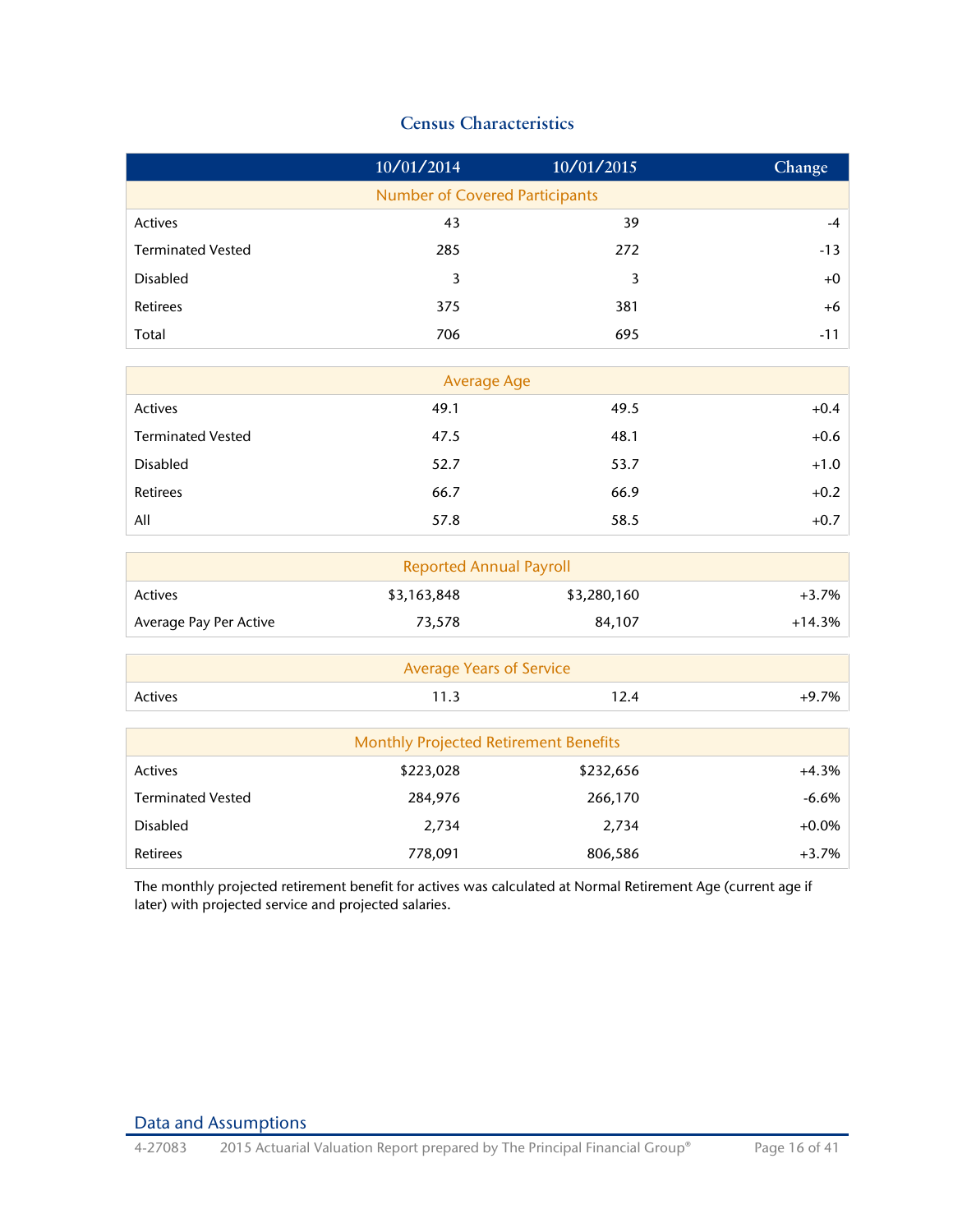# <span id="page-16-0"></span>**Benefit Cash Flows**

<span id="page-16-1"></span>Benefit cash flows are the benefit payments expected to be paid from your plan assets. We provide cash flows to help you calculate and understand your plan obligations and the future liquidity needs of the plan.

You can compare your cash flows to the 10/01/2015 market value of assets, \$158,607,927, to evaluate your asset liquidity needs, and whether cash contributions in excess of the Actuarially Determined Contribution may be needed in the short term.

Benefit cash flows can be based on either the current plan participants ("closed group") or a group that assumes future new entrants ("open group"). The benefit payments could be based on the accrued benefits or the projected plan benefits (reflecting future service and salary increases).

In this report, we are showing you the benefit cash flows for a closed group. The graph below shows the total benefits expected to be paid for current participants (closed group). The split between benefits already accrued and those to be earned in the future is indicated on the graph. The top line represents the total projected benefits expected to be paid in each plan year.



**Accrued and Projected Benefit Payments** 

The table on the next page provides the details of this graph, showing the accrued and projected benefits expected to be paid, by plan year. All benefit cash flows shown on these two pages are based on the demographic assumptions (retirement and withdrawal rates, mortality, salary growth, and form of benefit) as outlined in the [Assumptions and Methods,](#page-23-3) but do not reflect an interest discount.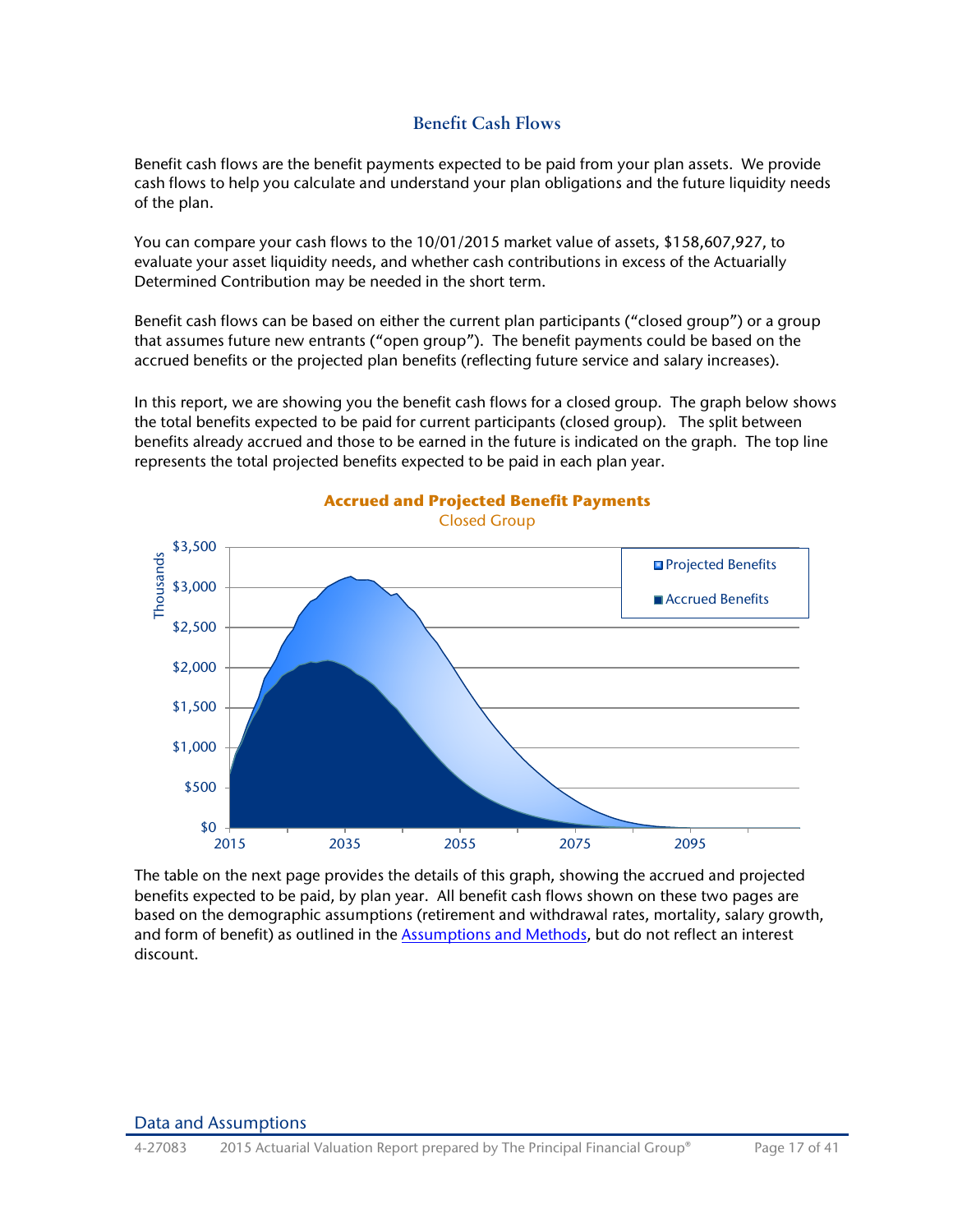| Year | Accrued<br>Benefit<br><b>Cash Flow</b> | Projected<br>Benefits<br><b>Cash Flow</b> | Year |
|------|----------------------------------------|-------------------------------------------|------|
| 2015 | 676,268                                | 676,268                                   | 2048 |
| 2016 | 919,038                                | 925,703                                   | 2049 |
| 2017 | 1,056,392                              | 1,077,999                                 | 2050 |
| 2018 | 1,235,756                              | 1,284,699                                 | 2051 |
| 2019 | 1,377,961                              | 1,464,150                                 | 2052 |
| 2020 | 1,494,932                              | 1,624,589                                 | 2053 |
| 2021 | 1,661,930                              | 1,863,899                                 | 2054 |
| 2022 | 1,730,892                              | 1,980,560                                 | 2055 |
| 2023 | 1,800,560                              | 2,101,043                                 | 2056 |
| 2024 | 1,895,682                              | 2,269,051                                 | 2057 |
| 2025 | 1,942,301                              | 2,387,296                                 | 2058 |
| 2026 | 1,973,706                              | 2,477,468                                 | 2059 |
| 2027 | 2,031,647                              | 2,644,015                                 | 2060 |
| 2028 | 2,047,724                              | 2,738,218                                 | 2061 |
| 2029 | 2,073,547                              | 2,825,335                                 | 2062 |
| 2030 | 2,063,325                              | 2,861,661                                 | 2063 |
| 2031 | 2,081,727                              | 2,939,448                                 | 2064 |
| 2032 | 2,092,549                              | 3,009,092                                 | 2065 |
| 2033 | 2,078,833                              | 3,048,835                                 | 2066 |
| 2034 | 2,052,434                              | 3,087,816                                 | 2067 |
| 2035 | 2,022,761                              | 3,116,931                                 | 2068 |
| 2036 | 1,982,711                              | 3,136,931                                 | 2069 |
| 2037 | 1,923,267                              | 3,096,680                                 | 2070 |
| 2038 | 1,887,392                              | 3,092,407                                 | 2071 |
| 2039 | 1,838,047                              | 3,094,891                                 | 2072 |
| 2040 | 1,783,579                              | 3,077,815                                 | 2073 |
| 2041 | 1,709,140                              | 3,017,398                                 | 2074 |
| 2042 | 1,630,808                              | 2,957,082                                 | 2075 |
| 2043 | 1,552,257                              | 2,900,153                                 | 2076 |
| 2044 | 1,486,739                              | 2,924,546                                 | 2077 |
| 2045 | 1,396,962                              | 2,841,505                                 | 2078 |
| 2046 | 1,307,400                              | 2,757,897                                 | 2079 |
| 2047 | 1,220,410                              | 2,699,590                                 | 2080 |

# **Benefit Cash Flow Detail**

**Projected**

| Year | <b>Benefit</b><br><b>Cash Flow</b> | <b>Benefits</b><br><b>Cash Flow</b> | Year | <b>Benefit</b><br><b>Cash Flow</b> | <b>Projected</b><br><b>Benefits</b><br><b>Cash Flow</b> | Year | <b>Benefit</b><br><b>Cash Flow</b> | <b>Projected</b><br><b>Benefits</b><br><b>Cash Flow</b> |
|------|------------------------------------|-------------------------------------|------|------------------------------------|---------------------------------------------------------|------|------------------------------------|---------------------------------------------------------|
| 2015 | 676,268                            | 676,268                             | 2048 | 1,134,931                          | 2,606,170                                               | 2081 | 15,922                             | 140,369                                                 |
| 2016 | 919,038                            | 925,703                             | 2049 | 1,048,809                          | 2,485,784                                               | 2082 | 12,553                             | 116,740                                                 |
| 2017 | 1,056,392                          | 1,077,999                           | 2050 | 965,126                            | 2,393,535                                               | 2083 | 9,764                              | 95,981                                                  |
| 2018 | 1,235,756                          | 1,284,699                           | 2051 | 885,339                            | 2,307,586                                               | 2084 | 7,489                              | 77,963                                                  |
| 2019 | 1,377,961                          | 1,464,150                           | 2052 | 808,632                            | 2,191,946                                               | 2085 | 5,660                              | 62,491                                                  |
| 2020 | 1,494,932                          | 1,624,589                           | 2053 | 736,522                            | 2,088,360                                               | 2086 | 4,212                              | 49,388                                                  |
| 2021 | 1,661,930                          | 1,863,899                           | 2054 | 669,244                            | 1,980,938                                               | 2087 | 3,082                              | 38,438                                                  |
| 2022 | 1,730,892                          | 1,980,560                           | 2055 | 606,690                            | 1,866,229                                               | 2088 | 2,217                              | 29,437                                                  |
| 2023 | 1,800,560                          | 2,101,043                           | 2056 | 548,929                            | 1,754,572                                               | 2089 | 1,568                              | 22,161                                                  |
| 2024 | 1,895,682                          | 2,269,051                           | 2057 | 495,898                            | 1,647,730                                               | 2090 | 1,089                              | 16,376                                                  |
| 2025 | 1,942,301                          | 2,387,296                           | 2058 | 447,323                            | 1,544,459                                               | 2091 | 743                                | 11,862                                                  |
| 2026 | 1,973,706                          | 2,477,468                           | 2059 | 402,920                            | 1,445,304                                               | 2092 | 497                                | 8,411                                                   |
| 2027 | 2,031,647                          | 2,644,015                           | 2060 | 362,384                            | 1,350,389                                               | 2093 | 326                                | 5,827                                                   |
| 2028 | 2,047,724                          | 2,738,218                           | 2061 | 325,412                            | 1,259,359                                               | 2094 | 209                                | 3,936                                                   |
| 2029 | 2,073,547                          | 2,825,335                           | 2062 | 291,723                            | 1,172,133                                               | 2095 | 131                                | 2,589                                                   |
| 2030 | 2,063,325                          | 2,861,661                           | 2063 | 261,029                            | 1,088,630                                               | 2096 | 80                                 | 1,656                                                   |
| 2031 | 2,081,727                          | 2,939,448                           | 2064 | 233,073                            | 1,008,802                                               | 2097 | 48                                 | 1,029                                                   |
| 2032 | 2,092,549                          | 3,009,092                           | 2065 | 207,628                            | 932,589                                                 | 2098 | 28                                 | 620                                                     |
| 2033 | 2,078,833                          | 3,048,835                           | 2066 | 184,446                            | 859,802                                                 | 2099 | 16                                 | 362                                                     |
| 2034 | 2,052,434                          | 3,087,816                           | 2067 | 163,313                            | 790,263                                                 | 2100 | 9                                  | 204                                                     |
| 2035 | 2,022,761                          | 3,116,931                           | 2068 | 144,056                            | 723,875                                                 | 2101 | 5                                  | 111                                                     |
| 2036 | 1,982,711                          | 3,136,931                           | 2069 | 126,550                            | 660,619                                                 | 2102 | 2                                  | 58                                                      |
| 2037 | 1,923,267                          | 3,096,680                           | 2070 | 110,669                            | 600,432                                                 | 2103 | $\mathbf{1}$                       | 30                                                      |
| 2038 | 1,887,392                          | 3,092,407                           | 2071 | 96,309                             | 543,335                                                 | 2104 | 0                                  | 15                                                      |
| 2039 | 1,838,047                          | 3,094,891                           | 2072 | 83,365                             | 489,300                                                 | 2105 | 0                                  | 7                                                       |
| 2040 | 1,783,579                          | 3,077,815                           | 2073 | 71,737                             | 438,296                                                 | 2106 | 0                                  | 4                                                       |
| 2041 | 1,709,140                          | 3,017,398                           | 2074 | 61,318                             | 390,314                                                 | 2107 | 0                                  | $\overline{\mathbf{c}}$                                 |
| 2042 | 1,630,808                          | 2,957,082                           | 2075 | 52,020                             | 345,370                                                 | 2108 | 0                                  | 1                                                       |
| 2043 | 1,552,257                          | 2,900,153                           | 2076 | 43,777                             | 303,538                                                 | 2109 | 0                                  | 0                                                       |
| 2044 | 1,486,739                          | 2,924,546                           | 2077 | 36,523                             | 264,858                                                 | 2110 | 0                                  | 0                                                       |
| 2045 | 1,396,962                          | 2,841,505                           | 2078 | 30,181                             | 229,244                                                 | 2111 | 0                                  | 0                                                       |
| 2046 | 1,307,400                          | 2,757,897                           | 2079 | 24,673                             | 196,598                                                 | 2112 | 0                                  | 0                                                       |
| 2047 | 1,220,410                          | 2,699,590                           | 2080 | 19,941                             | 166,973                                                 | 2113 | 0                                  | 0                                                       |

| Year | Accrued<br>Benefit<br><b>Cash Flow</b> | Projected<br><b>Benefits</b><br><b>Cash Flow</b> |
|------|----------------------------------------|--------------------------------------------------|
| 2081 | 15,922                                 | 140,369                                          |
| 2082 | 12,553                                 | 116,740                                          |
| 2083 | 9,764                                  | 95,981                                           |
| 2084 | 7,489                                  | 77,963                                           |
| 2085 | 5,660                                  | 62,491                                           |
| 2086 | 4,212                                  | 49,388                                           |
| 2087 | 3,082                                  | 38,438                                           |
| 2088 | 2,217                                  | 29,437                                           |
| 2089 | 1,568                                  | 22,161                                           |
| 2090 | 1,089                                  | 16,376                                           |
| 2091 | 743                                    | 11,862                                           |
| 2092 | 497                                    | 8,411                                            |
| 2093 | 326                                    | 5,827                                            |
| 2094 | 209                                    | 3,936                                            |
| 2095 | 131                                    | 2,589                                            |
| 2096 | 80                                     | 1,656                                            |
| 2097 | 48                                     | 1,029                                            |
| 2098 | 28                                     | 620                                              |
| 2099 | 16                                     | 362                                              |
| 2100 | 9                                      | 204                                              |
| 2101 | 5                                      | 111                                              |
| 2102 | 2                                      | 58                                               |
| 2103 | 1                                      | 30                                               |
| 2104 | 0                                      | 15                                               |
| 2105 | 0                                      | 7                                                |
| 2106 | 0                                      | 4                                                |
| 2107 | 0                                      | 2                                                |
| 2108 | 0                                      | 1                                                |
| 2109 | 0                                      | 0                                                |
| 2110 | 0                                      | 0                                                |
| 2111 | 0                                      | 0                                                |
| 2112 | 0                                      | 0                                                |
| 2113 | 0                                      | 0                                                |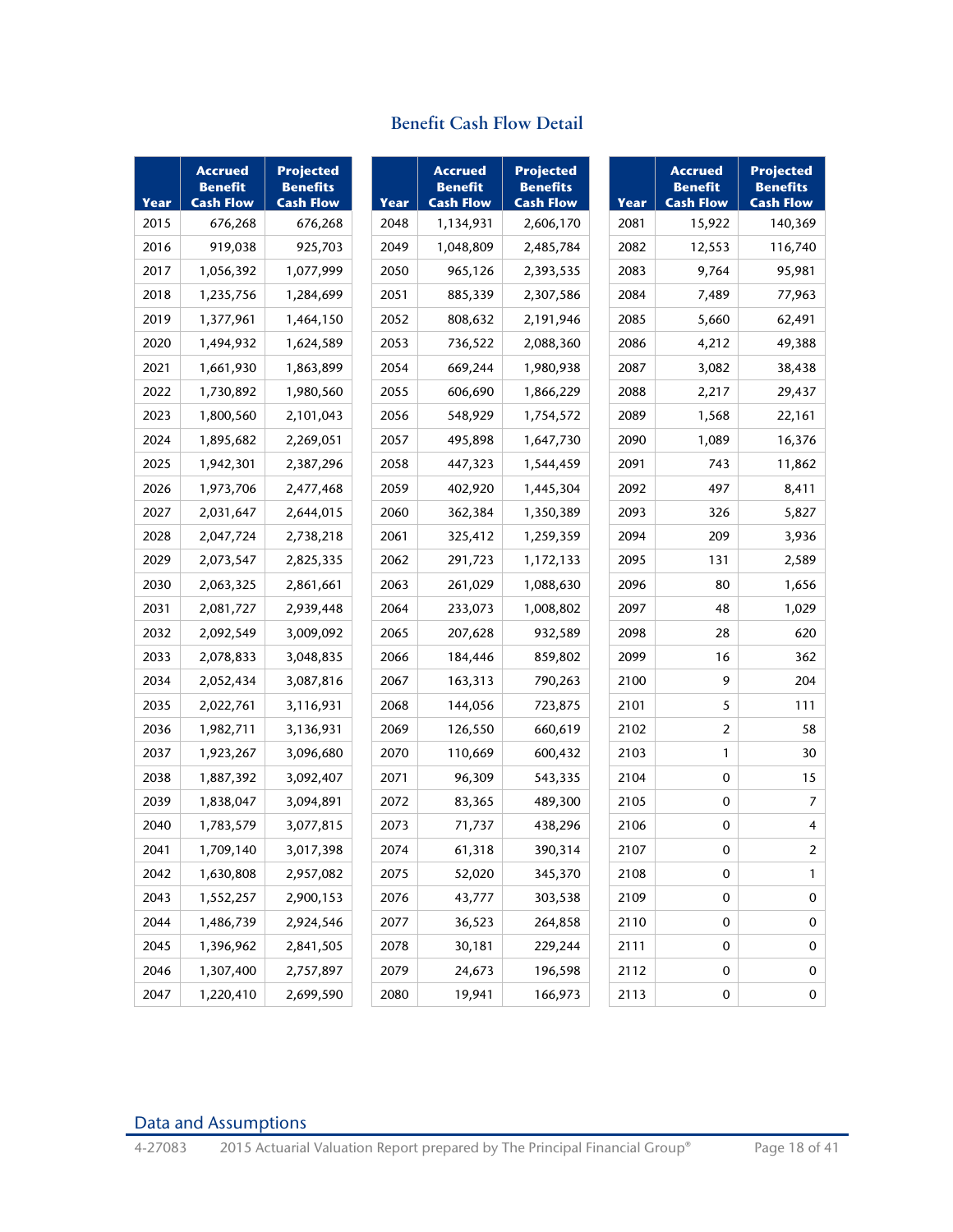# <span id="page-18-1"></span><span id="page-18-0"></span>**Plan Provisions**

This report reflects the maximum benefit limits under Internal Revenue Code (IRC) Section 415 and maximum compensation limits under IRC Section 401 in effect on the first day of each plan year.

The following is a summary of plan provisions and does not alter the intent or meanings of the provisions contained in the contract or plan document.

|              | <b>Plan Eligibility</b>                                                                                                                                                                                       |
|--------------|---------------------------------------------------------------------------------------------------------------------------------------------------------------------------------------------------------------|
| <b>Class</b> | Any general or utility employee whose customary employment with the<br>employer is at least 30 hours per week or an elected official subject to the<br>provisions of Chapter 112.048 of the Florida Statutes. |
|              | Bargaining - no employee hired on and after 02/01/2010 will become an<br>active participant and no inactive participant or former participant will again<br>become an active participant.                     |
|              | Non-collective bargaining - no employee hired on and after 10/01/2014 will<br>become an active participant and no inactive participant or former participant<br>will again become an active participant.      |

|                                    | <b>Normal Retirement Benefit</b>                                                                                                                                                                               |
|------------------------------------|----------------------------------------------------------------------------------------------------------------------------------------------------------------------------------------------------------------|
| <b>Age</b>                         | The later of attained age 55 or ten years vesting service.                                                                                                                                                     |
| <b>Form</b>                        | Monthly annuity payable for life with payments quaranteed to be at least<br>equal to the participant's accumulation on the normal retirement date<br>(optional forms may be elected in advance of retirement). |
| <b>Amount</b><br>(Accrued Benefit) | 2.85% of average compensation multiplied by accrual service. Maximum<br>benefit is 80% of average compensation (28.07 years).                                                                                  |
|                                    | Benefit is frozen effective 07/01/2010 for those covered under the bargaining<br>agreement.                                                                                                                    |

| <b>Early Retirement Benefit</b> |                                                                                                                                             |  |  |
|---------------------------------|---------------------------------------------------------------------------------------------------------------------------------------------|--|--|
| <b>Age</b>                      | Attained age 50.                                                                                                                            |  |  |
| <b>Service</b>                  | Completed 5 years of service.                                                                                                               |  |  |
| <b>Form</b>                     | Same as Normal Retirement Benefit                                                                                                           |  |  |
| Amount                          | Accrued Benefit on Early Retirement Date reduced by 6 2/3% for each year that<br>the Early Retirement Date precedes Normal Retirement Date. |  |  |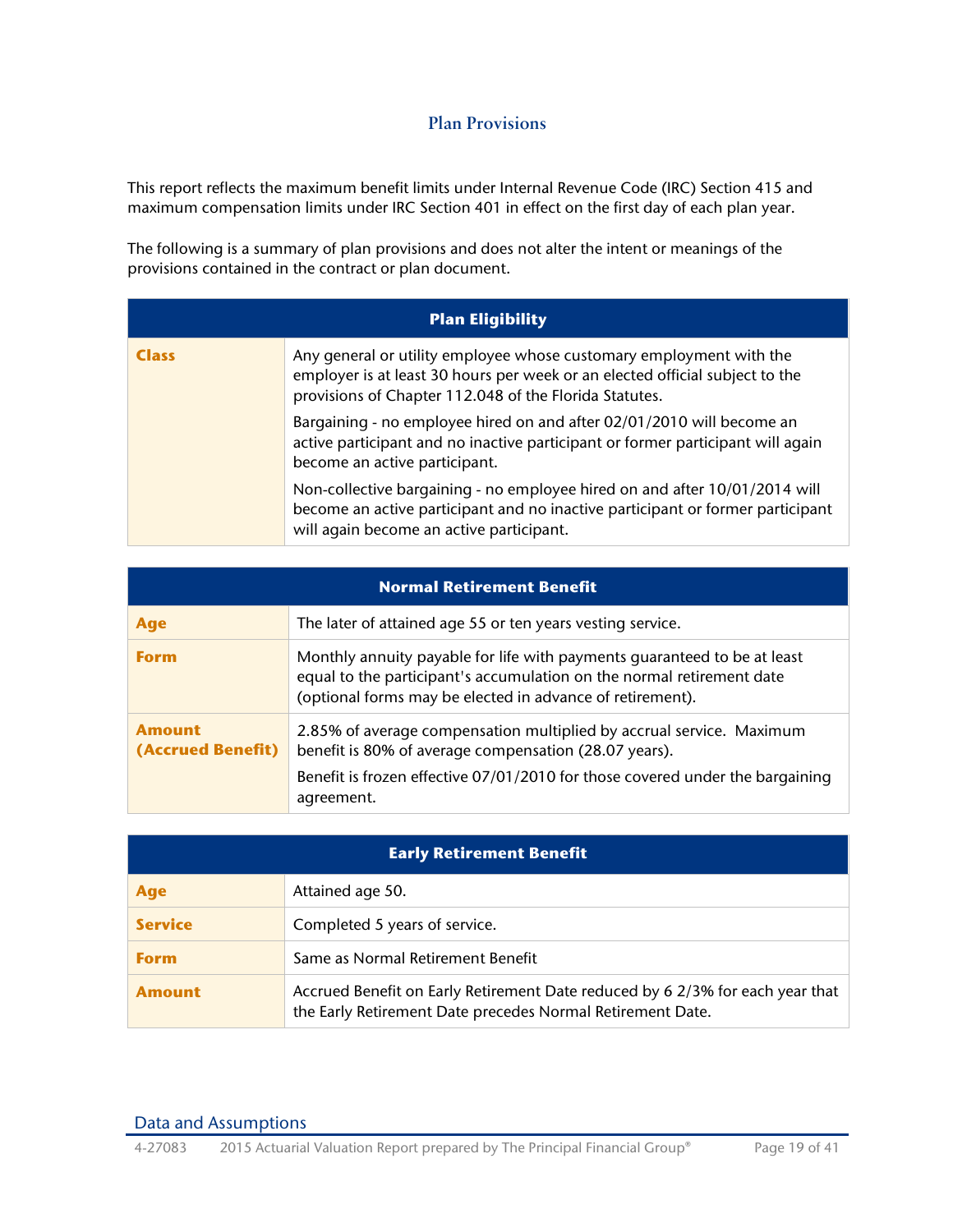| <b>Late Retirement Benefit</b> |                                                                                                                                                                                      |  |  |
|--------------------------------|--------------------------------------------------------------------------------------------------------------------------------------------------------------------------------------|--|--|
| <b>Age</b>                     | No maximum age                                                                                                                                                                       |  |  |
| <b>Form</b>                    | Same as Normal Retirement Benefit.                                                                                                                                                   |  |  |
| Amount                         | Greater of Accrued Benefit on Late Retirement Date or Accrued Benefit on<br>Normal Retirement Date increased to recognize that annuity commences<br>subsequent to normal retirement. |  |  |

|                                     | <b>Termination Benefit</b>                                                                                                                                                                                                                                                                                                                                                                                                                                                                                                                                                |  |  |
|-------------------------------------|---------------------------------------------------------------------------------------------------------------------------------------------------------------------------------------------------------------------------------------------------------------------------------------------------------------------------------------------------------------------------------------------------------------------------------------------------------------------------------------------------------------------------------------------------------------------------|--|--|
| <b>Vesting</b><br><b>Percentage</b> | Subsequent to five years of service, 50%, plus 10% for each year of service<br>thereafter, up to 100%. However, vesting shall be 100% on or subsequent to<br>the earliest of normal retirement date, date when first eligible to early retire or<br>the date of total and permanent disability.                                                                                                                                                                                                                                                                           |  |  |
| Form                                | Same as Normal Retirement Benefit with income deferred until Normal<br>Retirement Date.                                                                                                                                                                                                                                                                                                                                                                                                                                                                                   |  |  |
| <b>Amount</b>                       | Equal to the sum of<br>The amount of retirement annuity which could be purchased on his<br>(a)<br>normal retirement date by his participant's required contribution<br>account.<br>Vesting percentage times the excess of the pension benefit as of the<br>(b)<br>date of termination over (a) above.<br>At any time on or after termination, the participant may elect to receive his<br>participant's required contribution account in cash in lieu of any and all<br>retirement benefits that could be provided by his participant's required<br>contribution account. |  |  |

|                    | <b>Disability Benefit</b>                                                                                                                                                                                                                  |
|--------------------|--------------------------------------------------------------------------------------------------------------------------------------------------------------------------------------------------------------------------------------------|
| <b>Eligibility</b> | An active participant who becomes totally and permanently disabled prior to<br>his retirement date. Ten years of vesting service is required for a non-service<br>related disability benefit to be payable.                                |
| <b>Form</b>        | Monthly income payable until normal retirement, death, or recovery and a<br>deferred annuity payable at the Normal Retirement Date.                                                                                                        |
| <b>Amount</b>      | For a service related disability, the greater of his accrued benefit on date of<br>disability or 40% of his current monthly compensation on such date.<br>For a non-service related disability, the accrued benefit on date of disability. |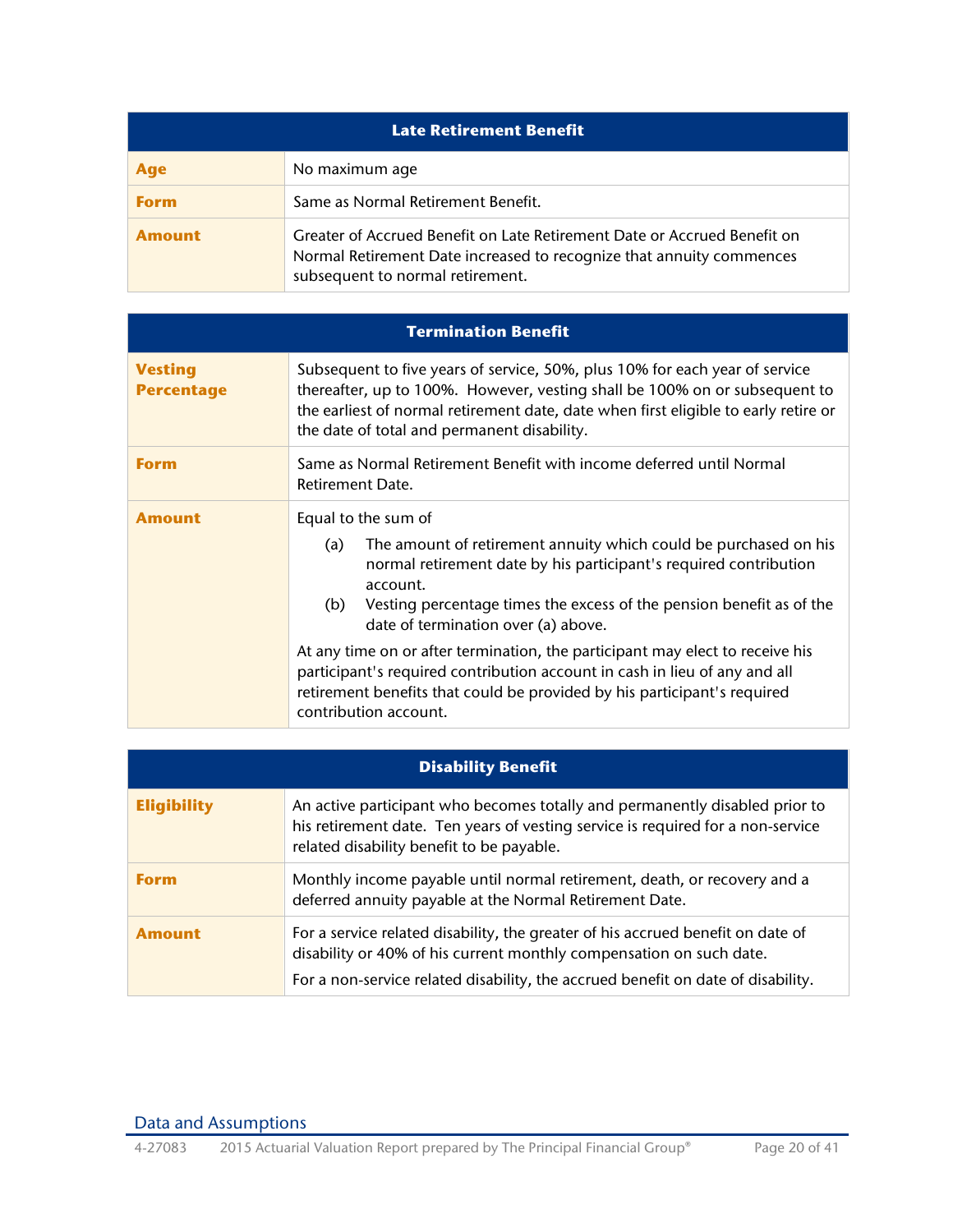| <b>Contributions</b>                           |                                                                                                                                                                      |  |  |
|------------------------------------------------|----------------------------------------------------------------------------------------------------------------------------------------------------------------------|--|--|
| <b>Salary Reduction</b><br><b>Contribution</b> | Tax deductible contributions made by the employer on behalf of the<br>employee. This is 7.25% of monthly earnings that have been deducted from<br>the employees pay. |  |  |
|                                                | Effective 07/01/2010, 0% of monthly earnings will be deducted for those<br>covered under the bargaining agreement.                                                   |  |  |

|                                 | <b>Death Benefit</b> |  |
|---------------------------------|----------------------|--|
| <b>Greater of A or B below.</b> |                      |  |
| A. Single Sum Death Benefit     |                      |  |
|                                 |                      |  |

| <b>Form</b>                            | Single sum.                                                                                                                                                                                                                                                                                    |  |  |
|----------------------------------------|------------------------------------------------------------------------------------------------------------------------------------------------------------------------------------------------------------------------------------------------------------------------------------------------|--|--|
| <b>Amount</b>                          | Participant's accumulation on date of death.                                                                                                                                                                                                                                                   |  |  |
| <b>B. Pre-Retirement Death Benefit</b> |                                                                                                                                                                                                                                                                                                |  |  |
| <b>Age</b>                             | Attained age 50.                                                                                                                                                                                                                                                                               |  |  |
| <b>Service</b>                         | Five years of service.                                                                                                                                                                                                                                                                         |  |  |
| <b>Form</b>                            | Monthly annuity payable to spouse.                                                                                                                                                                                                                                                             |  |  |
| <b>Amount</b>                          | If death occurs between Early Retirement Date and Normal Retirement Date,<br>the benefit is an annuity to the spouse for an amount no less than would have<br>been received had the participant elected a joint and 50% survivorship benefit<br>option and early retired the day before death. |  |  |

|                    | <b>Deferred Retirement Option Plan</b>                                                                                                                                                                                                                                                                                                                                                                                                                                          |  |  |
|--------------------|---------------------------------------------------------------------------------------------------------------------------------------------------------------------------------------------------------------------------------------------------------------------------------------------------------------------------------------------------------------------------------------------------------------------------------------------------------------------------------|--|--|
| <b>Eligibility</b> | An active participant first becomes eligible to elect the DROP on the first day<br>of the month on or after reaching normal retirement date.                                                                                                                                                                                                                                                                                                                                    |  |  |
| <b>Election</b>    | An election to participant in the DROP shall constitute an irrevocable election<br>to resign from service not later than sixty (60) months of reaching the start of<br>the DROP eligibility period. An election to participate must be made within<br>the first five years of eligibility. The period of participation in the DROP cannot<br>exceed a period ending sixty months from first becoming eligible for the<br>DROP or when the participant ceases to be an employee. |  |  |
| <b>Form</b>        | Same as normal retirement benefit. While the employee is in the DROP the<br>pension benefit payments will be credited to a separate account that will earn<br>a return based on investments chosen by the employee.                                                                                                                                                                                                                                                             |  |  |
| <b>Amount</b>      | Accrued benefit on retirement date. No additional accrual service will<br>accumulate after entry into the DROP. Any changes in pension benefits shall<br>not apply to participants in the DROP.                                                                                                                                                                                                                                                                                 |  |  |
|                    | Once the DROP period expires or the participant ceases to be an employee,                                                                                                                                                                                                                                                                                                                                                                                                       |  |  |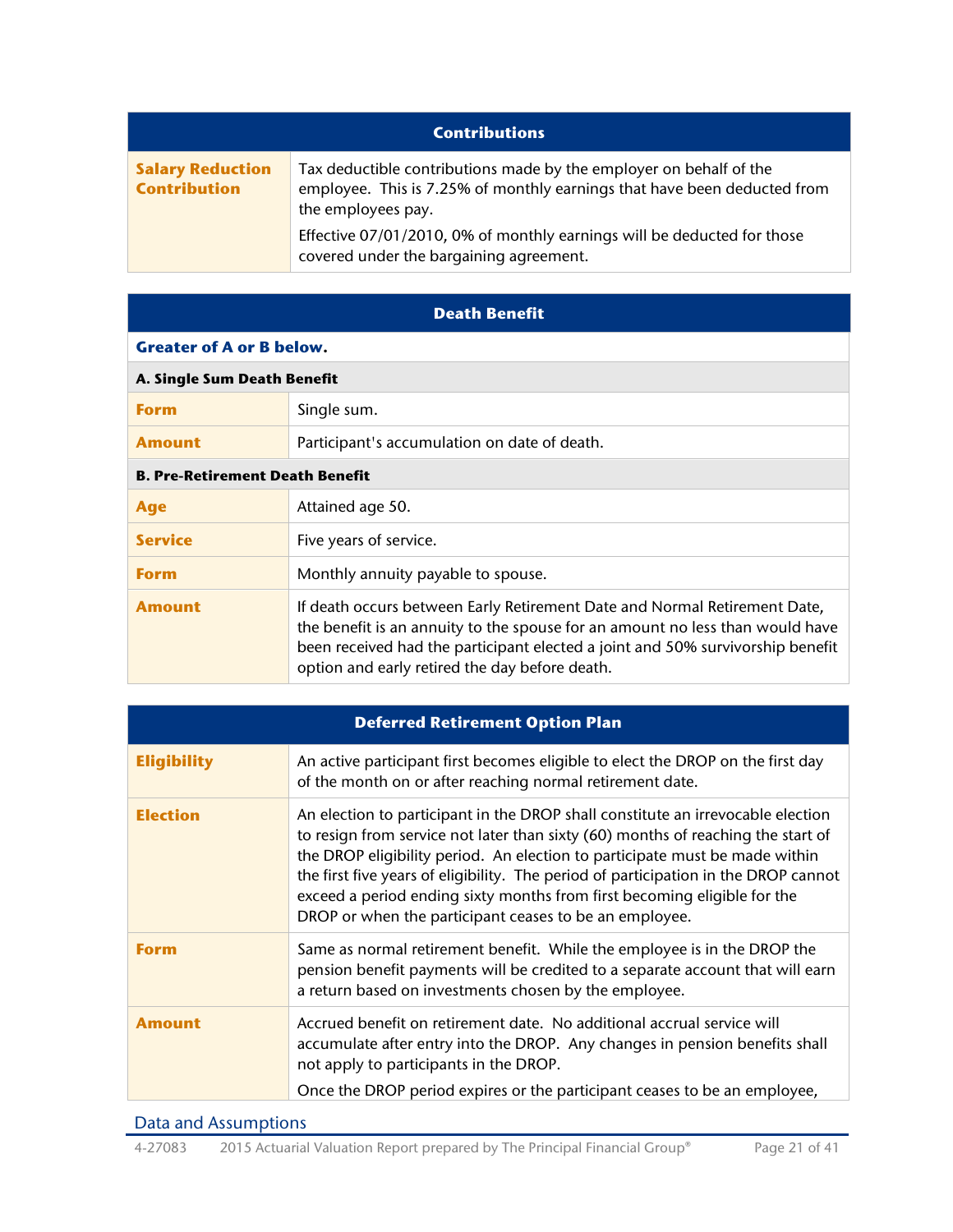|  | any subsequent pension benefit payments will be paid to the employee. The  |
|--|----------------------------------------------------------------------------|
|  | accumulation in the DROP account will be paid to the employee based on his |
|  | payment option once the participant ceases to be an employee.              |

| <b>Optional Forms of Benefit</b>                                                                                                                                                                                                       |
|----------------------------------------------------------------------------------------------------------------------------------------------------------------------------------------------------------------------------------------|
| A monthly income to the employee for life. No benefits are payable at<br>٠<br>death.                                                                                                                                                   |
| A monthly income to the employee for life, with a 5, 10, or 15 year period<br>where payments continue to the beneficiary.                                                                                                              |
| A monthly income to the employee for life. If the employee dies before<br>$\bullet$<br>the amount paid equals the employee account on the retirement date,<br>payments continue to the beneficiary until the totals equal that amount. |
| A monthly income to the employee for life, with a 50%, 66 2/3%, 75%,<br>$\bullet$<br>or100% of the monthly benefit paid to the surviving spouse.                                                                                       |

|               | <b>Cost of Living Adjustment</b>                                                                                                                                                                                                           |  |  |
|---------------|--------------------------------------------------------------------------------------------------------------------------------------------------------------------------------------------------------------------------------------------|--|--|
| <b>Amount</b> | Annual 2% cost of living adjustment effective 10/01/2003 to active<br>participants and DROP participants on and after 10/01/2003 and to<br>participants who started receiving retirement or disability benefits on or after<br>10/01/2001. |  |  |
|               | Effective 10/01/2004 the cost of living adjustment was increased to 3.0%.                                                                                                                                                                  |  |  |
|               | Effective 02/01/2010 the cost of living adjustment is decreased to 2% for any<br>plan participant who attains normal retirement date or becomes a participant<br>in the DROP after 02/01/2010.                                             |  |  |
|               | Effective 07/01/2010 the cost of living adjustment shall not apply for those<br>who are covered under the bargaining agreement and have not reached<br>normal retirement date by 07/01/2010.                                               |  |  |

| <b>Early Retirement Window</b> |                                                                                                                                                                                                                                                                                                                                                                             |  |  |
|--------------------------------|-----------------------------------------------------------------------------------------------------------------------------------------------------------------------------------------------------------------------------------------------------------------------------------------------------------------------------------------------------------------------------|--|--|
|                                | Available to any participant who is employed with the city of Pembroke in the<br>position of Assistant City Manager, Director Community Services, Assistant<br>Director Community Services, Administrative Services Director, has attained<br>age 50, has 14 years of vesting service, and elected an early retirement date<br>between September 3, and September 12, 2008. |  |  |
|                                | The retirement benefit will not be reduced for the application of the early<br>retirement reduction factors. In addition, for the Assistant City Manager<br>position, the retirement benefit will be calculated as if the participant was<br>employed until Normal Retirement Date.                                                                                         |  |  |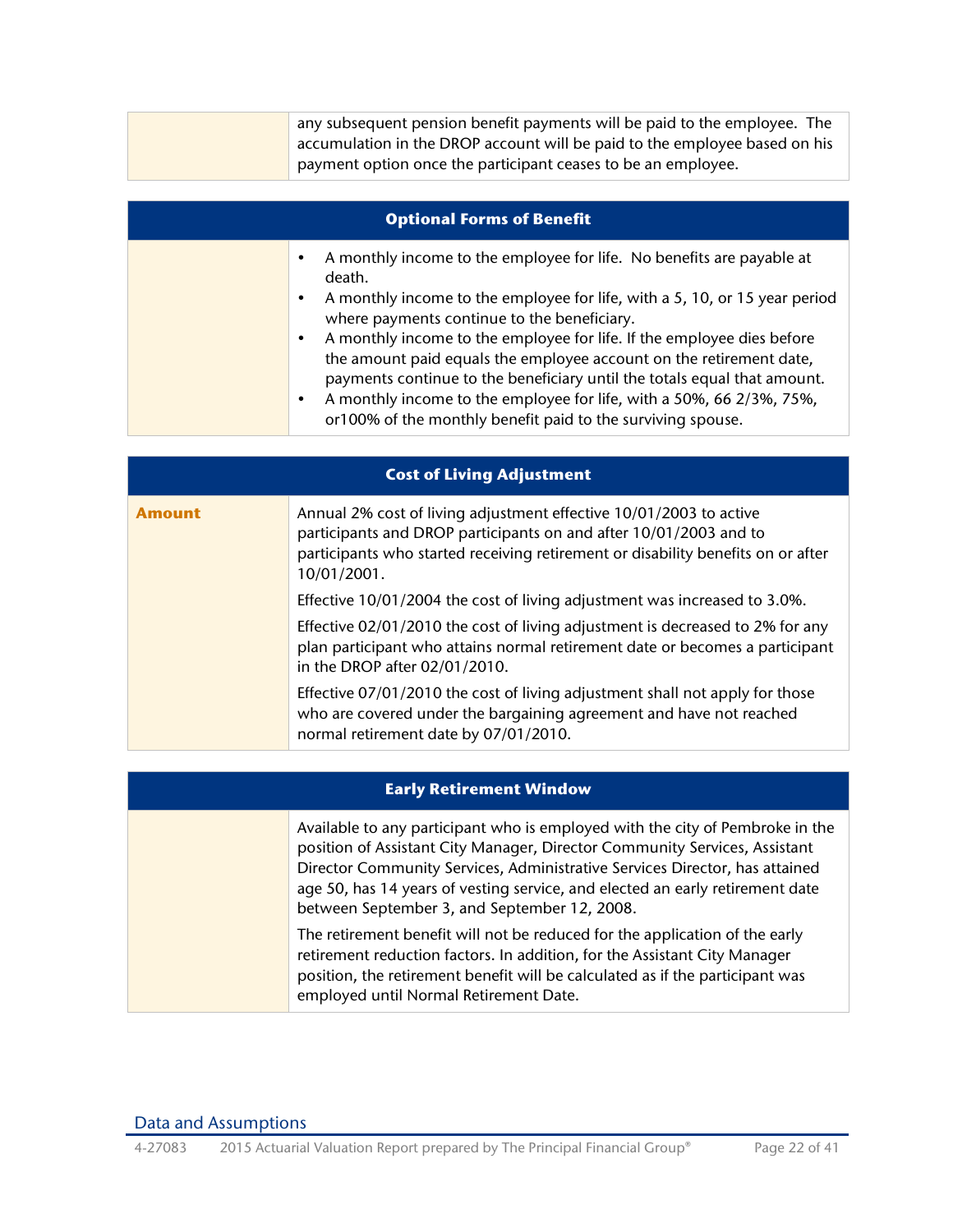| <b>Definitions</b>                                                               |                                                                                                                                                                                              |  |
|----------------------------------------------------------------------------------|----------------------------------------------------------------------------------------------------------------------------------------------------------------------------------------------|--|
| <b>Average</b><br><b>Compensation</b>                                            | The monthly average of total pay received for the two years out of all<br>compensation years prior to retirement date which gives the highest average.                                       |  |
| <b>Participant's</b><br><b>Required</b><br><b>Contribution</b><br><b>Account</b> | Participant's contributions, accumulated to the date of determination with<br>interest of 5% compounded annually, plus salary reduction contributions not<br>previously paid out or applied. |  |
| <b>Accrual Service</b>                                                           | An employee's current and all prior periods of continuous service expressed in<br>whole years and fractional parts of a year.                                                                |  |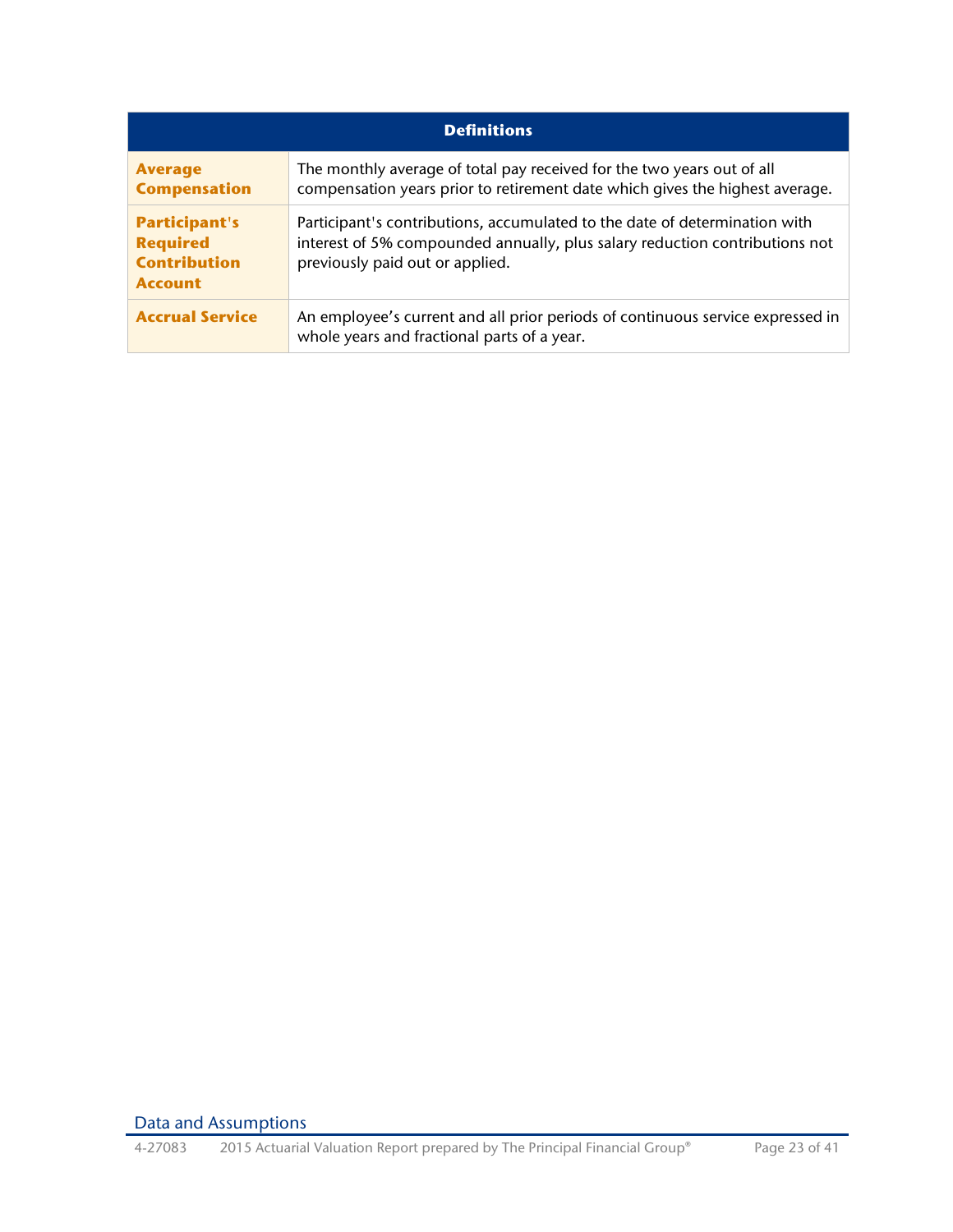## <span id="page-23-0"></span>**Assumptions and Methods**

<span id="page-23-3"></span>The following assumptions and methods are used in this year's valuation report. The rationale for each non-prescribed economic assumption is also included. Some assumptions rely on the **Principal RAS Long-Term Capital Market Assumptions (CMA) 2014**. These assumptions are developed focusing on forward-looking market indicators and valuation models, as well as utilizing the analysis of historical data and trends, the outlook and forecasts from credible economic studies, and investment expert opinions. See [Long-Term Capital Market Assumptions 2014](https://secure02.principal.com/publicvsupply/GetFile?fm=PQ10935-1&ty=VOP&EXT=.VOP) for additional information.

## **Assumptions and Method Changes Since Last Year**

### <span id="page-23-1"></span>**Assumption Changes**

We recently did a comprehensive review of the economic and demographic assumptions used in the valuation. As a result, we changed the following assumptions for your plan:

- The mortality table has been changed from IRS Prescribed Mortality-Generational to PFG Recommended Mortality with 10 year convergence.
- The interest rates before and during benefit payment period have decreased from 7.75% to 7.50%. This rate is used in the calculation of the plan's benefit liability.
- The assumed asset return for the current year has decreased from 7.75% to 7.50%. This rate is used in the calculation of the actuarial value of plan assets.

## **Net Effect of Assumption Changes**

The net effect of the assumption changes is to increase the Actuarially Determined Contribution.

## **Method Changes**

No methods affecting the comparability of results were changed since the last valuation report was completed.

<span id="page-23-2"></span>

|                           | <b>Assumptions Selected by Actuary</b>                                                                                                                                                                                                                                                                                                                                                             |
|---------------------------|----------------------------------------------------------------------------------------------------------------------------------------------------------------------------------------------------------------------------------------------------------------------------------------------------------------------------------------------------------------------------------------------------|
| <b>Liability Interest</b> | <b>During Benefit Payment Period</b><br>7.50%                                                                                                                                                                                                                                                                                                                                                      |
|                           | <b>Before Benefit Payment Period</b><br>7.50%                                                                                                                                                                                                                                                                                                                                                      |
|                           | The interest rate is developed as a long-term expected geometric<br>return on plan assets. Arithmetic expected return is calculated as the<br>weighted average of broad asset classes' arithmetic returns of the<br>plan's target asset allocation, and then converted to the geometric<br>under lognormal distribution assumption. For details, see Long-Term<br>Capital Market Assumptions link. |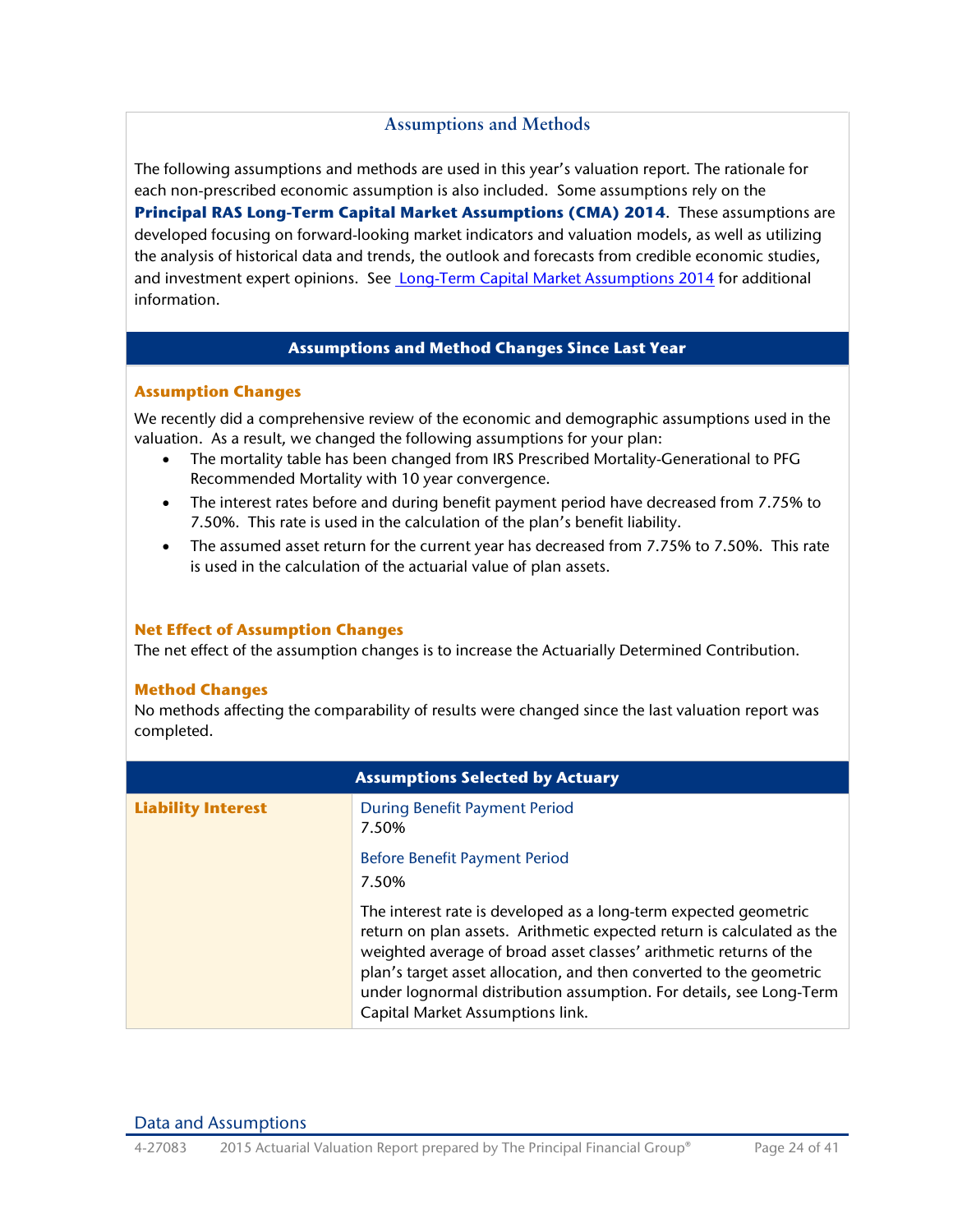<span id="page-24-0"></span>

| <b>Asset Return</b>                                       | 7.50% for the current plan year.                                                                                                                                                                                                                                                              |  |  |  |
|-----------------------------------------------------------|-----------------------------------------------------------------------------------------------------------------------------------------------------------------------------------------------------------------------------------------------------------------------------------------------|--|--|--|
|                                                           | The Asset Return is developed as a weighted average rate based on<br>the target asset allocation of the plan and the long-term capital<br>market assumptions. The calculated return is on an arithmetic mean<br>basis. For details, see the See Long-Term Capital Market<br>Assumptions link. |  |  |  |
|                                                           | See Liability Interest rate for how this rate was determined.                                                                                                                                                                                                                                 |  |  |  |
| <b>Interest Rate for</b><br><b>Employee Accumulations</b> | 5.00%                                                                                                                                                                                                                                                                                         |  |  |  |
| <b>Retirement Cost of Living</b><br><b>Adjustment</b>     | 3.00% & 2.00% per year depending on location.                                                                                                                                                                                                                                                 |  |  |  |
| <b>Expected Expense</b>                                   | The expected expense included in Normal Cost is an estimate based<br>on prior year expenses paid from plan assets.                                                                                                                                                                            |  |  |  |
|                                                           | This is the best estimate available of upcoming year's expenses.                                                                                                                                                                                                                              |  |  |  |
| <b>Retirement</b>                                         | Active and inactive participants are assumed to retire at Normal<br>Retirement Age as defined in Plan Provisions.                                                                                                                                                                             |  |  |  |
|                                                           | This assumption is based on the results of recent experience analysis<br>and anticipated future experience.                                                                                                                                                                                   |  |  |  |
| <b>Upcoming Salary</b><br><b>Increases</b>                | The preceding year's salary is increased using the S-5 Table from The<br>Actuary's Pension Handbook, increased by 2.50% at each age. This<br>table provides a rate of increase that declines as participants age.                                                                             |  |  |  |
|                                                           | <b>Upcoming Increase</b><br>Age                                                                                                                                                                                                                                                               |  |  |  |
|                                                           | 25<br>6.68%                                                                                                                                                                                                                                                                                   |  |  |  |
|                                                           | 5.22%<br>40                                                                                                                                                                                                                                                                                   |  |  |  |
|                                                           | 55<br>4.38%                                                                                                                                                                                                                                                                                   |  |  |  |
|                                                           | Expected salary increase is composed of salary inflation, a real wage<br>growth and a merit increase.                                                                                                                                                                                         |  |  |  |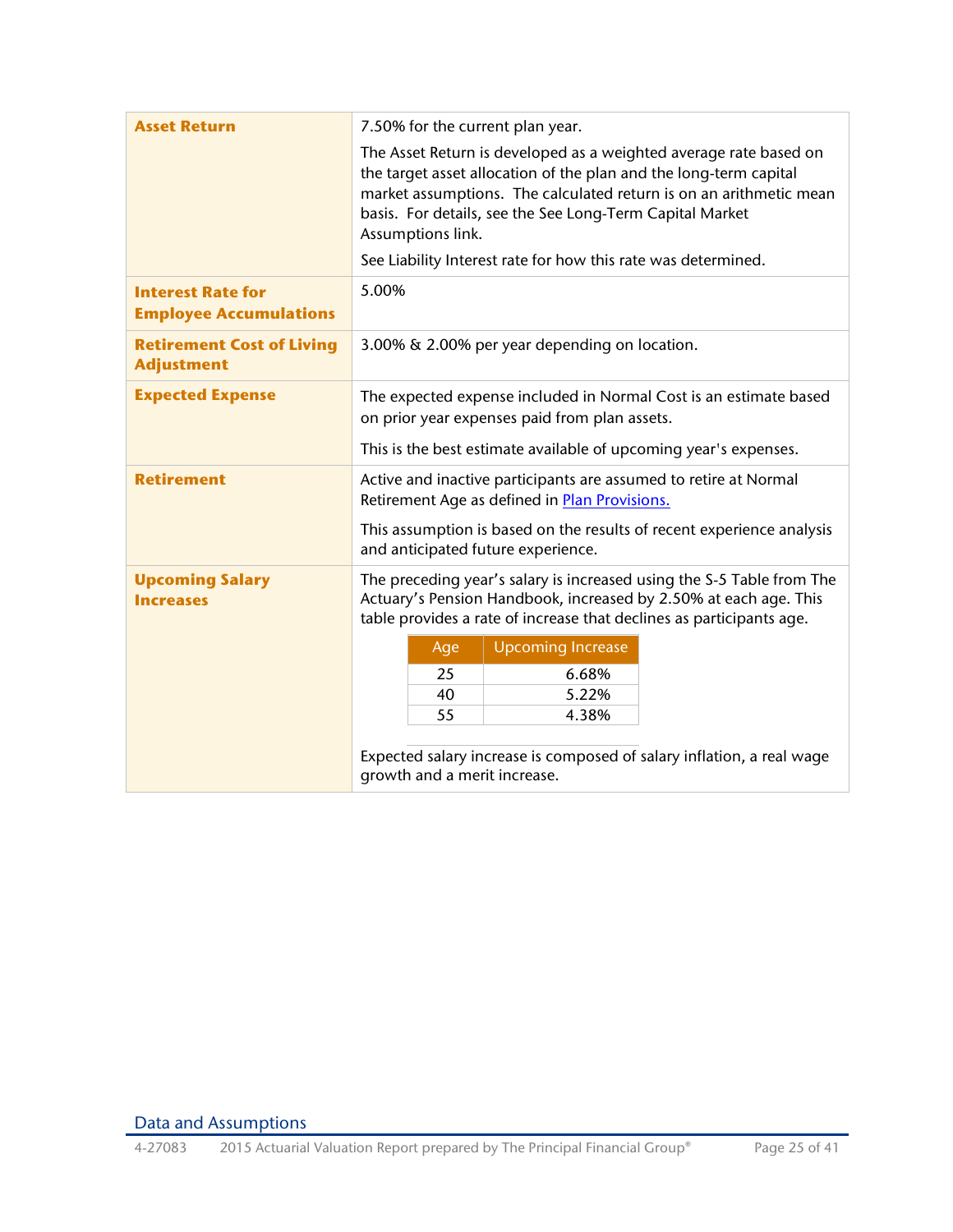| <b>Mortality</b>  | Rates: Total Mortality rates from RP-2006 (baseline table from SOA<br>RP-2014 study based on experience data for private pension plans).                                                                                                                                                                                                                                          |                                      |                                                                                                                                                                                                    |                                                                                                                                                    |
|-------------------|-----------------------------------------------------------------------------------------------------------------------------------------------------------------------------------------------------------------------------------------------------------------------------------------------------------------------------------------------------------------------------------|--------------------------------------|----------------------------------------------------------------------------------------------------------------------------------------------------------------------------------------------------|----------------------------------------------------------------------------------------------------------------------------------------------------|
|                   | Mortality Improvement (MI): RPEC_2014_v2011 model with<br>following assumptions:                                                                                                                                                                                                                                                                                                  |                                      |                                                                                                                                                                                                    |                                                                                                                                                    |
|                   | Convergence period of 10-years<br>Long-term mortality improvement is the sex-distinct and the<br>٠<br>age-based assumption calibrated to the annual improvement<br>averages, for the period 2010-2088 published in the Social<br>Security Administration (SSA) Trustees Report 2014.<br>Long-Term Mortality Improvement Rates<br>(averages 2010-2088 in SSA Trustees 2014 Report) |                                      |                                                                                                                                                                                                    |                                                                                                                                                    |
|                   |                                                                                                                                                                                                                                                                                                                                                                                   |                                      |                                                                                                                                                                                                    |                                                                                                                                                    |
|                   |                                                                                                                                                                                                                                                                                                                                                                                   | <b>Age Group</b>                     | Male                                                                                                                                                                                               | Female                                                                                                                                             |
|                   |                                                                                                                                                                                                                                                                                                                                                                                   | 15-49                                | 0.89%                                                                                                                                                                                              | 0.91%                                                                                                                                              |
|                   |                                                                                                                                                                                                                                                                                                                                                                                   | 50-64                                | 1.09%                                                                                                                                                                                              | 1.11%                                                                                                                                              |
|                   |                                                                                                                                                                                                                                                                                                                                                                                   | 65-84                                | 0.92%                                                                                                                                                                                              | 0.83%                                                                                                                                              |
|                   |                                                                                                                                                                                                                                                                                                                                                                                   | $85+$                                | 0.59%                                                                                                                                                                                              | 0.53%                                                                                                                                              |
|                   |                                                                                                                                                                                                                                                                                                                                                                                   | $65+$                                | 0.77%                                                                                                                                                                                              | 0.68%                                                                                                                                              |
|                   |                                                                                                                                                                                                                                                                                                                                                                                   | Total                                | 0.84%                                                                                                                                                                                              | 0.77%                                                                                                                                              |
|                   |                                                                                                                                                                                                                                                                                                                                                                                   | <b>During Benefit Payment Period</b> |                                                                                                                                                                                                    |                                                                                                                                                    |
|                   |                                                                                                                                                                                                                                                                                                                                                                                   |                                      |                                                                                                                                                                                                    | Above table with generational MI scale, Annuitant, male and female.                                                                                |
|                   | <b>Before Benefit Payment Period</b><br>Above table with generational MI scale, Non-annuitant, male and                                                                                                                                                                                                                                                                           |                                      |                                                                                                                                                                                                    |                                                                                                                                                    |
|                   |                                                                                                                                                                                                                                                                                                                                                                                   |                                      |                                                                                                                                                                                                    |                                                                                                                                                    |
|                   | female.                                                                                                                                                                                                                                                                                                                                                                           |                                      |                                                                                                                                                                                                    |                                                                                                                                                    |
|                   |                                                                                                                                                                                                                                                                                                                                                                                   |                                      | See Mortality rationale for additional information.                                                                                                                                                |                                                                                                                                                    |
| <b>Disability</b> |                                                                                                                                                                                                                                                                                                                                                                                   | period, male and female.             |                                                                                                                                                                                                    | 1987 Commissioner's Group Disability Table, six month elimination                                                                                  |
|                   |                                                                                                                                                                                                                                                                                                                                                                                   | for pension valuation purposes.      | We rely on a publicly published table due to the limited size of the                                                                                                                               | plan. The 1987 CGDT was recommended by the Society of Actuaries                                                                                    |
| <b>Withdrawal</b> |                                                                                                                                                                                                                                                                                                                                                                                   |                                      | 2003 Society of Actuaries Small Plan Age Table, multiplied by 0.75.                                                                                                                                |                                                                                                                                                    |
|                   |                                                                                                                                                                                                                                                                                                                                                                                   |                                      | We rely on a publicly published table due to the limited size of the<br>plan. The SOA Small Plan Age Table is the most recent withdrawal<br>experience analysis and anticipated future experience. | experience table published by the Society of Actuaries. A multiplier<br>of 0.75 is applied to this table to reflect the results of the most recent |
| <b>Marriage</b>   |                                                                                                                                                                                                                                                                                                                                                                                   |                                      | 75% married; husbands are 3 years older than wives.                                                                                                                                                |                                                                                                                                                    |
|                   |                                                                                                                                                                                                                                                                                                                                                                                   |                                      | and anticipated future experience. This assumption does not have<br>material impact on the results of this report and has been selected<br>based on our best estimate of active workforce.         | This assumption is based on the results of recent experience analysis                                                                              |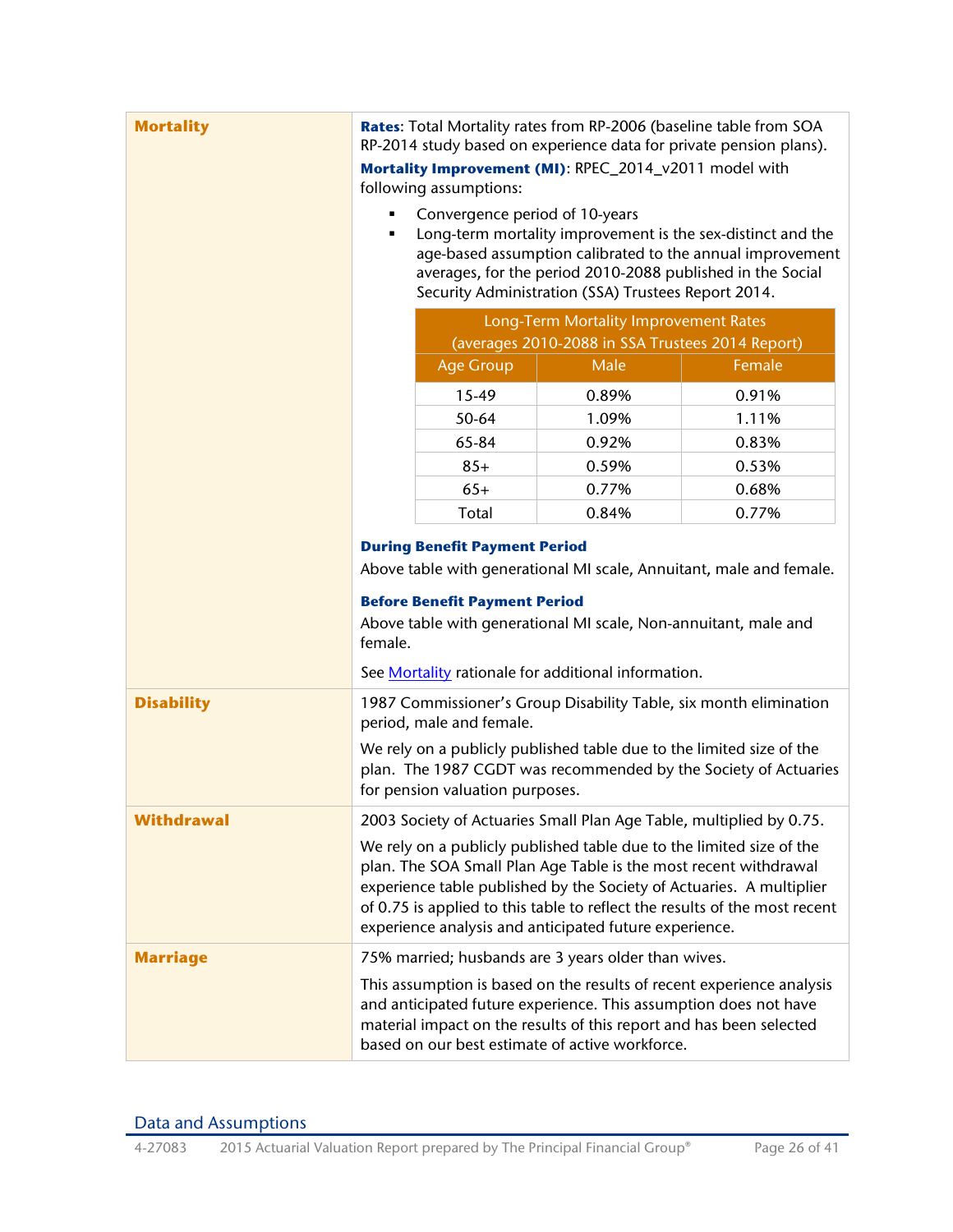<span id="page-26-0"></span>

| <b>Form of Benefit</b>                          | Participants are assumed to receive their benefits on the normal form<br>at the assumed retirement age.                                                                                                                                                              |  |  |
|-------------------------------------------------|----------------------------------------------------------------------------------------------------------------------------------------------------------------------------------------------------------------------------------------------------------------------|--|--|
|                                                 | <b>Methods Selected by Plan Sponsor</b>                                                                                                                                                                                                                              |  |  |
| <b>Actuarial Value of Plan</b><br><b>Assets</b> | The market value of the Principal Financial Group accounts is<br>adjusted by spreading the expected value minus the actual value<br>over four years.                                                                                                                 |  |  |
|                                                 | Contributions received in the current plan year but applied to the<br>prior plan year are added to the actuarial value of the Principal<br>Financial Group accounts.                                                                                                 |  |  |
| <b>Actuarial Cost Method</b>                    | <b>Entry Age</b>                                                                                                                                                                                                                                                     |  |  |
|                                                 | <b>Methods Selected by Actuary</b>                                                                                                                                                                                                                                   |  |  |
| <b>Retirees</b>                                 | Assets and liabilities for current and future retirees are included.                                                                                                                                                                                                 |  |  |
| <b>Vested Benefits</b>                          | A benefit is included in vested benefits when the participant will<br>meet age and service eligibility requirements at the valuation date.<br>The benefit is multiplied by the participant's vesting percentage<br>applicable to each benefit on the valuation date. |  |  |
|                                                 | The following ancillary benefits are always treated as nonvested:<br>disability benefits payable to retirement age unless in pay status, and<br>pre-retirement death benefits in excess of the Survivor Annuity Death                                                |  |  |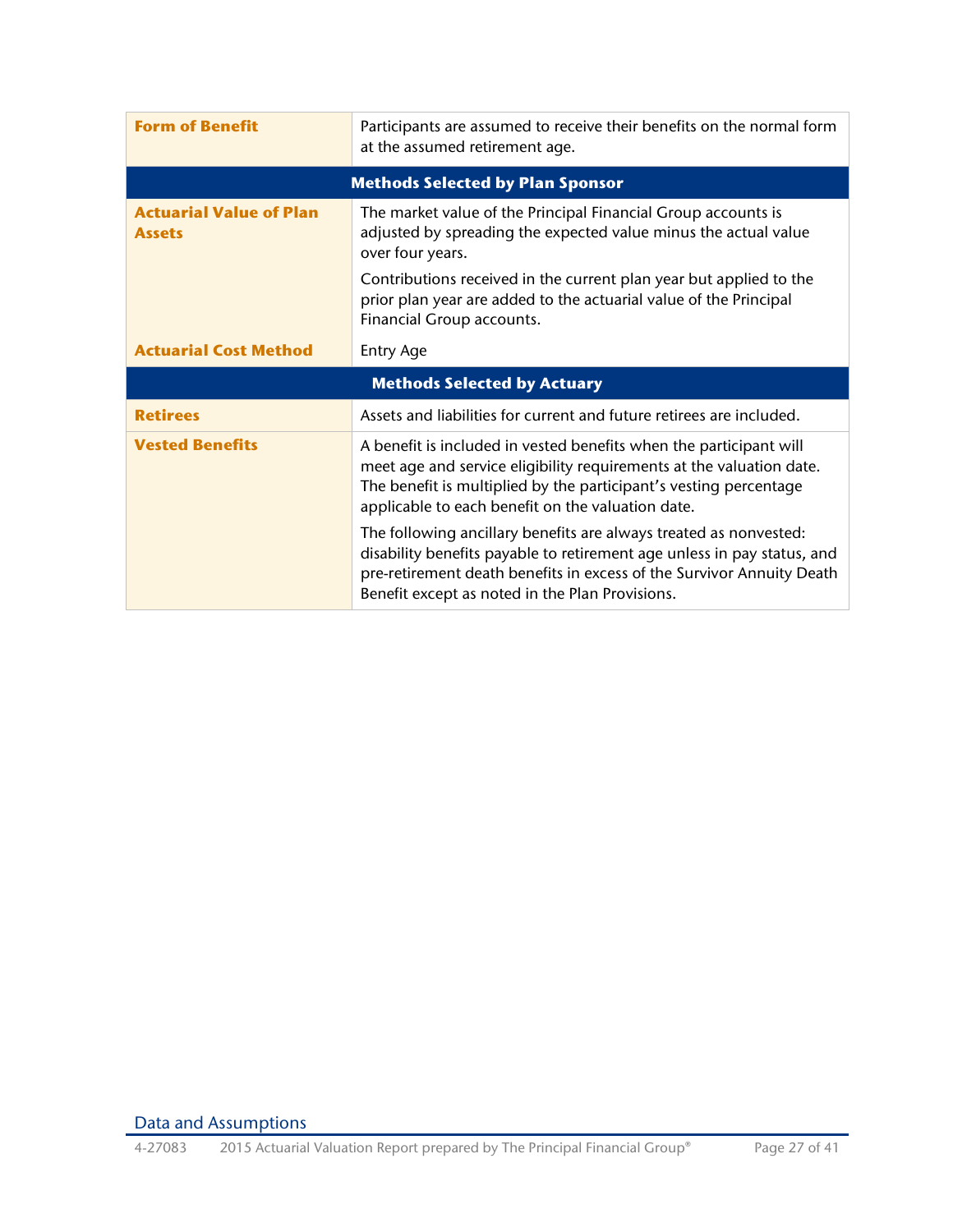## **Actuary Statement**

<span id="page-27-0"></span>This report was prepared at the request of the sponsor of the plan named on the cover of this report. It provides information needed for plan funding. It is not to be used for plan termination estimates, accounting information, or other purposes. If these or other measures of liabilities are needed, please contact me.

In preparing this report, I have relied on:

- reports of participants, salary, and service provided by the plan sponsor as of the last day of the 2014 plan year.
- information for any retirees, beneficiaries, and alternate payees being paid by Principal Life Insurance Co as of the last day of the 2014 plan year, as reported by Principal Life Insurance Company.
- benefit, contribution, and expense transaction information for the preceding plan year, and the market value of assets reported as of the last day of the 2014 plan year by Principal Financial Group and the plan sponsor.
- plan documents on file with Principal Life Insurance Company, including changes as noted on the Summary of Plan Provisions page of this report.

Appropriate tests of reasonableness and accuracy have been made and reviewed. The information provided is adequate to support the results in this report.

I confirm that as the actuary for this pension plan. I am completely independent of the plan sponsor and any of its officers or key personnel. Neither I nor anyone closely associated with me has any relationship known to me which would impair my independence.

In my opinion, each assumption and method chosen by the actuary is reasonable (taking into account the experience of the plan and reasonable expectations). Each material economic assumption is consistent with other economic assumptions selected by the actuary for this measurement period. Note that several different assumptions may be reasonable for a given measurement, and different actuaries will apply different professional judgment and may choose different reasonable assumptions. Demographic assumptions are not expected to produce significant cumulative actuarial gains or losses over the measurement period, and the combined effect of the assumptions is reasonable.

I am a member of the American Academy of Actuaries and meet the Qualification Standards of the American Academy of Actuaries to render the actuarial opinion contained herein. To the best of my knowledge, this report is complete and accurate, and complies with all relevant pension actuarial standards and legal requirements.

David a Stralla

David A. Stocklas, EA, MAAA Consulting Actuary

Retirement Actuarial Services Principal Financial Group Liberty Center 1001 Liberty Ave. Suite 300 Pittsburgh, PA 15222 412 394-9380 Stocklas.Dave@principal.com 02/05/2016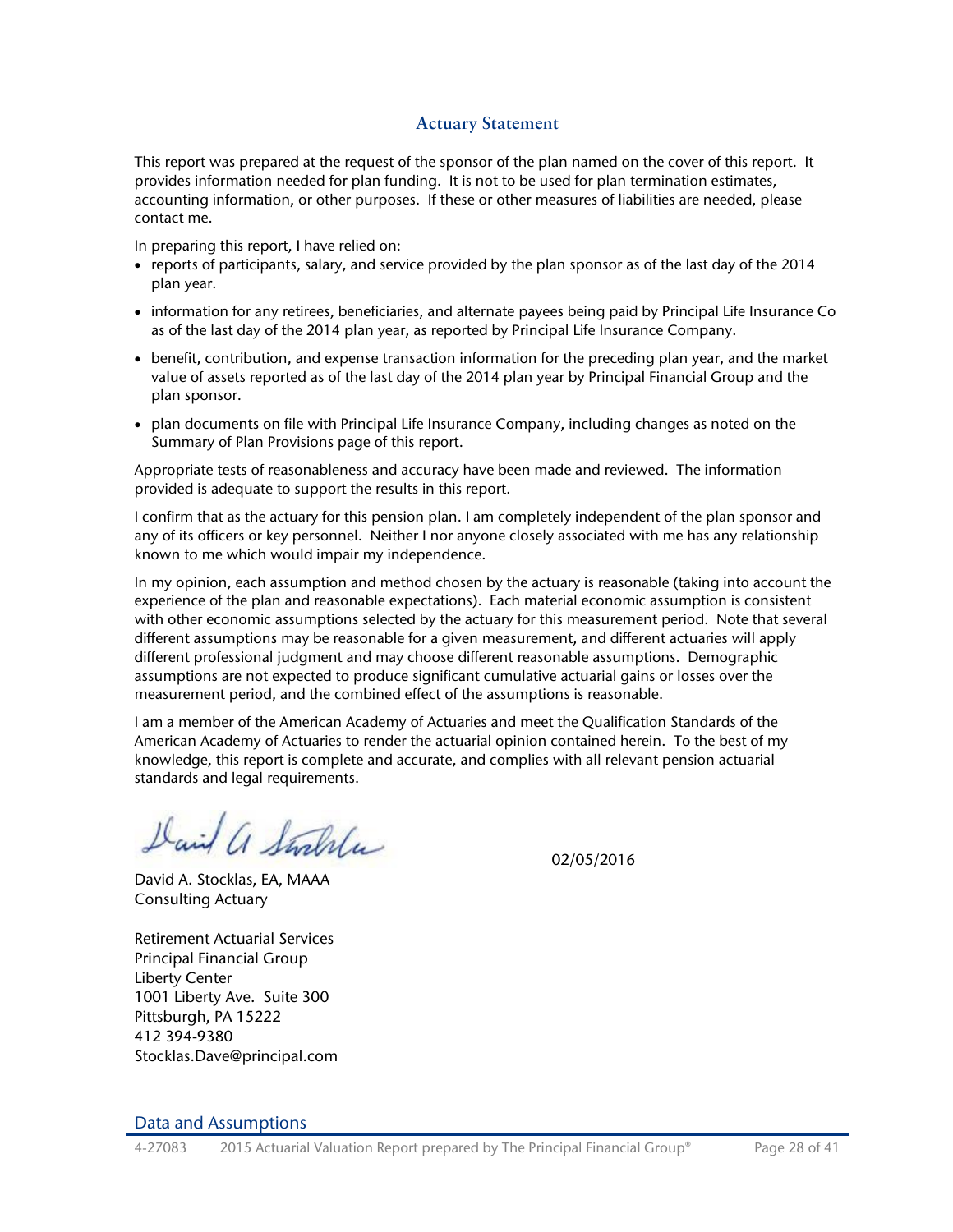# <span id="page-28-1"></span><span id="page-28-0"></span>Present Value of Accrued Plan Benefits

The current year present value of vested and nonvested accrued benefits are based on the assumptions and methods shown earlier in this report. (The salary scale, if any, is not included in the calculation of accrued benefits). All retiree liability is included below except for purchased annuities. These amounts below should not be used for other purposes such as estimating plan termination sufficiency.

The prior year present value of vested and nonvested accrued benefits are based on the assumptions shown in that year's valuation report.

|                                                         | 10/01/2015    | 10/01/2014    |
|---------------------------------------------------------|---------------|---------------|
| <b>Present Value of Vested Benefits</b>                 |               |               |
| Participants in pay status                              | \$124,464,855 | \$116,130,710 |
| Inactive participants                                   | 24,458,885    | 24,443,228    |
| Active participants                                     | 11,813,331    | 10,663,273    |
| Total                                                   | \$160,737,071 | \$151,237,211 |
| <b>Present Value of Nonvested Benefits</b>              |               |               |
| Participants in pay status                              | \$0           | \$0           |
| Inactive participants (not in pay status)               | $\Omega$      | $\Omega$      |
| Active participants                                     | 440,938       | 431,153       |
| Total                                                   | \$440,938     | \$431,153     |
| <b>Total Present Value of Accumulated Plan Benefits</b> | \$161,178,009 | \$151,668,364 |
|                                                         |               |               |
| Value of Future Service and Compensation                | 6,339,056     | 5,957,177     |
| <b>Total Present Value of Projected Plan Benefits</b>   | 167,517,065   | 157,625,541   |

| <b>Change in Present Value of Accrued Plan Benefits</b>      |               |  |
|--------------------------------------------------------------|---------------|--|
| Present Value of Accumulated Plan Benefits as of 10/01/2014  | \$151,668,364 |  |
| Increase (decrease) during the year due to:                  |               |  |
| Increase for interest due to decrease in the discount period | 11,381,096    |  |
| Benefits paid                                                | (9,814,147)   |  |
| Benefits accumulated and plan experience                     | 389,703       |  |
| Change in assumptions                                        | 7,552,993     |  |
| Present Value of Accumulated Plan Benefits as of 10/01/2015  | \$161,178,009 |  |

<span id="page-28-2"></span>The following changes have had these effects, on an annual basis, as of the valuation date:

|             |                    | <b>Unfunded Actuarial</b> | <b>Present Value</b> |
|-------------|--------------------|---------------------------|----------------------|
|             | <b>Normal Cost</b> | <b>Accrued Liability</b>  | of Accrued Benefits  |
| Assumptions | \$37.713           | \$7,693,822               | \$7,552,993          |

## Present Value of Accrued Plan Benefits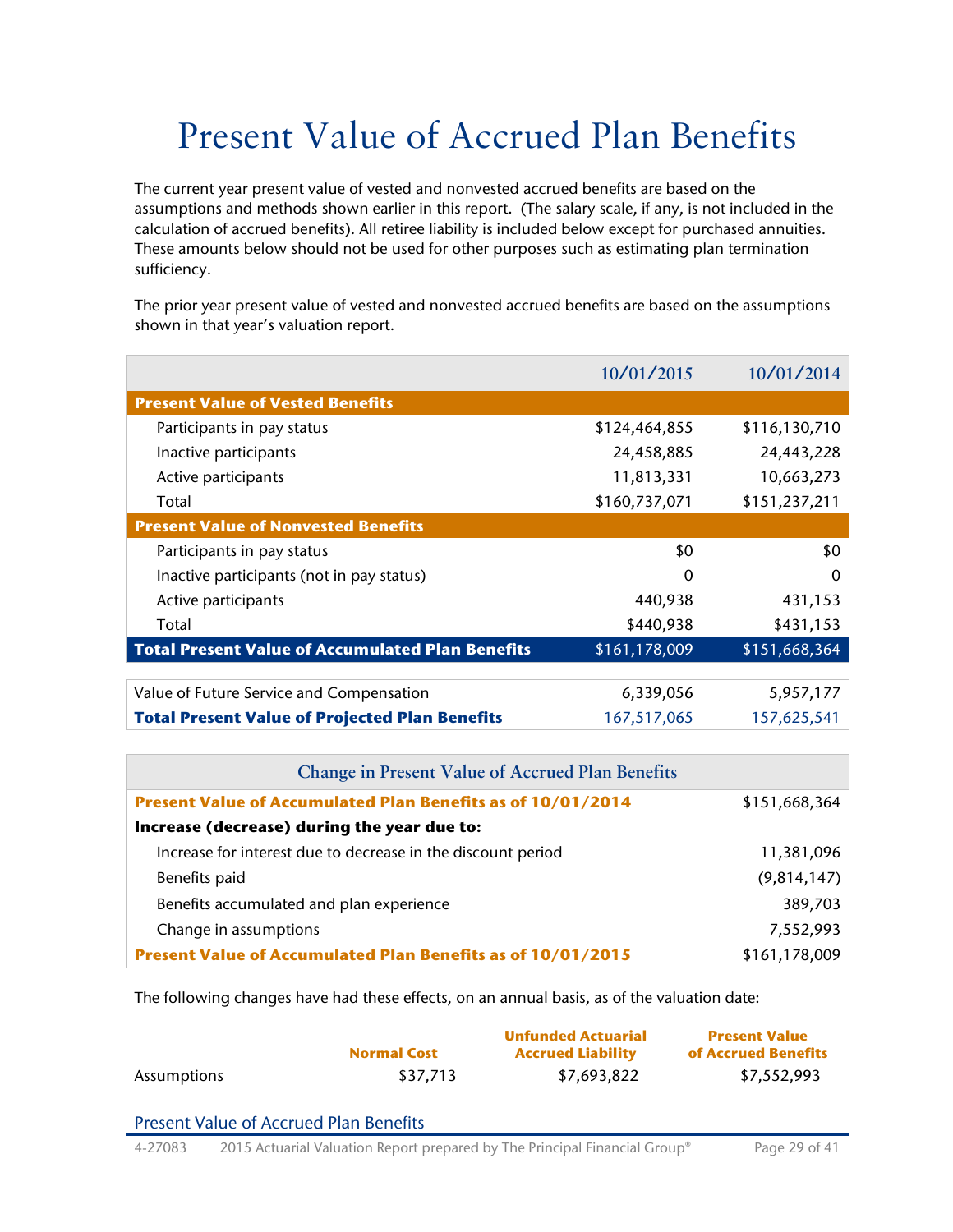# <span id="page-29-0"></span>Risk-Free Results

<span id="page-29-1"></span>In the Asset Allocation, Interest Rates and Actuarially Determined Contributions (ADC) [section,](#page-5-0) we explained the difference between long term and risk-free returns. The table below shows your plan's liabilities and assets on both the funding and risk-free interest rate basis.

- The difference in the liability amounts on a Funding Basis versus a Risk-Free Basis represents the additional assumed returns to be earned over the life of the plan; this is also referred to as the "risk premium".
- The assets in the funding basis column reflect the asset method used to determine your plan's ADC; the assets in the risk-free basis column are on a mark-to-market basis consistent with the risk-free liabilities.
- The Unfunded Actuarial Accrued Liability and Normal Cost on the Funding Basis are used to calculate your ADC. Those same measures on a Risk-Free Basis show you more conservative results; if the plan's investment returns fall short of the Funding Basis interest rate, additional contributions will likely be needed.

|                                      | <b>Actuarially Determined</b><br><b>Contribution</b> | <b>Risk-Free Cost</b> |
|--------------------------------------|------------------------------------------------------|-----------------------|
| <b>Interest Rate</b>                 | 7.50%                                                | $2.95\%$ <sup>1</sup> |
| <b>Standard Deviation</b>            | 9.90%                                                |                       |
| Normal Cost <sup>2</sup>             | \$382,331                                            | \$1,698,364           |
| <b>Actuarial Accrued Liability</b>   | \$164,345,046                                        | \$295,376,404         |
|                                      |                                                      |                       |
| Market Value of Assets               |                                                      | \$158,607,927         |
| <b>Actuarial Value of Assets</b>     | \$166,921,684                                        |                       |
| Unfunded Actuarial Accrued Liability | \$(2,576,638)                                        | \$136,768,477         |
|                                      |                                                      |                       |
| Present Value of Accrued Benefits    | \$161,178,009                                        | \$289,451,300         |

<sup>1</sup> The 30-year Treasury rate at 09/30/2015 was chosen as the risk-free interest rate. To isolate the impact of the interest rate, all other assumptions are the same. See the [Assumptions and Methods](#page-23-1) for other assumptions.

 $2$  The Normal Cost does not include any expense estimate or a reduction for estimated employee contributions.

**Standard deviation** is one way to measure the potential volatility risk in the current asset portfolio. For example, a standard deviation close to 0% would represent a portfolio with minimal volatility risk. For this plan, about two-thirds of your actual annual returns are likely to fall within a range of -2.40% to 17.40% (7.50% -/+ 9.90%).

### Risk-Free Results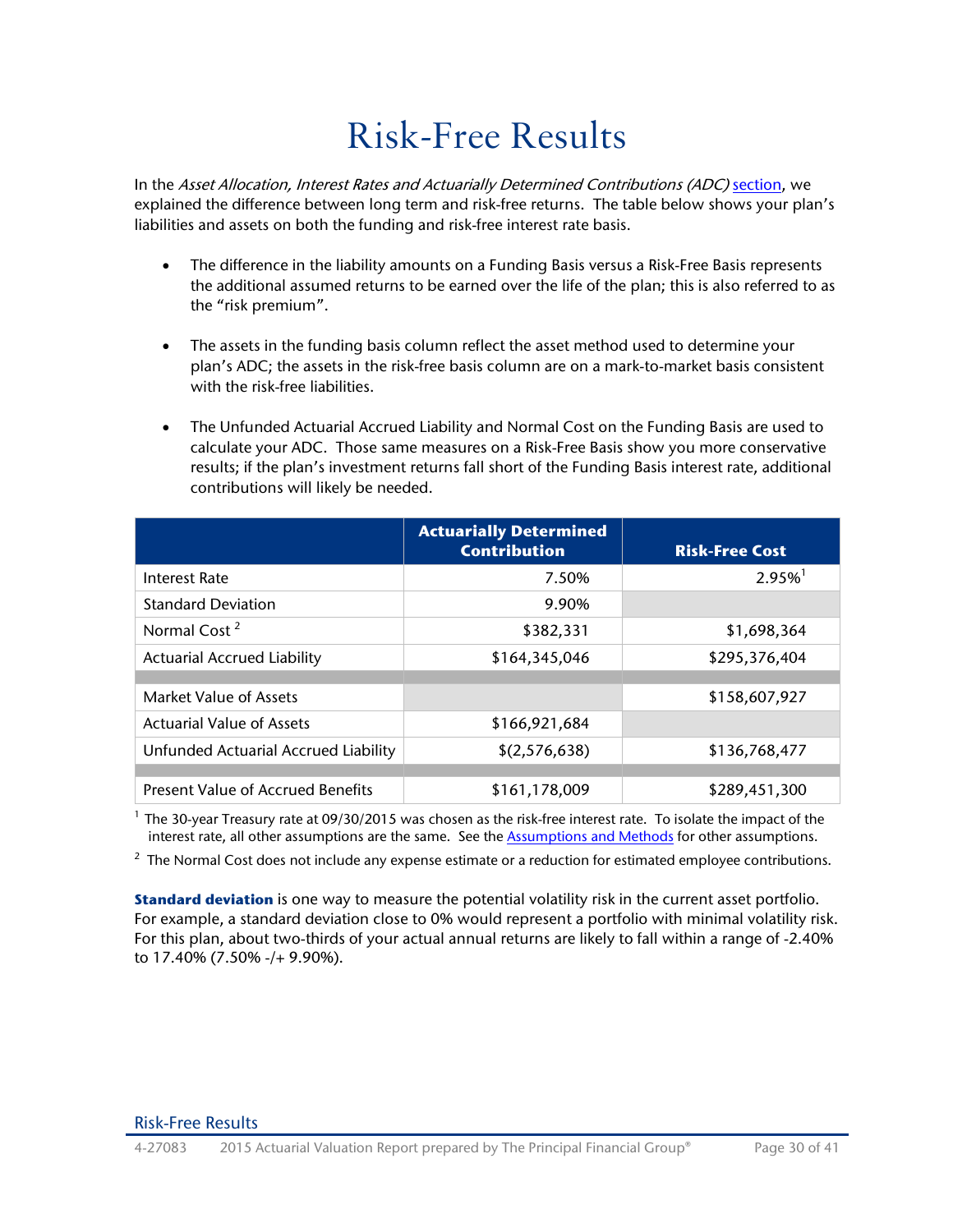# <span id="page-30-0"></span>Historical Results

<span id="page-30-1"></span>

|                                                                | 2014          | 2015            |
|----------------------------------------------------------------|---------------|-----------------|
| <b>Plan Cost &amp; Funded Status Measures</b>                  |               |                 |
| <b>Funded Status of Accrued Benefits</b>                       |               |                 |
| Present Value of Accrued Benefits (PVAB)                       | \$151,668,364 | \$161,178,009   |
| Market Value of Assets (MVA)                                   | 160,770,276   | 158,607,927     |
| <b>Under (Over)Funded PVAB</b>                                 | \$(9,101,912) | \$2,570,082     |
| <b>Accrued Benefit Funded Percentage</b>                       | 106%          | 98%             |
| <b>Funded Status of Actuarial Accrued</b><br><b>Liability</b>  |               |                 |
| Actuarial Accrued Liability (AAL)                              | \$154,618,516 | \$164,345,046   |
| <b>Actuarial Value of Assets</b>                               | 153,746,756   | 166,921,684     |
| <b>Unfunded Actuarial Accrued</b><br><b>Liability</b>          | \$871,760     | \$(2, 576, 638) |
| <b>Funded Percentage</b>                                       | 99%           | 102%            |
| <b>Normal Cost</b>                                             |               |                 |
| Employer Normal Cost (NC)                                      | \$2,191,395   | \$2,792,276     |
| <b>Total NC as % of projected current</b><br>year compensation | 68.35%        | 81.58%          |
| <b>Actuarially Determined</b><br><b>Contribution (ADC)</b>     |               |                 |
| <b>Employer Normal Cost</b>                                    | \$2,191,395   | \$2,792,276     |
| <b>Valuation Interest</b>                                      | 169,833       | 209,421         |
| 15 year amortization of credit balance                         | 1,487,379     | 2,265,022       |
| Valuation interest on credit balance                           | 115,272       | 169,877         |
| <b>Expected Employer ADC</b>                                   | \$758,577     | \$566,798       |
| <b>Actual Contributions</b>                                    |               |                 |
| Actual Employer contributions                                  | \$9,174,902   |                 |
| <b>Percentage of Employer's ADC paid</b>                       | 1,209%        |                 |
| <b>Liability Interest Rate</b>                                 | 7.75%         | 7.50%           |
| Projected current year compensation                            | \$3,206,370   | \$3,422,635     |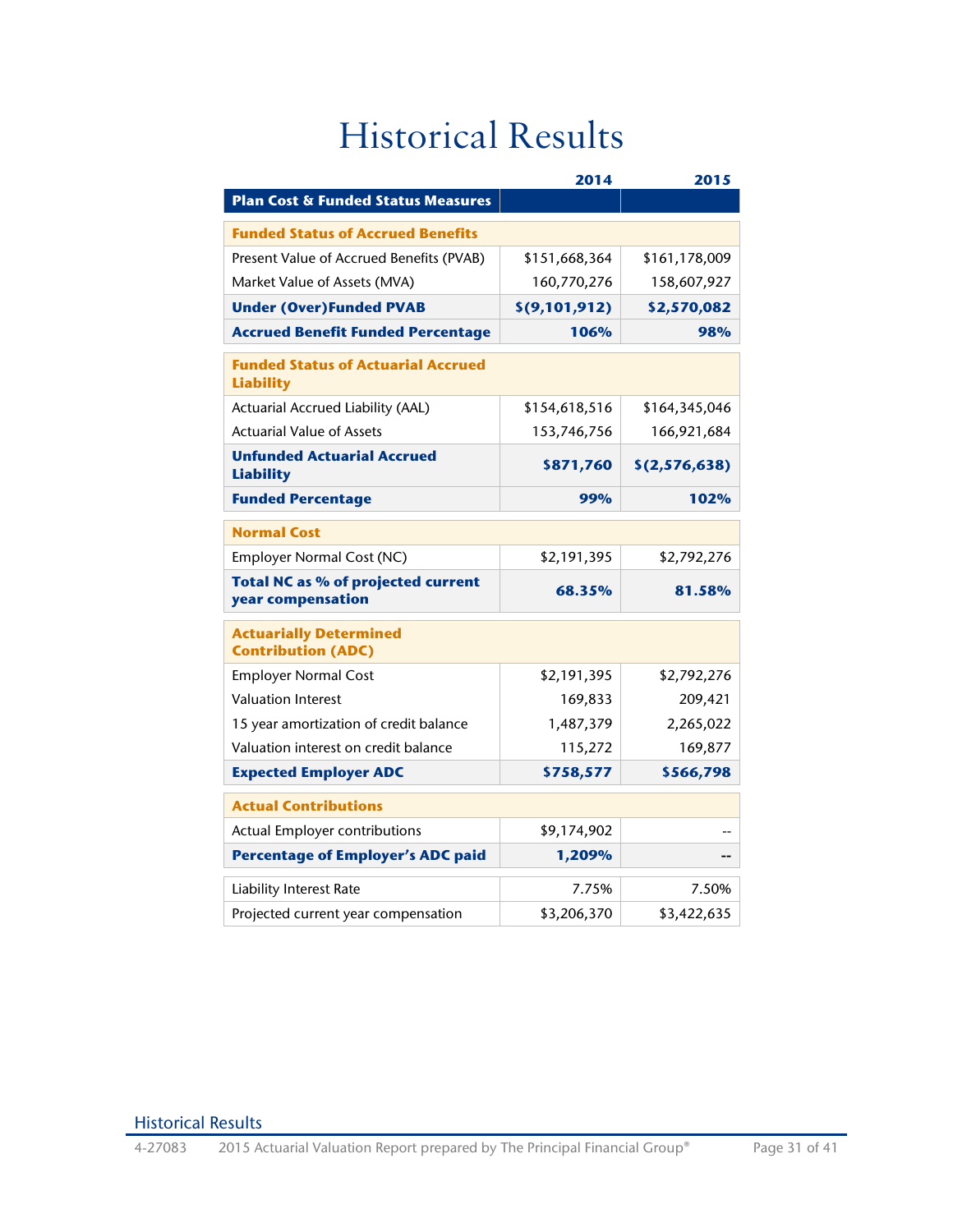|                                                               | 2014          | 2015          |
|---------------------------------------------------------------|---------------|---------------|
| <b>Census at Beginning of Year</b>                            |               |               |
| Number of active participants                                 | 43            | 39            |
| Number of terminated vested participants                      | 285           | 272           |
| Number of disabled participants                               | 3             | 3             |
| Number of retirees                                            | 375           | 381           |
| <b>Total Participants</b>                                     | 706           | 695           |
| Prior Year Reported Payroll                                   | \$3,163,848   | \$3,280,160   |
| <b>Plan Maturity Measures</b>                                 |               |               |
| Non-active employees as a percentage of<br>total              | 94%           | 94%           |
| In pay status PV Accrued Benefits as a<br>percentage of total | 77%           | 77%           |
| <b>Relative Size of Plan</b>                                  |               |               |
| Market Value of Assets (beginning of year)                    | \$160,770,276 | \$158,607,927 |
| as a percent of Prior Year reported payroll                   | 5,081%        | 4,835%        |
| Actuarial Accrued Liability (AAL)                             | \$154,618,516 | \$164,345,046 |
| as a percent of Prior Year reported payroll                   | 4,887%        | 5,010%        |
| <b>Prior Year Benefits Paid</b>                               | \$10,021,946  | \$9,814,147   |
| as a percent of Prior Year reported payroll                   | 317%          | 299%          |
| <b>Achievement of Economic</b><br><b>Assumptions</b>          |               |               |
| Expected rate of return                                       | 7.75%         | 7.50%         |
| Actual market value rate of return                            | $-1.10%$      |               |
| Average expected salary increase                              | 4.71%         | 0.00%         |
| Average actual salary increase                                | 16.44%        |               |
| <b>Liability Interest Rate</b>                                | 7.75%         | 7.50%         |

# Historical Results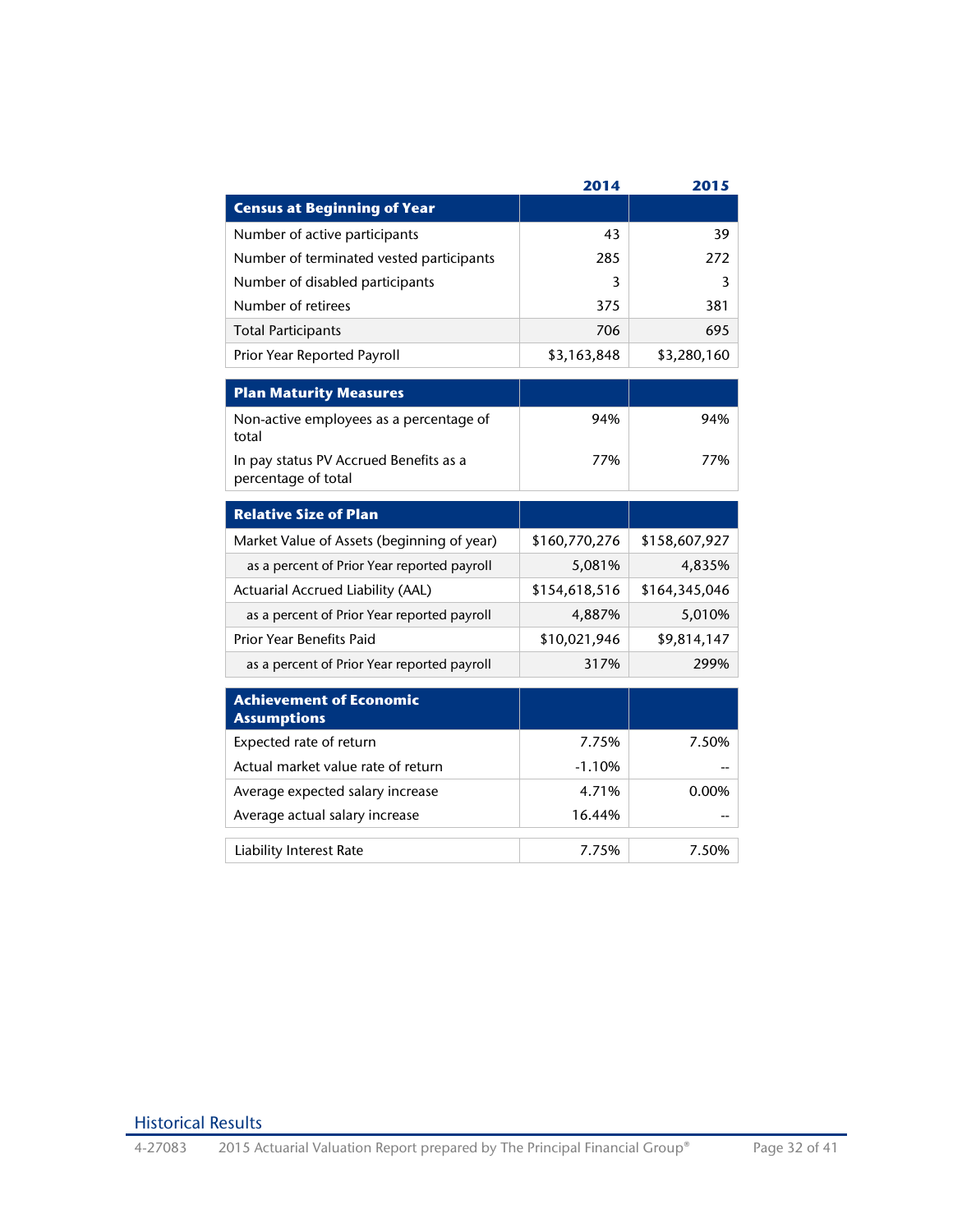# <span id="page-32-0"></span>Florida Disclosures

This section provides information as required by Part VII of Chapter 112, and by Chapter 60T-1 of the Florida Statutes. To the best of our knowledge, we have reflected in our calculations and assumptions, any event or trend which would materially increase plan costs.

This section also provides the information used to determine the Actuarially Determined Contribution (ADC). Please see [Summary of Results](#page-3-3) of this valuation report for additional information.

<span id="page-32-1"></span>

|                                    |             | <b>Actuarial Valuation Prepared as of</b> |  |
|------------------------------------|-------------|-------------------------------------------|--|
| <b>Participant data</b>            | 10/01/2015  | 10/01/2014                                |  |
| Active members                     | 39          | 43                                        |  |
| Total annual payroll               | \$3,280,160 | \$3,163,848                               |  |
| Retired members and beneficiaries  | 381         | 375                                       |  |
| Total annualized benefit           | \$9,679,036 | \$9,337,104                               |  |
| Disabled members receiving benefit |             |                                           |  |
| Total annualized benefit           | \$32,806    | \$38,768                                  |  |
| Terminated vested members          | 272         | 285                                       |  |
| Total annualized benefit           | \$3,194,043 | \$3,413,740                               |  |

| <b>Comparative Summary of Principal</b> |
|-----------------------------------------|
| <b>Valuation Results</b>                |

| <b>Reconciliation of lives</b> | <b>Active</b> | <b>Inactive</b> | <b>Retired</b> |
|--------------------------------|---------------|-----------------|----------------|
| Total last valuation           | 43            | 288             | 375            |
| New lives                      | 0             |                 | 0              |
| Voluntary discontinuances      | 0             |                 | $\Omega$       |
| <b>Vested terminations</b>     | -1            |                 | $\Omega$       |
| Non-vested terminations        | 0             |                 | $\Omega$       |
| Retirements                    | $-3$          | $-12$           | 15             |
| <b>Deaths</b>                  | $\Omega$      | $-1$            | $-11$          |
| Other:                         | 0             | -2              | $\mathcal{P}$  |
| <b>Total this Valuation</b>    | 39            | 275             | 381            |

Please refer to the Schedule of Active Participant Data and [Census Characteristics](#page-15-1) for demographic information such as the number of participants by age group, years of service, current year compensation, and projected normal retirement benefits. Please refer to [Benefit Cash Flows](#page-16-1) for a projection of emerging liabilities/cash flow needs.

Total annual payroll Includes participants assumed to retire immediately who are not included in payroll used to calculate normal cost. Neither column includes the salary increase that is used to calculate normal cost.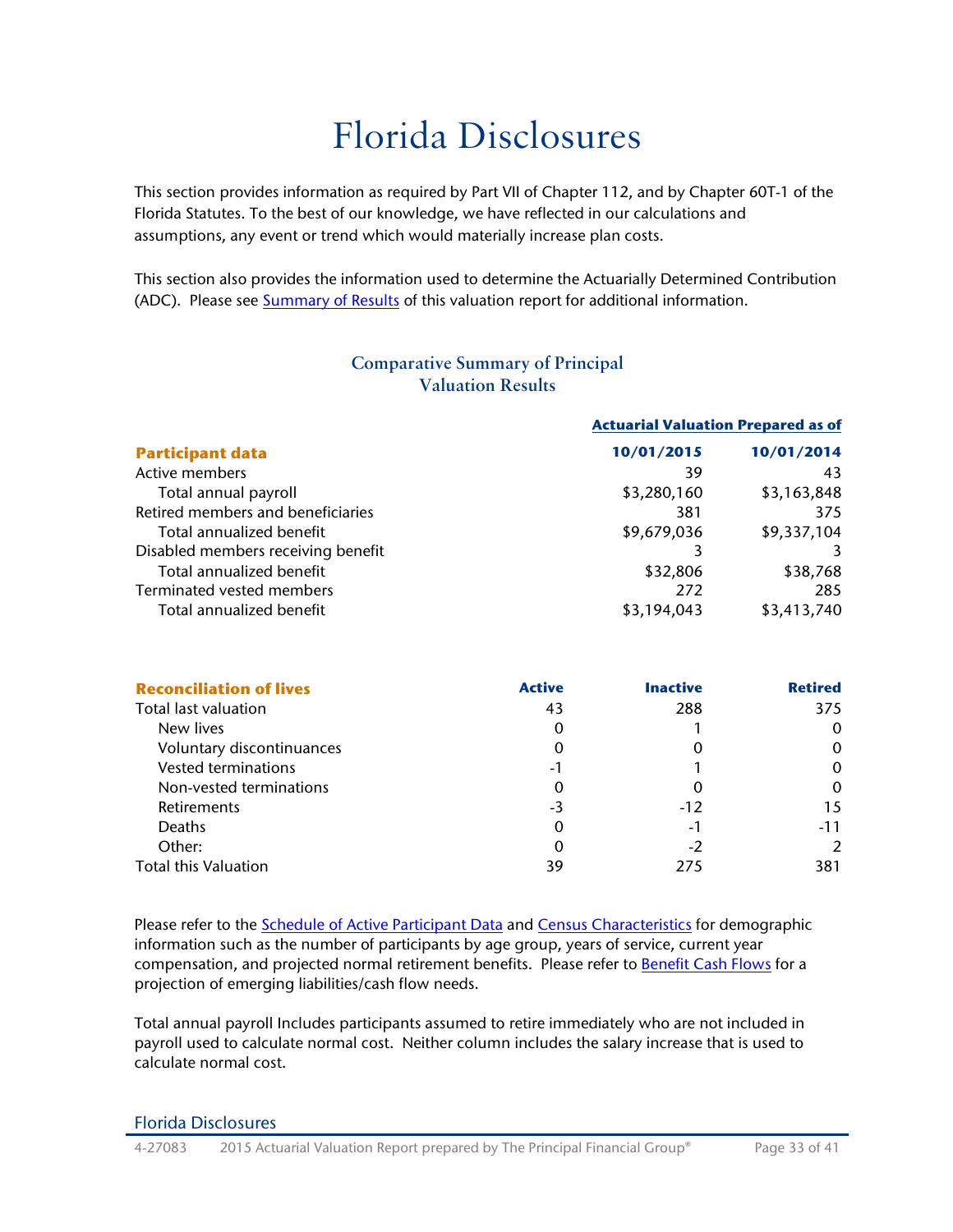#### **Assets**

Since these funds are commingled with other funds in the general and separate accounts of the Principal Financial Group, it is not possible to identify specific investments as being made for a particular customer. Refer to the reconciliation of assets in this section.

|                                              | <b>Actuarial Valuation Prepared as of</b> |               |  |
|----------------------------------------------|-------------------------------------------|---------------|--|
|                                              | 10/01/2015                                | 10/01/2014    |  |
| <b>Market Value of Assets</b>                |                                           |               |  |
| Participants Fund <sup>1</sup>               | \$0                                       | \$0           |  |
| Long-term Equity Investments                 | 87,330,483                                | 87,147,420    |  |
| Short-term Investments                       | 0                                         | $\Omega$      |  |
| <b>Real Estate</b>                           | 9,351,881                                 | 8,218,609     |  |
| <b>Bonds/Fixed Income</b>                    | 59,425,563                                | 55,604,247    |  |
| Other:                                       | 2,500,000                                 | 9,800,000     |  |
| <b>Total</b>                                 | \$158,607,927                             | \$160,770,276 |  |
| <b>Actuarial Value of Assets<sup>2</sup></b> |                                           |               |  |
| Participants Fund <sup>1</sup>               |                                           |               |  |
| Long-term Equity Investments                 |                                           |               |  |
| Short-term Investments                       |                                           |               |  |
| <b>Real Estate</b>                           |                                           |               |  |
| <b>Bonds/Fixed Income</b>                    |                                           |               |  |
| Other                                        |                                           |               |  |
| <b>Total</b>                                 | \$166,921,684                             | \$153,746,756 |  |

 $1$  The participant's fund under the FPI contract is included in total assets. These assets amounts do not include deposits received after the plan year-end.

 $2$  The actuarial value of assets used in determining annual funding requirements are determined as stated in the [Assumption and Methods](#page-23-3) section report.

## **Three-year comparison of investment return.**

The actual percentage was calculated using the Form 5500 Schedule MB investment return method.

| <b>Actual Return on</b>    |                        |                       |  |
|----------------------------|------------------------|-----------------------|--|
| <b>Plan Year Beginning</b> | <b>Actuarial Basis</b> | <b>Assumed Return</b> |  |
| 10/01/2014                 | 10.08%                 | 8.90%                 |  |
| 10/01/2013                 | 10.86%                 | 11.13%                |  |
| 10/01/2012                 | 6.40%                  | 19.31%                |  |

Returns have been calculated including contribution receivables.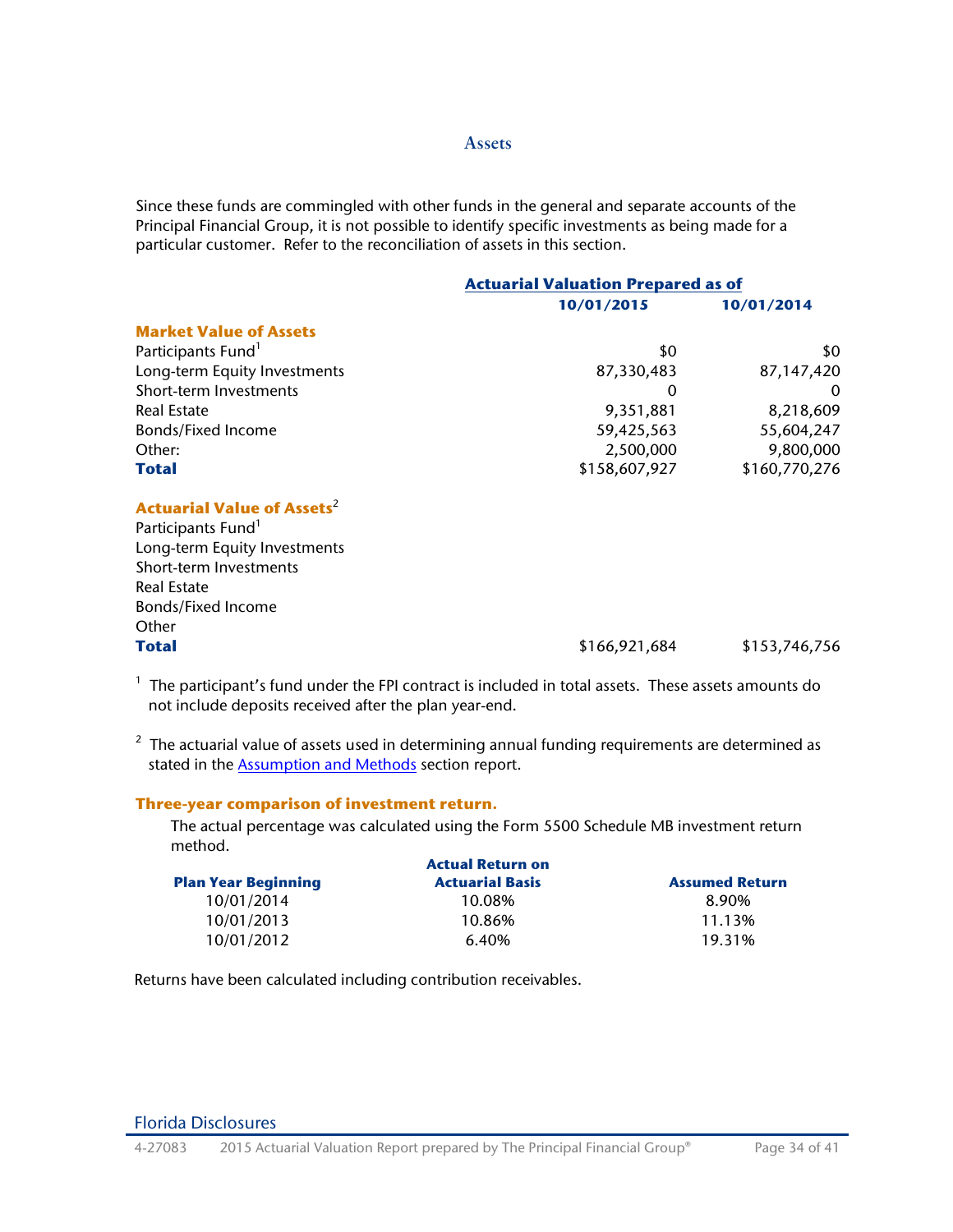# **Liabilities**

## **Actuarial Valuation Prepared as of**

|                                                              | 10/01/2015 After<br><b>Assumption</b><br>Change | 10/01/2015<br><b>Before Assumption</b><br>Change | 10/01/2014    |
|--------------------------------------------------------------|-------------------------------------------------|--------------------------------------------------|---------------|
| <b>Present value of all future</b>                           |                                                 |                                                  |               |
| expected benefit payments:                                   |                                                 |                                                  |               |
| <b>Active Members</b>                                        |                                                 |                                                  |               |
| Retirement benefits                                          | \$15,255,474                                    | \$14,544,621                                     | \$13,785,537  |
| Vesting benefits                                             | 2,651,793                                       | 2,499,088                                        | 2,593,818     |
| Disability benefits                                          | 615,860                                         | 588,619                                          | 594,644       |
| Death benefits                                               | 70,198                                          | 68,642                                           | 77,604        |
| Return of contribution                                       | $\mathbf 0$                                     | $\mathbf{0}$                                     | $\Omega$      |
| <b>Accumulated Leave</b>                                     | $\Omega$                                        | $\Omega$                                         | $\Omega$      |
| <b>Total</b>                                                 | \$18,593,325                                    | \$17,700,970                                     | \$17,051,603  |
| Terminated vested members                                    | \$24,073,127                                    | \$23,144,688                                     | \$24,060,968  |
| Retired members and beneficiaries                            |                                                 |                                                  |               |
| Retired (other than disabled) and<br>beneficiaries           | \$124,464,855                                   | \$118,379,273                                    | \$116,130,710 |
| <b>Disabled members</b>                                      | 385,758                                         | 378,067                                          | 382,260       |
| <b>Total</b>                                                 | \$124,850,613                                   | \$118,757,340                                    | \$116,512,970 |
| <b>Total present value of all future</b><br>benefit payments | \$167,517,065                                   | \$159,602,998                                    | \$157,625,541 |
| <b>Liabilities due and unpaid:</b>                           |                                                 |                                                  |               |
| Initial Actuarial Accrued Liability                          | N/A                                             | N/A                                              | N/A           |
| Unfunded Actuarial Accrued Liability<br>(UAAL)               | N/A                                             | N/A                                              | N/A           |

A list of liability bases is shown in **Schedule of Amortization Bases**.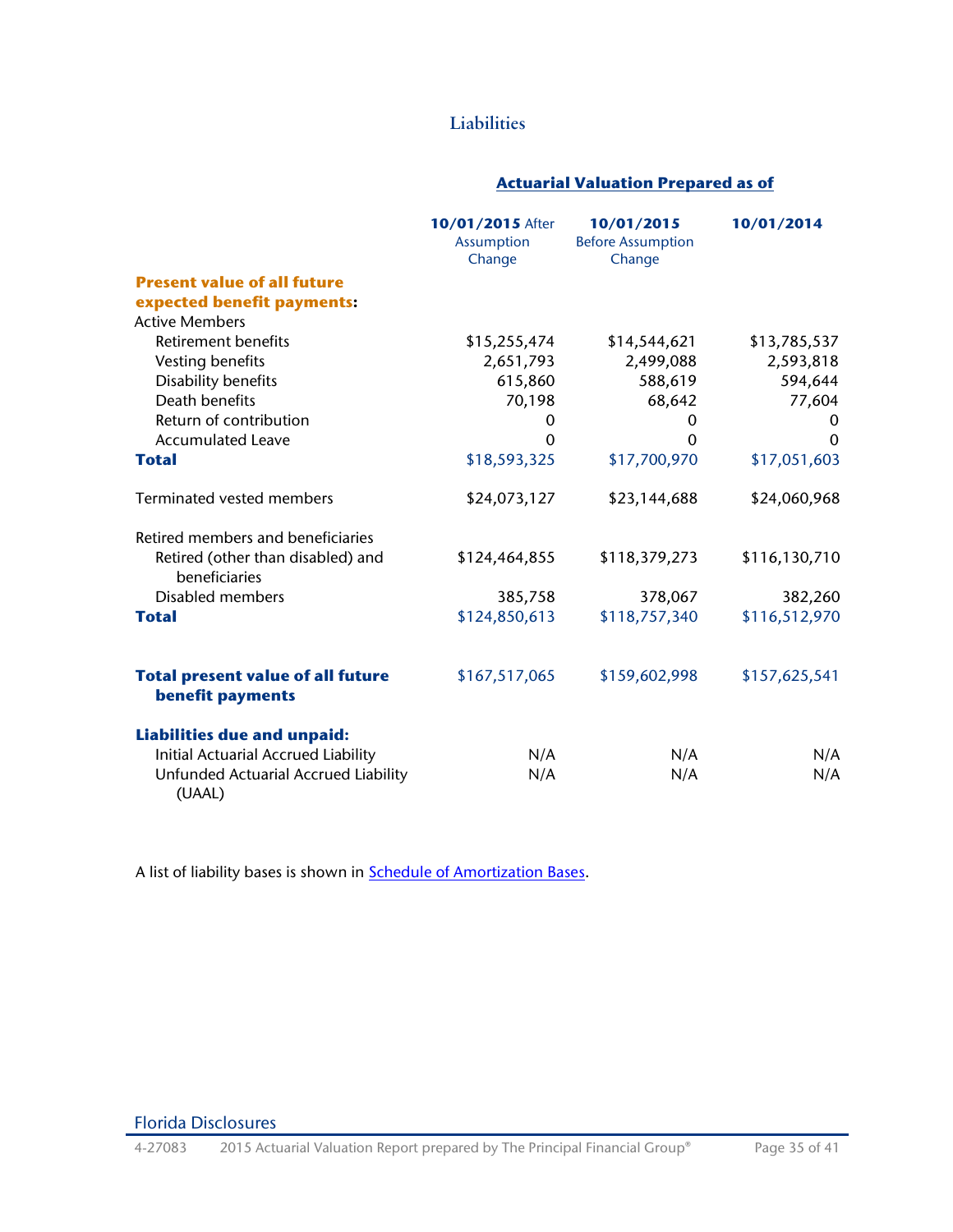# **Actuarial Present Value of Accrued Benefits**

## **Statement of actuarial value of all accrued benefits**

|                                                                                                                                                                                             | <b>Actuarial Valuation Prepared as of</b>                        |                                                                   |                             |  |
|---------------------------------------------------------------------------------------------------------------------------------------------------------------------------------------------|------------------------------------------------------------------|-------------------------------------------------------------------|-----------------------------|--|
|                                                                                                                                                                                             | 10/01/2015<br><b>After</b><br><b>Assumption</b><br><b>Change</b> | 10/01/2015<br><b>Before</b><br><b>Assumption</b><br><b>Change</b> | 10/01/2014                  |  |
| <b>Vested Accrued Benefits</b><br>Inactive members and beneficiaries<br>Active members<br>(includes non-forfeitable<br>accumulated member<br>contributions in the amount of<br>\$1,015,894) | \$148,923,740<br>11,813,331                                      | \$141,902,028<br>11,299,272                                       | \$140,573,938<br>10,663,273 |  |
| Total value of all vested accrued<br>benefits                                                                                                                                               | \$160,737,071                                                    | \$153,201,300                                                     | \$151,237,211               |  |
| Non-vested accrued benefits                                                                                                                                                                 | \$440,938                                                        | \$423,716                                                         | \$431,153                   |  |
| <b>Total actuarial present value of all</b><br>accrued benefits                                                                                                                             | \$161,178,009                                                    | \$153,625,016                                                     | \$151,668,364               |  |

These values are based on the actuarial assumptions shown in the **Assumptions and Methods** section this report, except that the calculation of accrued benefits does not include a salary scale, (if any).

A statement of changes in total actuarial present value of all accrued benefits is shown in the Present [Value of Accrued Benefits](#page-28-1) section of this report.

|                                                                                        | 10/01/2015<br><b>Volatility Assumption</b> |
|----------------------------------------------------------------------------------------|--------------------------------------------|
| Statement of actuarial value of all<br>accrued benefits                                |                                            |
| <b>Vested Accrued Benefits</b><br>Inactive members and beneficiaries<br>Active members | \$186,304,077<br>16,149,690                |
| Total value of all vested accrued benefits                                             | \$202,453,767                              |
| Non-vested accrued benefits                                                            | 613,853                                    |
| Total actuarial present value of all accrued<br><b>benefits</b>                        | \$203,067,620                              |

The volatility interest rate used is 5.50% which is 2.00% lower than the valuation interest rate as directed in the new Florida Statutes. All other assumptions are as shown in the **Assumptions and** [Methods](#page-23-3) section of this report.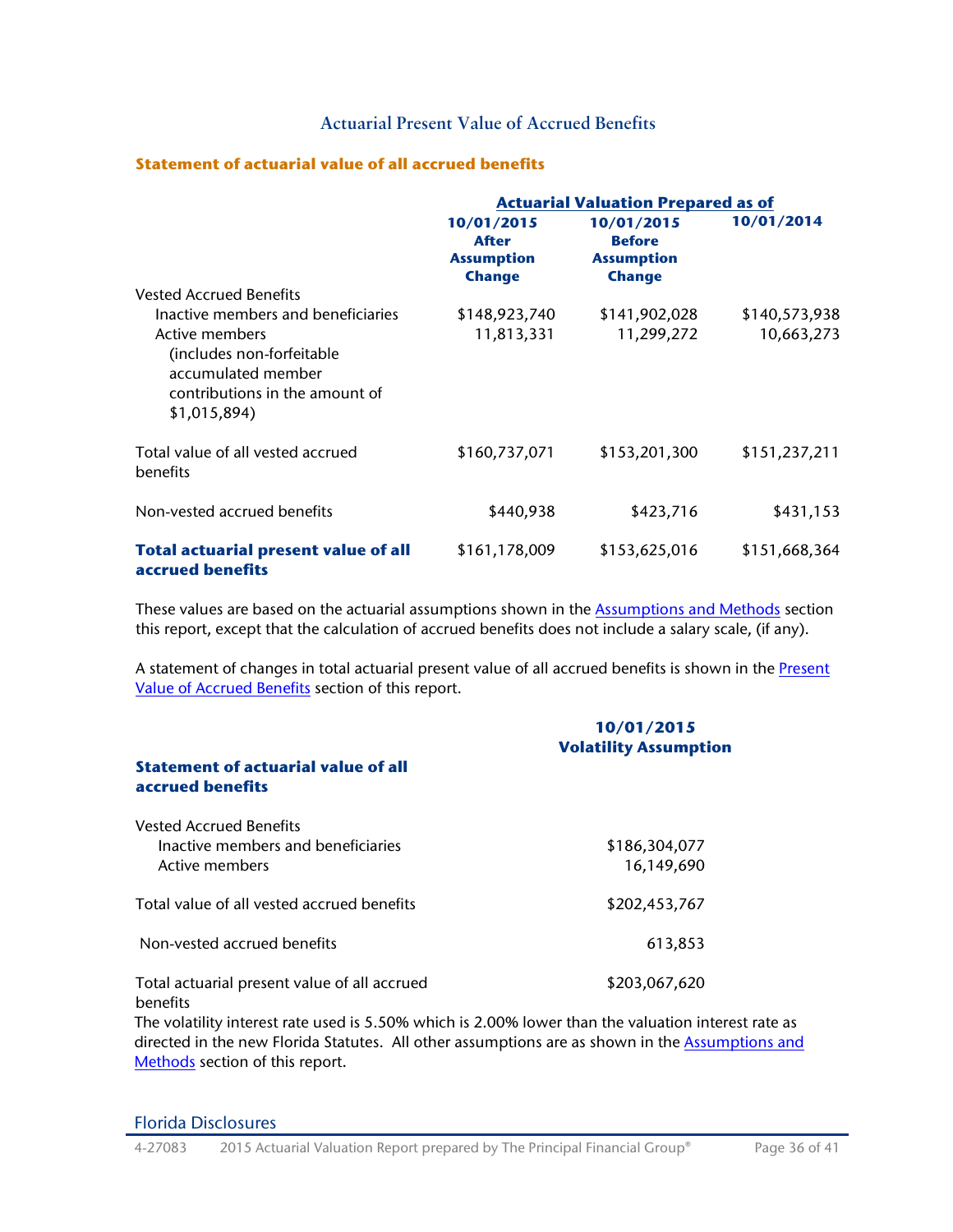## **Pension Cost**

|                                                                                                                           | <b>Actuarial Valuation Prepared as of</b> |             |  |
|---------------------------------------------------------------------------------------------------------------------------|-------------------------------------------|-------------|--|
|                                                                                                                           | 10/01/2015                                | 10/01/2014  |  |
| <b>Normal Cost:</b>                                                                                                       |                                           |             |  |
| <b>Base Normal Cost</b>                                                                                                   | \$2,143,395                               | \$2,588,131 |  |
| Administrative expenses                                                                                                   | 48,000                                    | 44,000      |  |
| <b>Total Normal Cost</b>                                                                                                  | 2,191,395                                 | 2,632,131   |  |
| Payment to amortize unfunded<br>liability(ies)                                                                            | $\Omega$                                  | $\Omega$    |  |
| <b>Expected plan sponsor contribution</b><br>(including normal cost, amortization<br>payment and interest, as applicable) | \$758,577                                 | \$2,707,856 |  |
| As % of payroll                                                                                                           | 23.66%                                    | 83.69%      |  |
| <b>Amount to be contributed by</b><br>members                                                                             | 232,462                                   | \$234,578   |  |
| As % of payroll                                                                                                           | 7.25%                                     | 7.25%       |  |

## **For the current plan year:**

Interest is based on 7.75%. A Credit Balance in the Minimum Funding Standard Account has been recognized in the amortization.

## **For the prior plan year:**

Interest is based on 7.75%. A Credit Balance in the Minimum Funding Standard Account has been recognized in the amortization.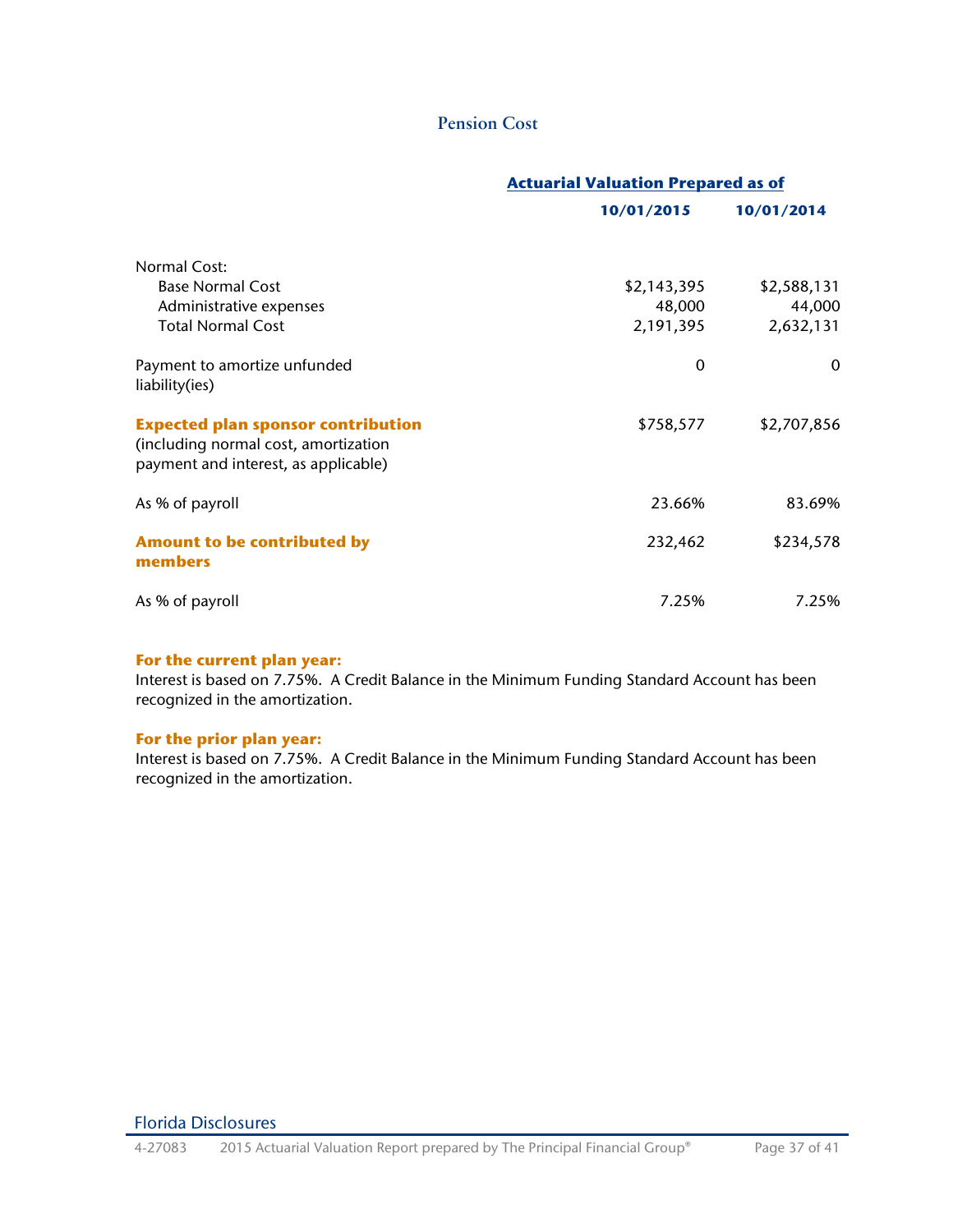### **10/01/2015 Volatility Assumption**

| Normal Cost:                              |             |
|-------------------------------------------|-------------|
| <b>Base Normal Cost</b>                   | \$642,562   |
| Administrative expenses                   | 48,000      |
| Amortizations                             | 5,405,741   |
| <b>Total Normal Cost</b>                  | 6,096,303   |
| <b>Adjusted Normal Cost</b>               | \$6,709,871 |
| <b>Expected plan sponsor contribution</b> | \$7,888,320 |
| (including normal cost, amortization      |             |
| payment and interest, as applicable)      |             |
| As % of payroll (full payroll)            | 246.02%     |
| <b>Amount to be contributed by</b>        | \$232,462   |
| members                                   |             |
| As % of payroll                           | 7.25%       |

Total normal cost and expected plan sponsor contributions reflecting adjustment for salary and interest.

The volatility interest rate used is 5.50% which is 2.00% lower than the valuation interest rate as directed in the new Florida Statutes. All other assumptions are as shown in the **Assumptions and** [Methods](#page-23-3) section of this report.

|                                    | <b>Plan Year Beginning</b> |             |  |
|------------------------------------|----------------------------|-------------|--|
|                                    | 10/01/2014                 | 10/01/2013  |  |
| <b>Past Contributions</b>          |                            |             |  |
| Required plan sponsor contribution | \$2,707,856                | \$3,829,070 |  |
| Required member contributions      | 234,578                    | 235,627     |  |
| Actual contributions made by       |                            |             |  |
| Plan sponsor                       | 9,174,902                  | 16,474,902  |  |
| <b>Members</b>                     | 251,306                    | 235,112     |  |
| Other:                             |                            |             |  |
| <b>Net Actuarial gain(loss)</b>    | N/A                        | N/A         |  |
| (if applicable)                    |                            |             |  |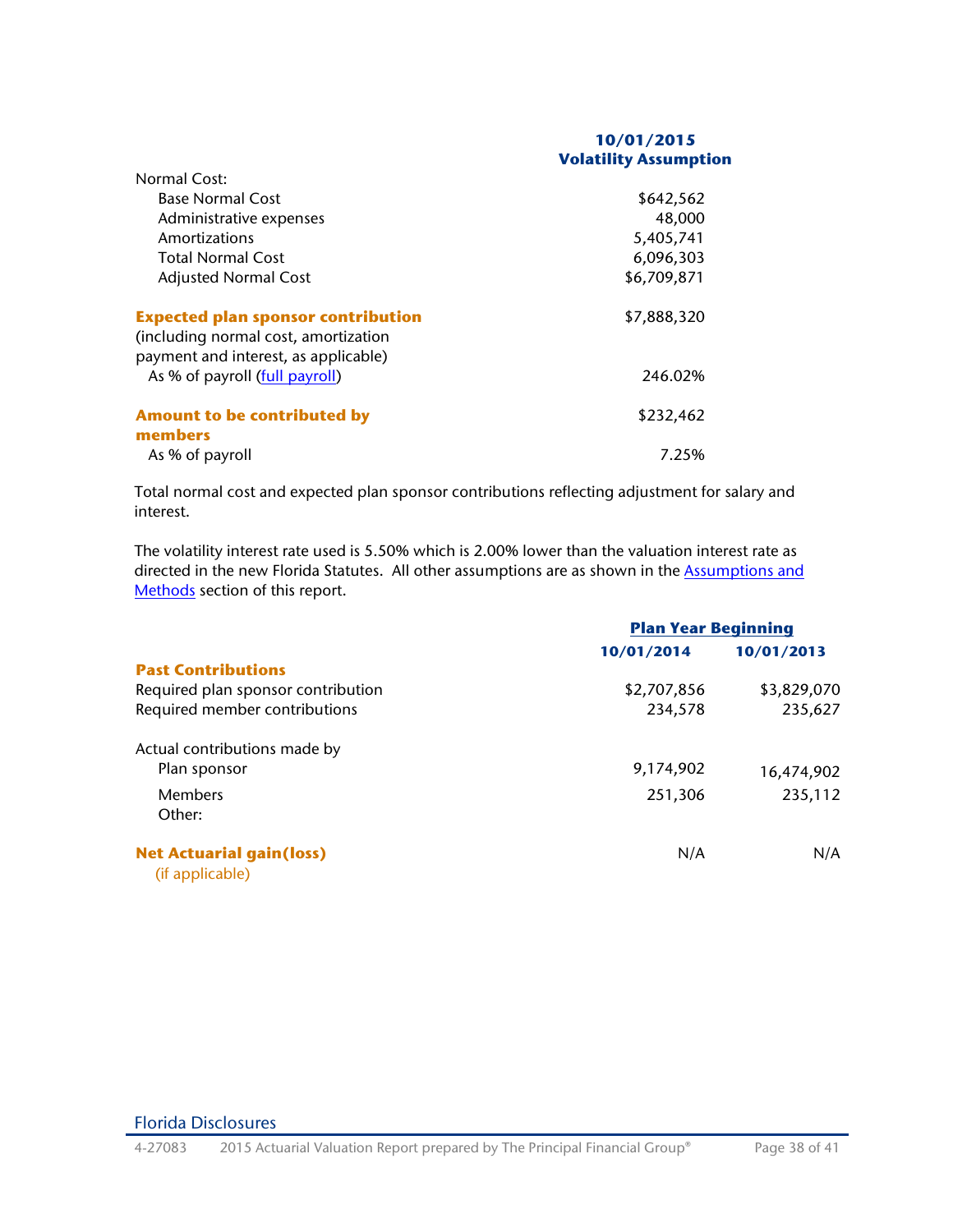# **Other Disclosures**

## **Actuarial Valuation Prepared as of**

|                                                                                                | 10/01/2015   | 10/01/2014   |
|------------------------------------------------------------------------------------------------|--------------|--------------|
| <b>Present values of active members:</b>                                                       |              |              |
| <b>Future salaries</b>                                                                         |              |              |
| at attained age                                                                                | \$17,980,519 | \$16,721,400 |
| at entry age                                                                                   | 14,008,365   | 13,559,647   |
| Future contributions                                                                           |              |              |
| at attained age                                                                                | 1,198,371    | 1,168,010    |
| at entry age                                                                                   | 979,635      | 947,157      |
| <b>Present value of future</b><br>contributions from other sources                             | N/A          | N/A          |
| <b>Present value of future expected</b><br>benefit payments for active<br>members at entry age | \$2,619,699  | \$2,450,477  |

The numerical development of total normal cost for the current plan year is shown in the [Development of Normal Cost](#page-10-3) section of this report.

Three year comparison of actual and assumed salary increases.

| <b>Plan Year Beginning</b> | <b>Actual Increases</b> | <b>Assumed Increases</b> |
|----------------------------|-------------------------|--------------------------|
| 10/01/2014                 | 16.44%                  | 4.71%                    |
| 10/01/2013                 | 3.78%                   | 4.67%                    |
| 10/01/2012                 | 6.14%                   | 4.73%                    |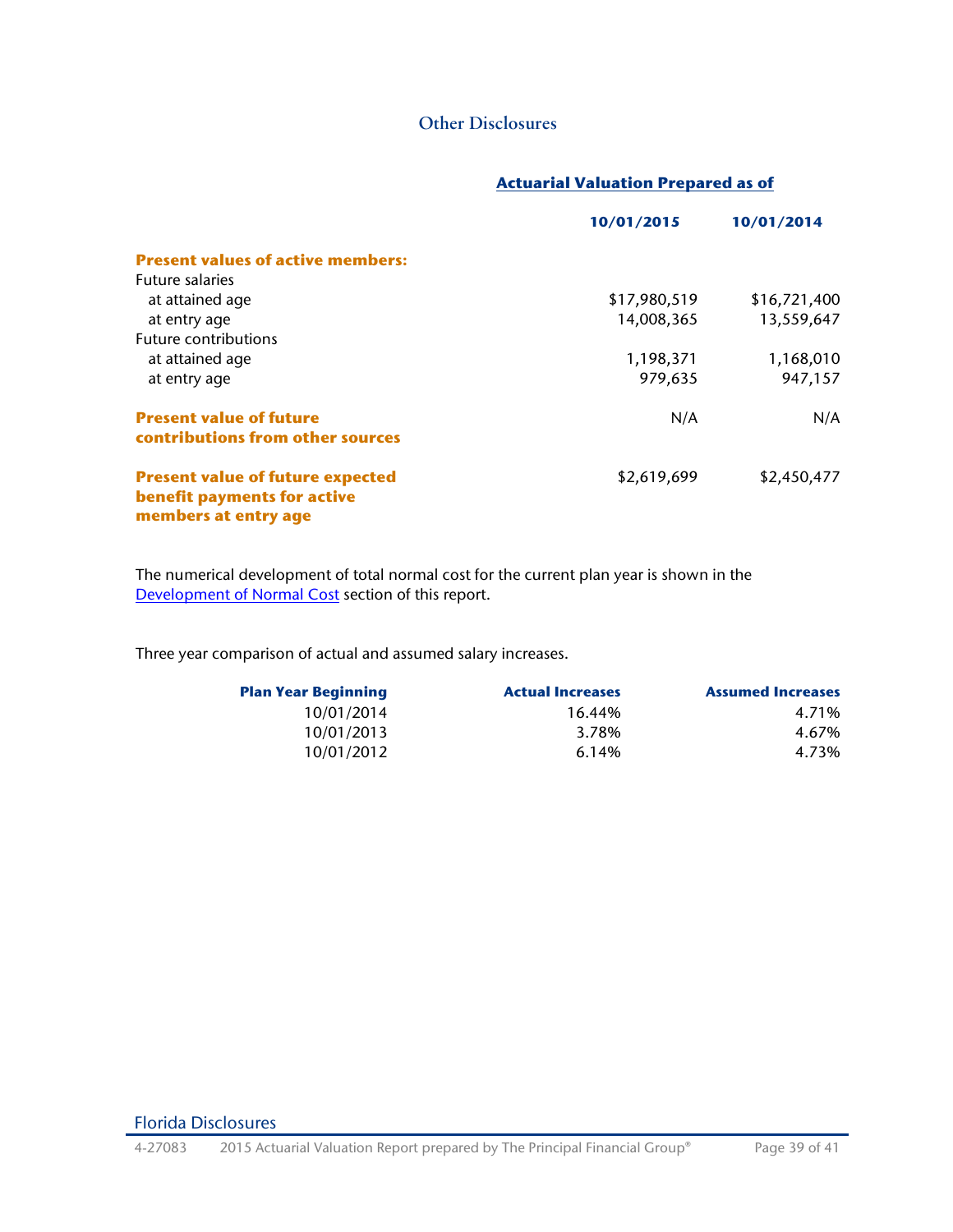# **Other Disclosures (Continued)**

Changes in costs during the year due to a change in assumptions, cost method, benefits, or other, as specified. See the Present Value of Accrued Plans Benefits [section](#page-28-2) of this report.

Cost of \$1.00/month Benefit on Normal Form

| <b>Retirement</b> | <b>Valuation Assumptions<sup>1</sup></b> |          | <b>Contract Purchase Rates<sup>2</sup></b> |          | <b>Current Purchase Rates<sup>3</sup></b> |          |
|-------------------|------------------------------------------|----------|--------------------------------------------|----------|-------------------------------------------|----------|
| Age               | Male                                     | Female   | Male                                       | Female   | Male                                      | Female   |
| 55                | \$169.14                                 | \$175.64 | \$238.22                                   | \$256.75 | \$215.91                                  | \$247.08 |
| 60                | 156.26                                   | 163.11   | 218.66                                     | 238.32   | 188.50                                    | 221.23   |
| 62                | 150.42                                   | 157.44   | 210.52                                     | 230.60   | 177.24                                    | 210.54   |

<sup>1</sup> Assumes 2.0% COLA.

 $2$  Rates guaranteed by the contract.

 $3$  Non-guaranteed rates in effect 10/01/2015. These rates may change daily.